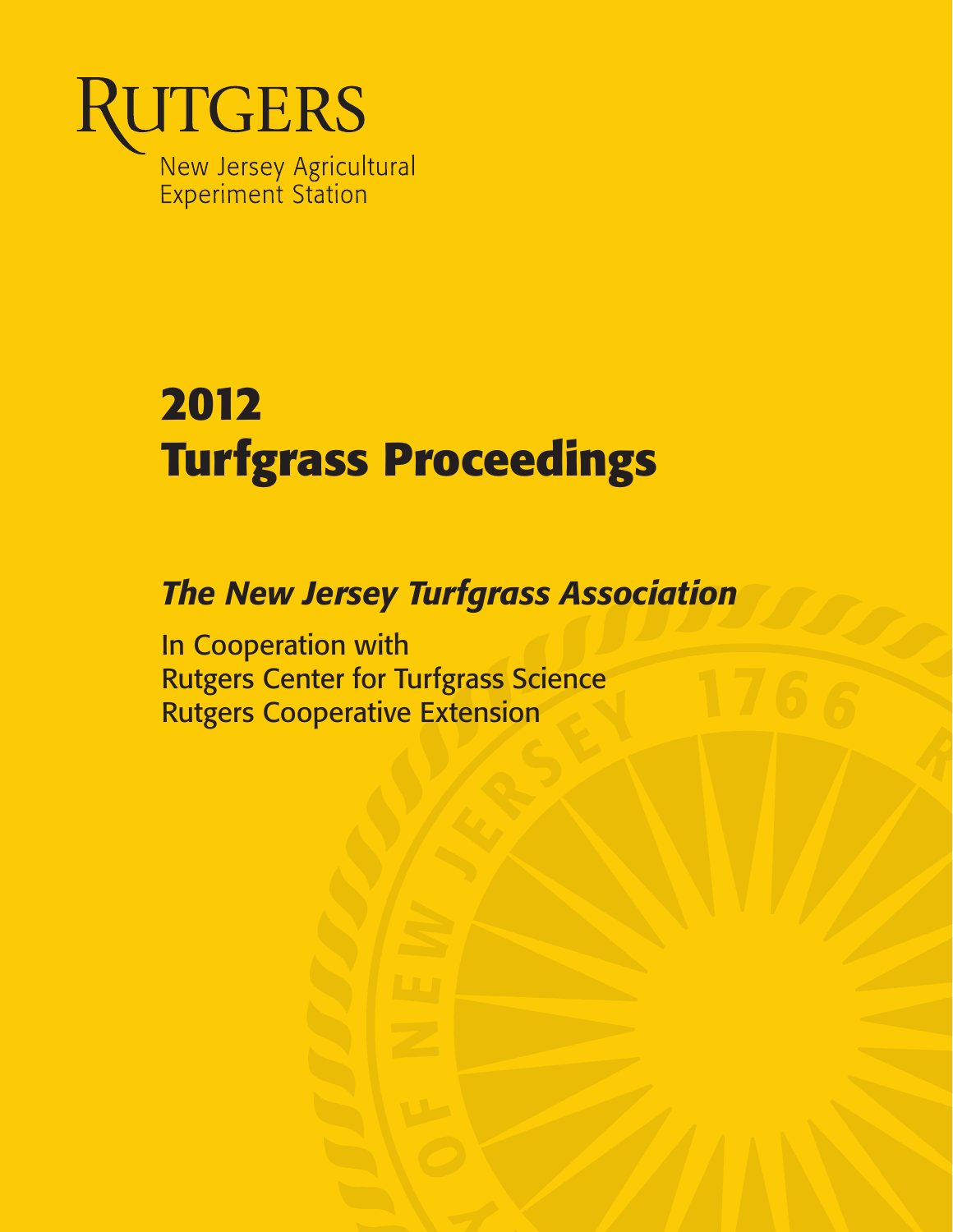# **2012 RUTGERS TURFGRASS PROCEEDINGS**

#### **of the**

## **GREEN EXPO Turf and Landscape Conference December 4-6, 2012 Trump Taj Mahal Atlantic City, New Jersey**

 University of New Jersey in cooperation with the New co-workers. Through this forum, these professionals The Rutgers Turfgrass Proceedings is published yearly by the Rutgers Center for Turfgrass Science, Rutgers Cooperative Extension, and the New Jersey Agricultural Experiment Station, School of Environmental and Biological Sciences, Rutgers, The State Jersey Turfgrass Association. The purpose of this document is to provide a forum for the dissemination of information and the exchange of ideas and knowledge. The proceedings provide turfgrass managers, research scientists, extension specialists, and industry personnel with opportunities to communicate with also reach a more general audience, which includes the public.

 Landscape Conference. Publication of these lectures provides a readily available source of information This publication includes lecture notes of papers presented at the 2012 GREEN EXPO Turf and

covering a wide range of topics and includes technical and popular presentations of importance to the turfgrass industry.

 of selected subjects in turfgrass science. These This proceedings also includes research papers that contain original research findings and reviews papers are presented primarily to facilitate the timely dissemination of original turfgrass research for use by the turfgrass industry.

 mitted papers for this proceedings, to the New Jersey Turfgrass Association for financial assistance, and to Special thanks are given to those who have sub-Barbara Fitzgerald, Anne Diglio, and Ann Jenkins for administrative and secretarial support.

> Dr. Ann Brooks Gould, Editor Dr. Bruce B. Clarke, Coordinator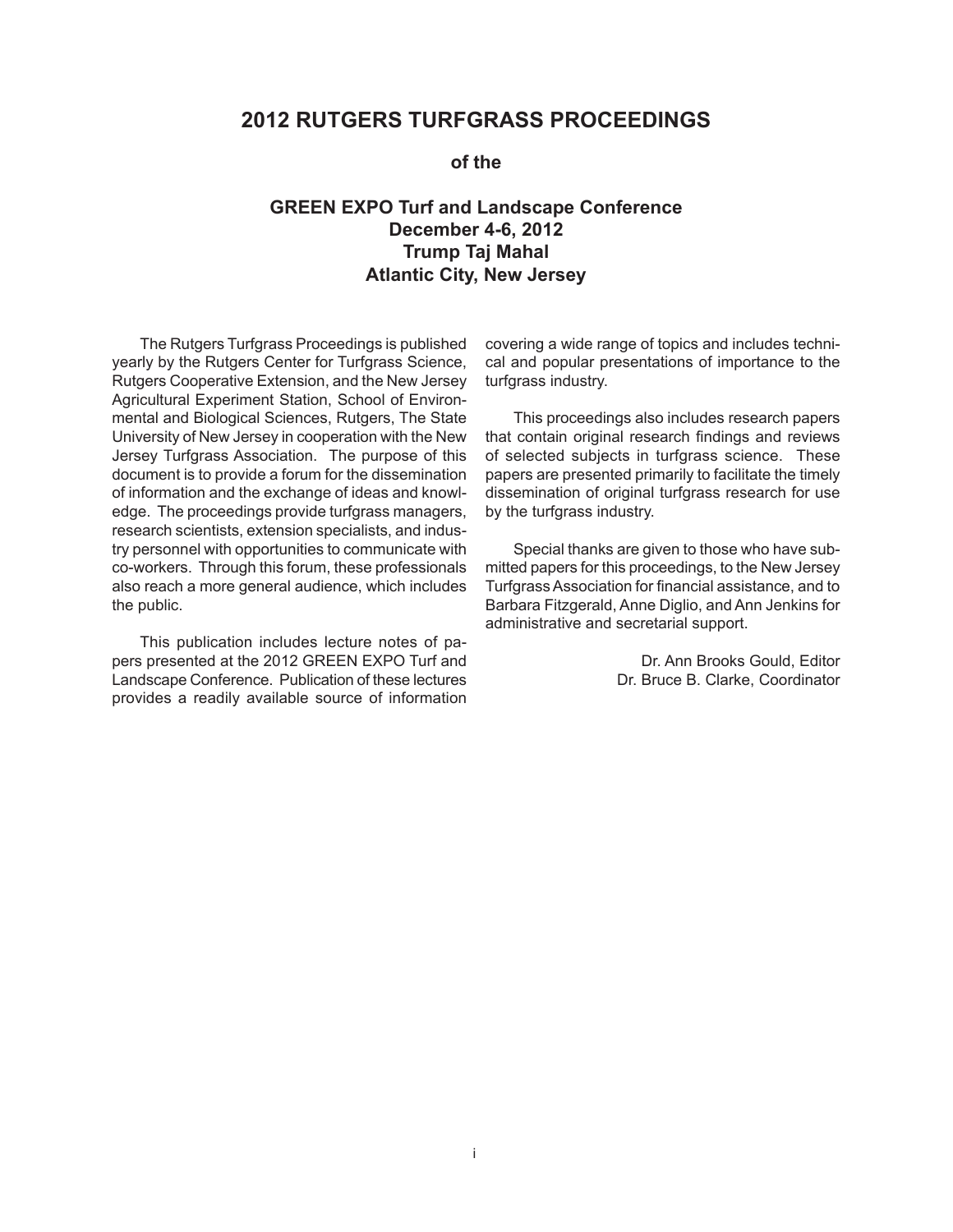### **PERFORMANCE OF BENTGRASS CULTIVARS AND SELECTIONS IN NEW JERSEY TURF TRIALS**

#### **Eric N. Weibel, Tracy J. Lawson, William K. Dickson, Joseph B. Clark, James A. Murphy, Bruce B. Clarke, William A. Meyer, and Stacy A. Bonos1**

 bentgrasses are often used in specialized, high main- L.), and velvet bentgrass (*A*. *canina* L.). In addition, highland or dryland bentgrass (*A*. *castellana* Boiss. & are most suitable for the very low cutting heights Bentgrass species possess a distinct ability to form very dense, uniform, and fine textured surfaces under an extremely low height of cut. As a result, tenance areas such as golf course fairways, tees, and putting greens. Three bentgrass species predominantly used for turf include creeping bentgrass (*Agrostis palustris* Huds.; synonym = *A*. *stolonifera*  L.), colonial bentgrass (*A*. *tenuis* L. or *A*. *capillaris*  Reut.) is an option for stressful locations, but turfs of this species tend to be less attractive than the more common species when a high quality turf is needed and are, therefore, less commonly utilized. Due to their aggressive growth habits and adaptability to a variety of climates, creeping and velvet bentgrasses required for golf course greens in the U.S. Colonial bentgrass responds best to a slightly higher height of cut, therefore it is usually better suited for fairways in temperate areas of the U.S.

 Creeping bentgrasses are highly stoloniferous heights of 1/10 of an inch are not uncommon on many to both cool temperate as well as warm humid regions synthetic variety of creeping bentgrass (Musser, edly improved creeping bentgrasses to withstand the and have a prostrate growth habit, which allows for persistence under very low mowing heights. Cutting top tier golf courses. This species is highly adapted of the U.S., making it the most popular species used on golf course putting greens in temperate areas. Its vigorous spreading growth habit also contributes to its ability to repair damaged areas quickly. In 1954, H. B. Musser released 'Penncross', the first seeded 1959). Since that time, breeding efforts have mark increasing demands of the game of golf. Compared to older varieties, improved characteristics include better turf quality, darker green color, improved shoot density, improved traffic tolerance and recuperative ability, and increased disease and stress tolerances.

 (*Colletotrichum cereale*), and diseases caused by Creeping bentgrasses are susceptible to a number of pathogens and pests. Dollar spot (caused by the fungus *Sclerotinia homoeocarpa*) is one of the main disease problems of close-cut creeping bentgrass. However, these grasses can also be susceptible to brown patch (caused by *Rhizoctonia solani*), copper spot (*Gloeocercospora sorghi*), anthracnose *Pythium* spp.

 Colonial bentgrass, also referred to as browntop, has traditionally been used as a lawn and golf course that have mild (cool and humid) summers. Compared cool weather compared to creeping bentgrasses. dollar spot resistance and better wear tolerance, they efforts include improving the tolerance of colonial grass in areas of Northern Europe and New Zealand to creeping bentgrasses, colonial bentgrasses have a finer leaf texture and a more upright and less aggressive spreading growth habit and are generally better adapted for fairway or tee use in the warmer summer climates of the United States. Colonial bentgrasses perform best in New Jersey when mowed no lower than 3/8 of an inch. They typically have a brighter green color and better color retention during Although colonial bentgrasses generally have better are much more susceptible than creeping bentgrasses to brown patch. While not lethal, the playability of golf courses may be affected if brown patch is not controlled on colonial bentgrass. Current breeding bentgrasses to this disease.

 1 Field Researcher IV, Research Farm Supervisor I, Turfgrass Research Farm Supervisor, Principal Laboratory Technician, Extension Specialist in Turfgrass Management, Extension Specialist in Turfgrass Pathology, Professor, and Associate Professor, respectively, New Jersey Agricultural Experiment Station, School of Environmental and Biological Sciences, Rutgers, The State University of New Jersey, New Brunswick, NJ 08901-8520.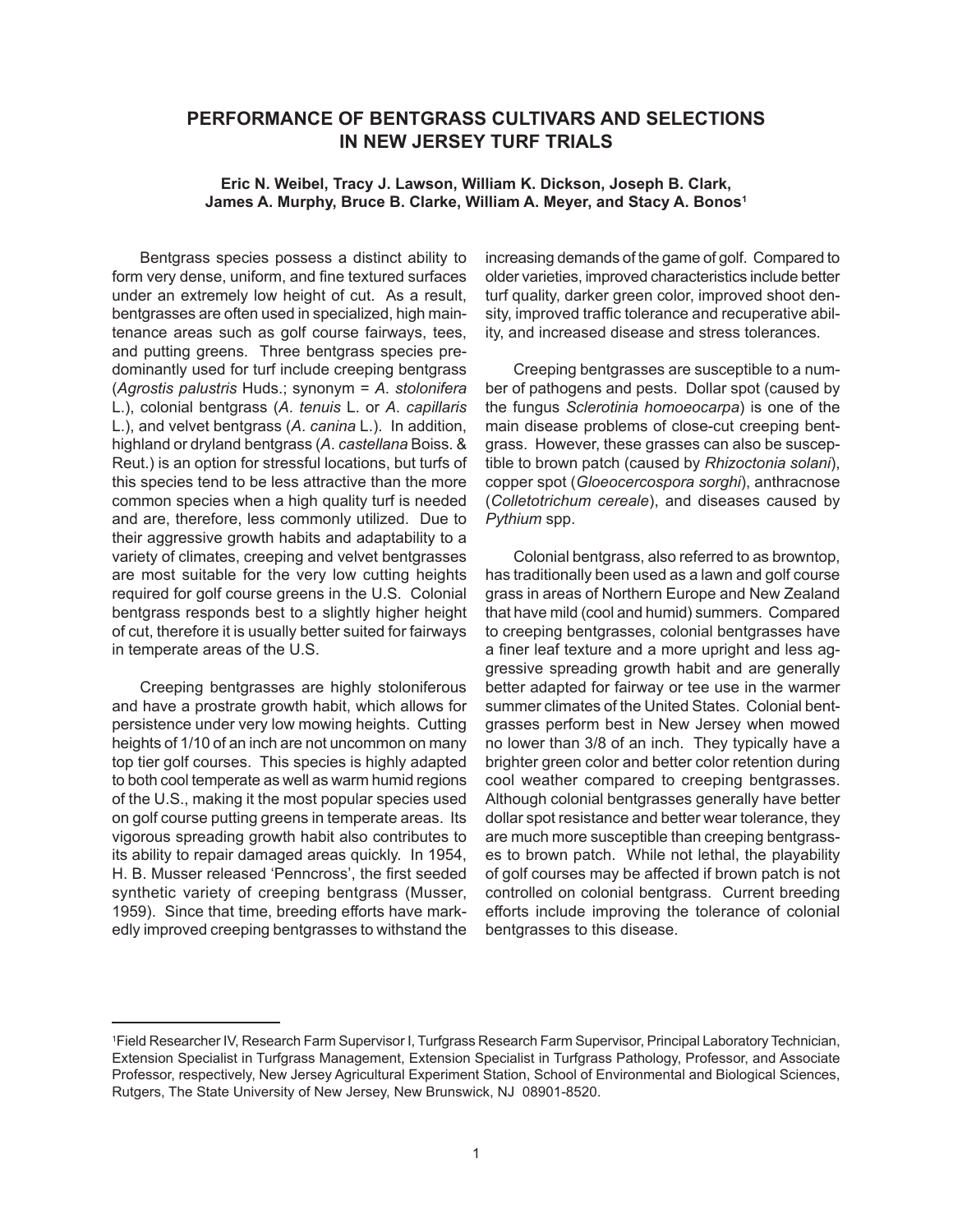close mowing, heat, cold and shade, and is one of the most drought tolerant of the bentgrasses used for turf Velvet bentgrass forms the finest-textured and most dense turf of the bentgrasses and can nearly resemble green velvet when managed properly. It spreads mainly through profuse production of erect tillers with short stolons. This grass can tolerate very (Skogley, 1973). Due to the density and vigor of this turf, even under very low mowing conditions, it has been shown to be extremely effective at preventing the encroachment of the most prolific weed on a golf course, *Poa annua*. The spread of velvet bentgrass via stolons is more aggressive than colonial bentgrass, but not as strong as creeping bentgrass.

 and higher cutting heights, and can thus become bentgrass can create a superior turf (Brilman and Velvet bentgrass can form excessive thatch, especially at high fertility rates, increased irrigation, problematic if not maintained properly. Years of mismanagement with subsequent poor turf quality has given velvet bentgrass a poor reputation, but recent research shows that when managed properly, velvet Meyer, 2000).

 but generally has good resistance to dollar spot and brown patch. Seedlings of velvet bentgrasses Velvet bentgrass can be susceptible to red thread (caused by *Laetisaria fuciformis*) and copper spot, are susceptible to Pythium seedling root rot during establishment.

 bentgrass species to "green-up" in the spring. Velvet bentgrass has not been used extensively for high one day serve as a viable alternative to creeping eastern U. S., as long as proper cultural management inputs are implemented. Some of the major breeding During colder weather, velvet bentgrass will turn a dark purple color and take longer than the other maintenance turf, largely because its range of adaptation has not been well characterized. Selections of velvet bentgrass have persisted for many years in trials under New Jersey growing conditions. Recent research at Rutgers indicates that the species may bentgrass for use on golf course greens in the northobjectives for velvet bentgrass include resistance to copper spot and Pythium diseases, and better wear tolerance.

 participates in the National Turfgrass Evaluation The New Jersey Agricultural Experiment Station Program (NTEP), which evaluates many species of turfgrass including bentgrasses at various locations throughout the United States. The Rutgers turfgrass

 Switzerland, Scotland, Italy, Greece, Poland, Holland, uniformity, texture, disease resistance, salt tolerance, breeding program conducts extensive field evaluations of collections and new material developed in the improvement program, many of which are a result of recent collection trips within the United States and throughout Europe and Asia. Collections from Norway, Sweden, Spain, Portugal, France, Finland, Bulgaria, Romania, Croatia, China, and the Slovak Republic serve to enhance the genetic diversity of the germplasm used in this breeding program. The Rutgers turfgrass breeding program focuses on improving turfgrasses for overall quality, color, density, traffic tolerance, and many other aspects of a turf to be grown for a variety of purposes.

#### **PROCEDURES**

 Brunswick, NJ in the fall of 2008 (Tables 1 to 3), 2009 (Tables 4 and 5), 2010 (Tables 6 to 8), and 2011 Bentgrass evaluation trials were established at the Rutgers Horticultural Research Farm II in North (Tables 9 to 11). Trials were established on a modified Nixon loam. Plot size was 3 x 5 ft for all trials except for the two 2008 NTEP trials (putting greens and fairway/tee, Tables 1 and 2, respectively) which were 4 x 6 ft. Plots were hand-seeded at a rate of approximately 1.0 lb per 1000 ft<sup>2</sup>. All tests were arranged in a randomized complete block design with three replications.

 applied, mowing height, cultivation/topdressing practices, and pesticide applications for each test are active growth with a triplex or walk-behind reel mower mowed three times per week with a triplex reel mower All sites were well drained and openly exposed to both sunlight and air circulation, except the 2008 NTEP putting green trial, which had somewhat enclosed air circulation. The annual rate of nitrogen presented in Table 12. The putting green tests were mowed five to six times per week during periods of equipped to collect clippings. The fairway tests were and clippings were removed during periods of active growth. Soil pH was maintained in the range of 5.4 to 6.8 with agricultural limestone. All tests were irrigated to avoid drought stress.

Plots were evaluated frequently during the growing season for overall turf quality (i.e., turf density, texture, uniformity, color, growth habit, and presence of disease and insect damage). Turf quality (Tables 1 to 11), spring green-up (Tables 1, 2, 6, 7, 9 to 11), establishment (Tables 9, and 10), bentgrass suscep-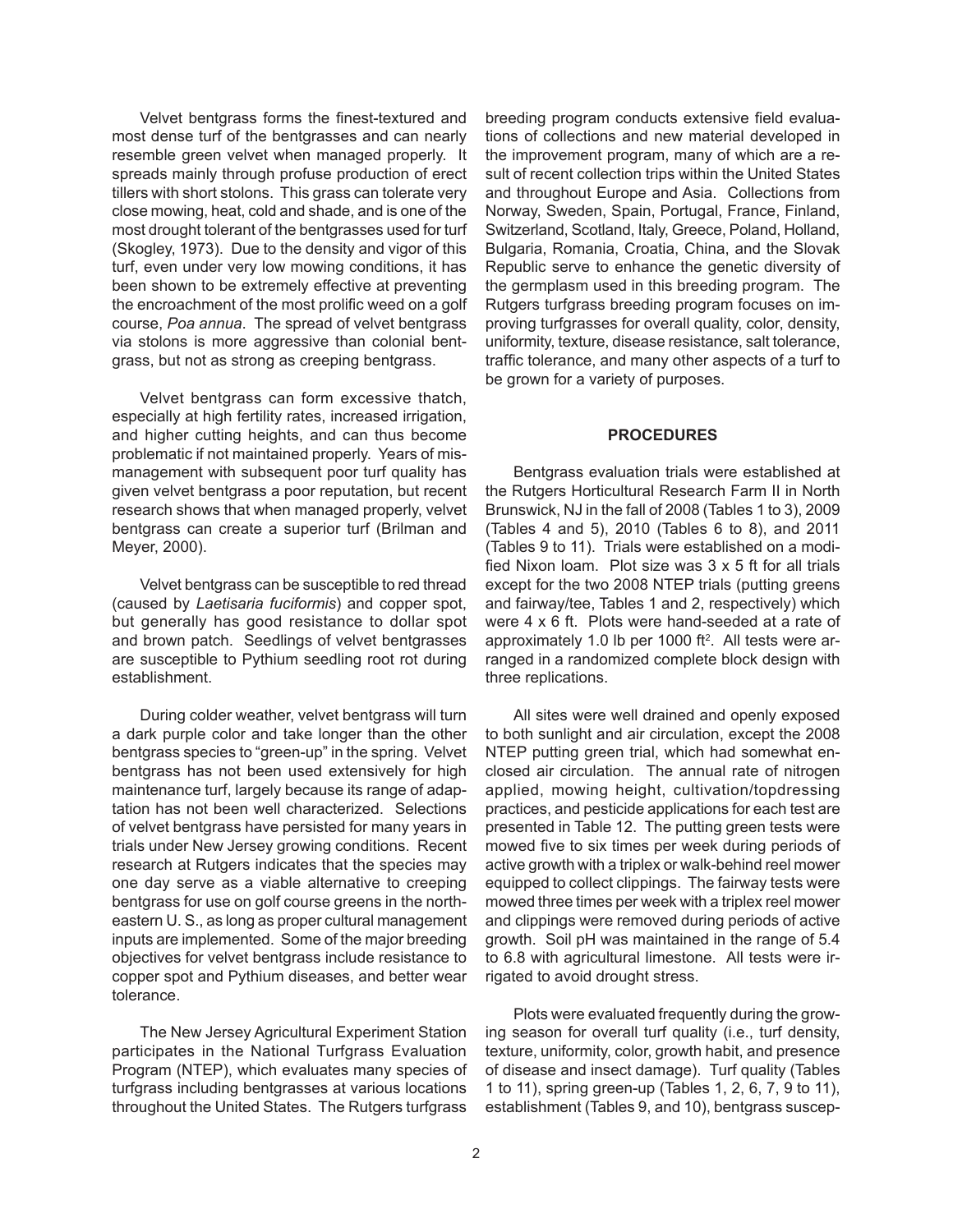(Tables 9 and 10). All data were subjected to analysis tibility to a pre-emergence herbicide (Dacthal W-75) phytotoxicity (Tables 2, 3, 5, 8, and 11), localized dry spot (Tables 6 and 7), sod web worm damage (Table 2), and disease were rated on a 1 to 9 scale, where 9 represented the most desirable turf characteristic. Disease ratings included dollar spot (Tables 1, 4, 6 to 11), brown patch (Tables 8 to 10), anthracnose (Table 4), copper spot (Table 1), and Root Pythium of variance. Means were separated using Fisher's protected least significant difference (LSD) means separation test.

#### **RESULTS AND DISCUSSION**

#### **Turf Quality Evaluations**

 for 2012 only. Throughout the years that turf qual- tion, Focus, Proclamation, and the experimental while Brighton, Penncross, Providence, and Sandhill were consistently among the poorest performers. At fairway height, Luminary, Proclamation, Focus, Shark, Authority, and the experimental selections SRX 1WM, IS-AP 18, CAS2 Comp, FLE Comp, NTEP putting green/tee trial (Table 1), Luminary, Pure Distinction, Shark, Barracuda, Proclamation, V8, Entries in Tables 1 through 8 are ranked according to their overall multi-year quality average. Tables 9 through 11 are ranked by the average turf quality ity was assessed, a few varieties in each bentgrass species stood out as better performing entries. For creeping bentgrasses maintained at a putting green height of cut, Luminary, Barracuda, Pure Distincselections IS-AP 18, CAS2 Comp, FLE Comp, CMC Comp, LUC Comp, EBC Comp, PCM Comp, PPG-AP 102, R6, R10, and R11 all performed very well, EBC Comp, LUC Comp, CMC Comp, R6, R10, and R12 creeping bentgrasses had excellent turf quality while the lowest scoring cultivars were Penncross, Providence, Sandhill, Century, and Brighton. In the and Focus were the top creeping bentgrass cultivars and selections. In the NTEP fairway trial (Table 2), Luminary, Proclamation, Pure Select, Authority, Pin-Up, and SRP 1WM were among the top performing creeping bentgrasses.

Overall turf quality for velvet bentgrasses was evaluated in the 2008, 2009, 2010, and 2011 trials (Tables 1, 4, 6, 7, and 9) under greens height of cut. Legendary, Villa, and the experimental entries PSG 7PC2, IS-AC 4, IS-AC 5, and many Rutgers composite entries performed among the top performing velvet bentgrasses within all trials in which they were

 entered in the NTEP greens/tee trial. Entries SR these greens-type management conditions. PSG included, although IS-AC 4 and PSG 7PC2 were not 7200 and Greenwich displayed poor quality under 7PC2 were not entered in the NTEP greens/tee trial. The cultivar SR 7200 had the poorest quality under these greens-type management conditions.

 perform better at a fairway cutting height and typically there were several colonials in each trial that exhibited acceptable turf quality at greens height including BCQ Comp and WBM Comp (Table 4), Capri, EDM Comp, DML Comp, and CDD Comp (Table 7), and FDC Comp, CEM Comp, and CED Comp (Table 9). Under fairway conditions (Tables 2, 3, 5, 8, and 11), however, CMD Comp, CED Comp, FDC Comp, and the cultivar Capri were the best performing colonial bentgrasses, NTEP fairway height trial (Table 2), A08-FT12, Green Time, and BCD had the highest turf quality, while As mentioned previously, colonial bentgrasses have poorer performance under putting green conditions as shown in Tables 4, 7, and 10. Nevertheless, the experimental selections A08-FT12, WBM Comp, BCQ Comp, DML Comp, EDM Comp, DDL Comp, while SR 7150, SR 7100, Alister, Tiger II, and BCD generally exhibited the poorest performance under fairway cutting heights when included in trials. In the PST-R9D7 did not perform as well as other colonial bentgrass entries.

#### **Dollar Spot**

 *Sclerotinia homoeocarpa*, the causal agent of this widespread turfgrass disease, causes silver dollarshaped spots of dead turf to form that may converge to cause larger areas of damage (Belanger et al., 2005). While potentially one of the more damaging turf diseases on golf courses in the northeast, dollar spot can be easily managed with the use of fungicides. Since the fungus is so prevalent, however, fungicide use can be expensive. In addition, resistance of *S. homoeocarpa* to fungicides, particularly to DMI fungicides (Smiley et al., 2005), has become more prevalent, and increased fungicide use is not beneficial to the environment.

 is an important objective of the Rutgers breeding bentgrass, however the results from recent trials improvements in creeping bentgrass have been Breeding for dollar spot resistance in bentgrass program. Typically, velvet and colonial bentgrasses have better resistance to dollar spot than creeping (Tables 1, 4, 7, 8, 9, and 11) indicate that significant made. Memorial, 13M, Declaration, Luminary, SRP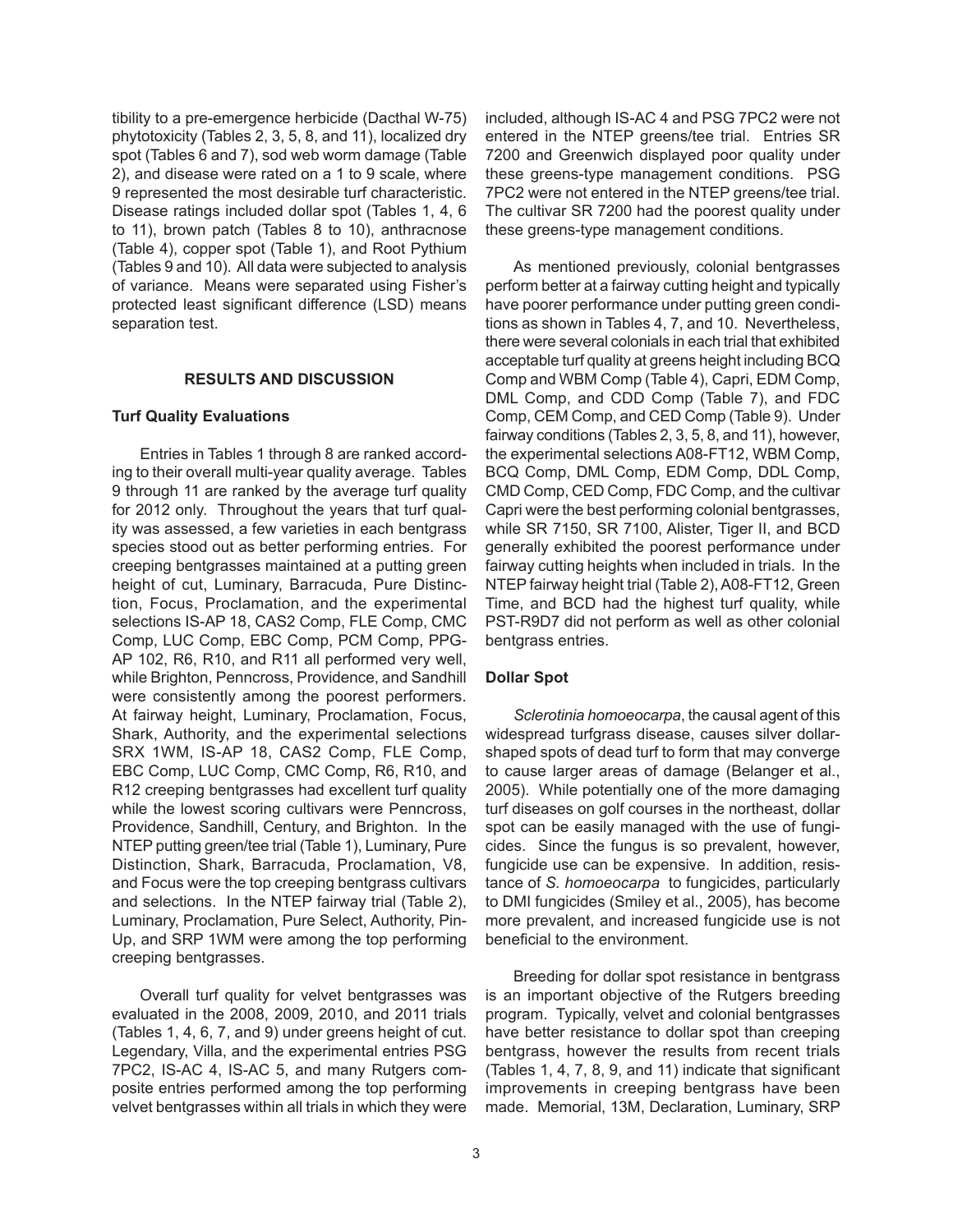tance to this disease, while Ninety-Six Two, Penn A-4, Crenshaw, Southshore, RJM26, RHTAV524, 1WM, Proclamation, H05TP-295-12, H05TP-300-1, EBC Comp, and CMC Comp all show a high resisand RHTAV318 showed higher susceptibility.

#### **Brown Patch**

 Whereas velvet bentgrass typically exhibits the greatest tolerance to brown patch among the is the most susceptible. Dramatic improvements PSG 1VAH1, PST-ORPA Bulk, PSG RHN42, and SR 1119, Crenshaw, L-93, Declaration, PrvovSLT, SadSLT, and PSG SLTZM2 were susceptible. Of bentgrass species used for turf, colonial bentgrass have been made in breeding colonial and creeping bentgrasses for improved resistance to this disease (Tables 8 to 10). In the 2011 greens trial (Table 10), Luminary, LUC Comp, CMC Comp, PSG 1VAH10, PSG RHN48 are all creeping bentgrasses that were top-rated for resistance to this fungus, while Alpha, note, several resistant creeping bentgrasses rated higher than velvet bentgrass entries (Table 9), which could be indicative of improvement in cultivars for resistance to this disease.

 patch has been the subject of significant research, and resistance over entries BCD, DML Comp, CTP Comp, The resistance of colonial bentgrass to brown gradual improvements been made in recent years. In the cycle evaluated in the 2010 fairway trial (Table 8), the experimental selections A08-FT12, SCBF 3, EDM Comp, CMD Comp, Green Time, Revere, and Tiger II exhibited significantly improved brown patch PSG 7NBC, and PST-Syn 9EFR.

#### **Spring Green-up**

 and 2011 (Tables 9 to 11). The NTEP fairway trial Spring green-up data was collected on trials from 2008 (Tables 1 and 2), 2010 (Tables 6 and 7), contained both creeping and colonial bentgrass species, whereas the NTEP greens/tee trial contained creeping and velvet bentgrass species.

 greens/tee test (Table 1), in which Villa and Legendary wich and SR 7200 were slower to green up. Creeping In general, velvet bentgrass typically has the poorest spring green-up compared to colonial and creeping bentgrass and can even exhibit a reddish or purple color during cold winter months and into the spring. In 2012 there was statistical difference between velvet bentgrass entries in the 2008 NTEP possessed the earliest spring green-up while Green-

 Alpha, and Memorial exhibited the latest spring green Up, Authority, Declaration, SRP 1WM, CY-2 and 13M bentgrasses Luminary, Shark, Focus, V8, and Pure Distinction had the highest ratings for spring greenup, while Penncross, L-93, Southshore, Crenshaw, up. In the NTEP fairway trial (Table 2), colonial bentgrasses A08-FT12, BCD, and EBM showed earlier green-up than Green Time, Tiger II, and PST-9RD7. In the same trial, creeping bentgrasses Luminary, Pindisplayed earlier green-up, while L-93, Penncross, and Princeville were among those slower to green up.

 10) velvet entries exhibiting early spring green-up ESV Comp, and CDS Comp were slower to green up. Southshore, Penncross, Brighton, Providence, Putter, IS-AP 18, PPG-AP 102, EBC Comp, LUC Comp, but Providence, Century, Sandhill, and Penn G-2 bentgrasses A08-FT12, FDC Comp, and CEM Comp In other greens/tee trials (Tables 6, 7, 9, and included Legendary, Villa, IS-AC 4, IS-AC 5, and PST-Syn VH9, while Greenwich, SR 7200, VGER Bulk, Pure Distinction, Luminary, IS-AP 18, R6, R10, R11, R12, PPG-AP 102, EBC Comp, LUC Comp, PSG 1VAH10, PSG 7CL3, and PSG 7CL33 were creeping bentgrasses with early green-up, as opposed to and Century. Under fairway conditions (Table 11), PCM Comp, and GMCSLT exhibited early green-up, had the lowest spring green up ratings. The colonial were quicker to green-up than Tiger II, Alister, SR 7100, PST-0HME Bulk, and PST-0HFN Bulk.

#### **Dacthal Sensitivity**

 combat this, turf managers use a plethora of pre- and post-emergence herbicides. One such herbicide available to them is Dacthal (active ingredient DCPA). and velvet bentgrasses showed acceptable levels entries, the differences were largely insignificant, One problem many turf managers face is controlling weed populations within their stands of turf. To In April 2012, Dacthal Flo was applied to 2008, 2009, 2010, and 2011 fairway trials (Tables 2, 3, 5, 8, and 11) and the 2011 greens/tee trial (Table 10). This was a one-time application at a rate equivalent to 8 pt per acre. In general, both creeping bentgrasses of tolerance to this herbicide. While there was some noticeable damage among the creeping bentgrass and the velvet bentgrass entries exhibited zero ratable damage to turf stands. Some discoloration was recorded, but all of the entries recovered.

In contrast, colonial bentgrasses displayed noticeable and significant differences in Dacthal sensi-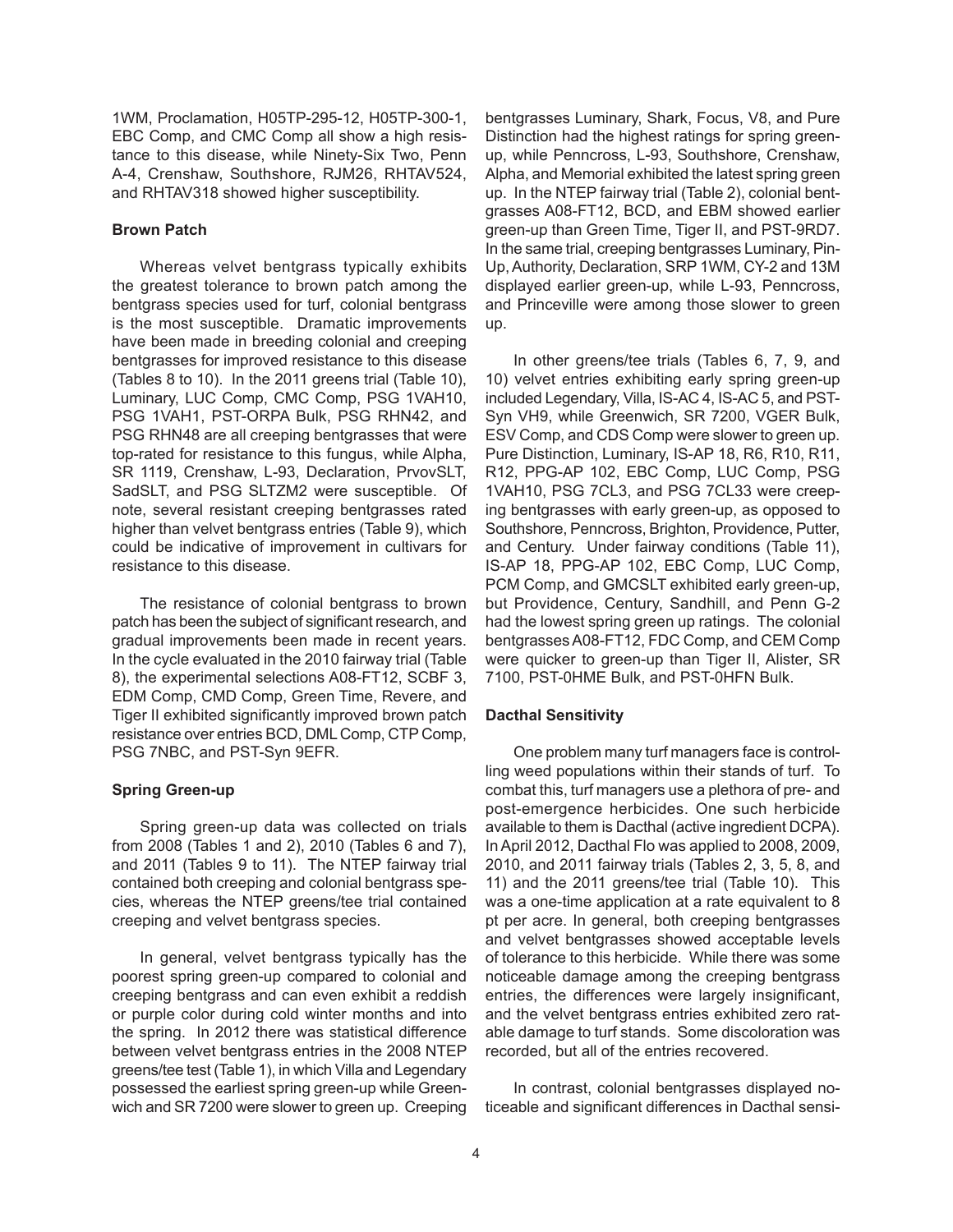colonial bentgrass plots turned a deep rust color and, in some cases, thinned down to the ground. It should be noted, however, that while rates of recovery varied, in most every instance the plots recovered 100% PBP Comp, PST-920 Bulk, WQD Comp, CMD Comp, tivity, independent of height of cut. In severe cases, by the following growing season. In summary, the colonial bentgrasses A08-FT12, Glory, PST-9RD7, EDM Comp, FDC Comp, CED Comp, CMD Comp, and CEM Comp exhibited significantly less damage than BCD, Green time, Tiger II, IS-AT 10, Alister, and SR 7100.

#### **ACKNOWLEDGMENTS**

 received from the United States Golf Association-Golf New Jersey Experiment Station Publication No. E-12180-06-42. This work was conducted as part of NJAES Project No. 12132, supported by the Rutgers Center for Turfgrass Science, the New Jersey Agricultural Experiment Station, State and Hatch Act funds, other grants and gifts. Additional support was Course Superintendents Association of America Research Fund, New Jersey Turfgrass Association, the New Jersey Turfgrass Foundation and the National Turfgrass Evaluation Program.

#### **REFERENCES**

- Improving dollar-spot resistance in creeping bentgrass. USGA Green Section Record, July-Belanger, F. C., S. A. Bonos, and W. A. Meyer. 2005. August.
- Brilman, L. A., and W. A. Meyer. 2000. Velvet bent- grass: Rediscovering a misunderstood turfgrass. Golf Course Management. October.
- Musser, H. B. 1959. Turf management: Grasses. USGA Journal and Turf Management 12:31-32.
- Skogley, C. R. 1973. Velvet bentgrass. University of Rhode Island Cooperative Extension Service Bulletin Number 199.
- Smiley, R. W., P. H. Dernoeden, and B. B. Clarke. 2005. Compendium of Turfgrass Diseases, 3rd. APS Press, St. Paul, MN.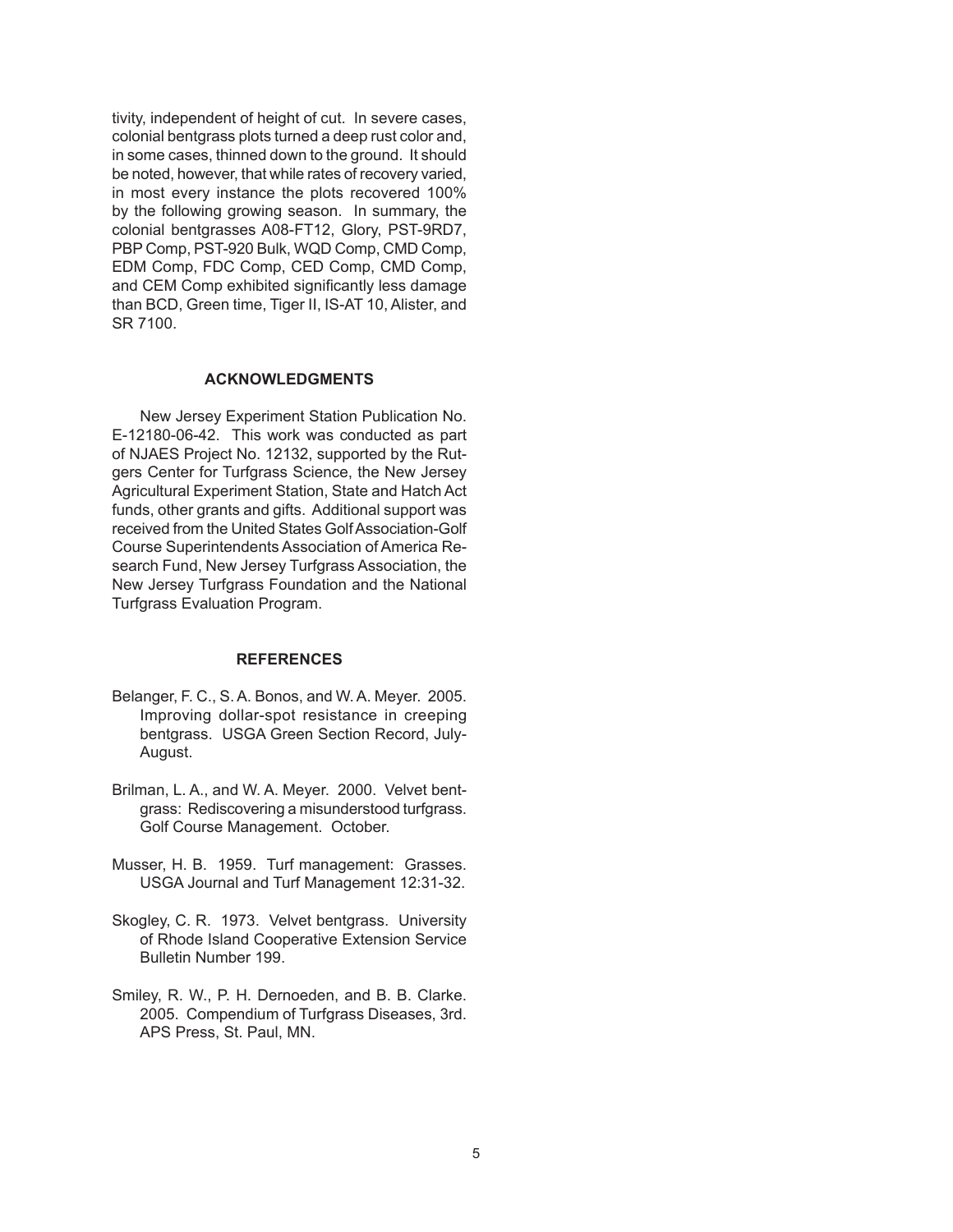|                 |                         |                      | ------------------Turf                                 Quality <sup>1</sup> ----------------------<br>2009- |      |         | Dollar | Spring<br>Green-up $3$ | Copper                    | Turf  | Leaf                      | Genetic<br>Color <sup>7</sup> |                              |      |
|-----------------|-------------------------|----------------------|-------------------------------------------------------------------------------------------------------------|------|---------|--------|------------------------|---------------------------|-------|---------------------------|-------------------------------|------------------------------|------|
|                 | Cultivar or             |                      | 2012                                                                                                        | 2009 | 2010    | 2011   | 2012                   | Spot <sup>2</sup><br>2012 | April | Spot <sup>4</sup><br>Oct. | Density <sup>5</sup><br>Dec.  | Texture <sup>6</sup><br>Dec. | Dec. |
|                 | Selection               | Species              | Avg.                                                                                                        | Avg. | Avg.    | Avg.   | Avg.                   | Avg.                      | 2012  | 2012                      | 2012                          | 2012                         | 2012 |
|                 | Luminary                | Creeping             | 7.7                                                                                                         | 7.5  | 8.0     | 7.9    | 7.5                    | 7.2                       | 8.3   | 6.3                       | 6.7                           | 8.0                          | 8.0  |
| 2               | <b>Pure Distinction</b> | Creeping             | 7.6                                                                                                         | 7.5  | 7.7     | 8.0    | 7.1                    | 5.7                       | 8.7   | 4.3                       | 8.0                           | 8.7                          | 8.0  |
| 3               | Legendary               | Velvet               | 6.8                                                                                                         | 7.4  | 6.8     | 6.6    | 6.5                    | 7.5                       | 5.3   | 4.0                       | 6.3                           | 8.3                          | 2.7  |
| 4               | Barracuda               | Creeping             | 6.8                                                                                                         | 7.1  | 6.3     | 6.9    | 6.9                    | 7.0                       | 7.0   | 4.3                       | 6.7                           | 7.7                          | 8.0  |
| 5               | Shark                   | Creeping             | 6.7                                                                                                         | 7.0  | 6.5     | 6.9    | 6.3                    | 4.5                       | 7.3   | 4.3                       | 6.3                           | 7.3                          | 6.7  |
| 6               | V <sub>8</sub>          | Creeping             | 6.5                                                                                                         | 6.8  | 6.2     | 6.0    | 6.8                    | 5.8                       | 8.0   | 5.3                       | 7.3                           | 7.7                          | 6.3  |
| $7^{\circ}$     | Villa                   | Velvet               | 6.4                                                                                                         | 7.2  | 6.3     | 5.9    | 6.3                    | 7.7                       | 5.7   | 3.3                       | 7.7                           | 9.0                          | 3.0  |
| 8               | Focus                   | Creeping             | 6.3                                                                                                         | 6.8  | 6.0     | 6.0    | 6.4                    | 6.8                       | 7.3   | 4.7                       | 5.3                           | 8.0                          | 6.7  |
| 9               | Proclamation            | Creeping             | 6.3                                                                                                         | 6.4  | 6.2     | 6.7    | $6.0\,$                | 5.7                       | 5.3   | 6.0                       | 5.0                           | 7.3                          | 5.0  |
|                 | 10 Pin-Up               | Creeping             | 6.0                                                                                                         | 5.8  | $5.5\,$ | 6.0    | 6.6                    | 5.7                       | 6.3   | 5.0                       | 6.0                           | 7.0                          | 7.0  |
| 11              | Greenwich               | Velvet               | 5.8                                                                                                         | 6.9  | 5.2     | 5.5    | 5.5                    | 8.0                       | 3.7   | 4.7                       | 6.3                           | 8.3                          | 2.0  |
| 12 <sup>°</sup> | Declaration             | Creeping             | 5.7                                                                                                         | 6.4  | 5.5     | 5.5    | 5.4                    | 7.2                       | 6.7   | 5.7                       | 5.7                           | 7.3                          | 6.7  |
| 13              | <b>OO7</b>              | Creeping             | 5.6                                                                                                         | 5.9  | 5.5     | 5.8    | 5.4                    | 5.8                       | 4.0   | 6.3                       | 5.7                           | 7.3                          | 5.3  |
|                 | 14 Authority            | Creeping             | 5.4                                                                                                         | 6.5  | 4.9     | 4.9    | 5.4                    | 5.7                       | 7.0   | 4.3                       | 5.3                           | 6.7                          | 6.0  |
|                 | 15 Penneagle II         | Creeping             | 5.3                                                                                                         | 6.2  | 4.7     | 5.3    | 4.9                    | 5.7                       | 4.7   | 5.7                       | 4.3                           | 5.0                          | 4.0  |
|                 | 16 Penn A-4             |                      | 5.2                                                                                                         | 6.1  | 4.2     | 5.1    | 5.4                    | 5.2                       | 5.0   | 5.0                       | 5.3                           | 6.0                          | 5.0  |
|                 | 17 SRP-1BLTR3           | Creeping             | 5.2                                                                                                         | 5.6  | 5.2     | 4.9    | 4.9                    | 4.7                       | 6.3   | 3.3                       | 5.3                           | 5.7                          | 5.3  |
| 18              | $T-1$                   | Creeping<br>Creeping | 5.0                                                                                                         | 6.1  | 4.6     | 4.6    | 4.9                    | 5.3                       | 4.0   | 5.7                       | 5.3                           | 6.3                          | 4.0  |
|                 | 19 AFM                  | Creeping             | 4.8                                                                                                         | 5.2  | 4.7     | 4.5    | 4.9                    | 6.7                       | 6.3   | 5.3                       | 4.3                           | 5.0                          | 5.3  |
|                 | 20 Kingpin              | Creeping             | 4.6                                                                                                         | 5.7  | 4.9     | 4.0    | 3.8                    | 7.2                       | 6.0   | 7.3                       | 3.7                           | 5.3                          | 4.7  |

 $\infty$ 

Table 1. Performance of bentgrass cultivars in a putting green trial established in September 2008 at North Brunswick, NJ. (Includes all entries of the 2008 National Bentgrass Greens Test - NTEP.)

\_\_\_\_\_\_\_\_\_\_\_\_\_\_\_\_\_\_\_\_\_\_\_\_\_\_\_\_\_\_\_\_\_\_\_\_\_\_\_\_\_\_\_\_\_\_\_\_\_\_\_\_\_\_\_\_\_\_\_\_\_\_\_\_\_\_\_\_\_\_\_\_\_\_\_\_\_\_\_\_\_\_\_\_\_\_\_\_\_\_\_\_\_\_\_\_\_\_\_\_\_\_\_\_\_\_\_\_\_\_\_\_\_\_\_\_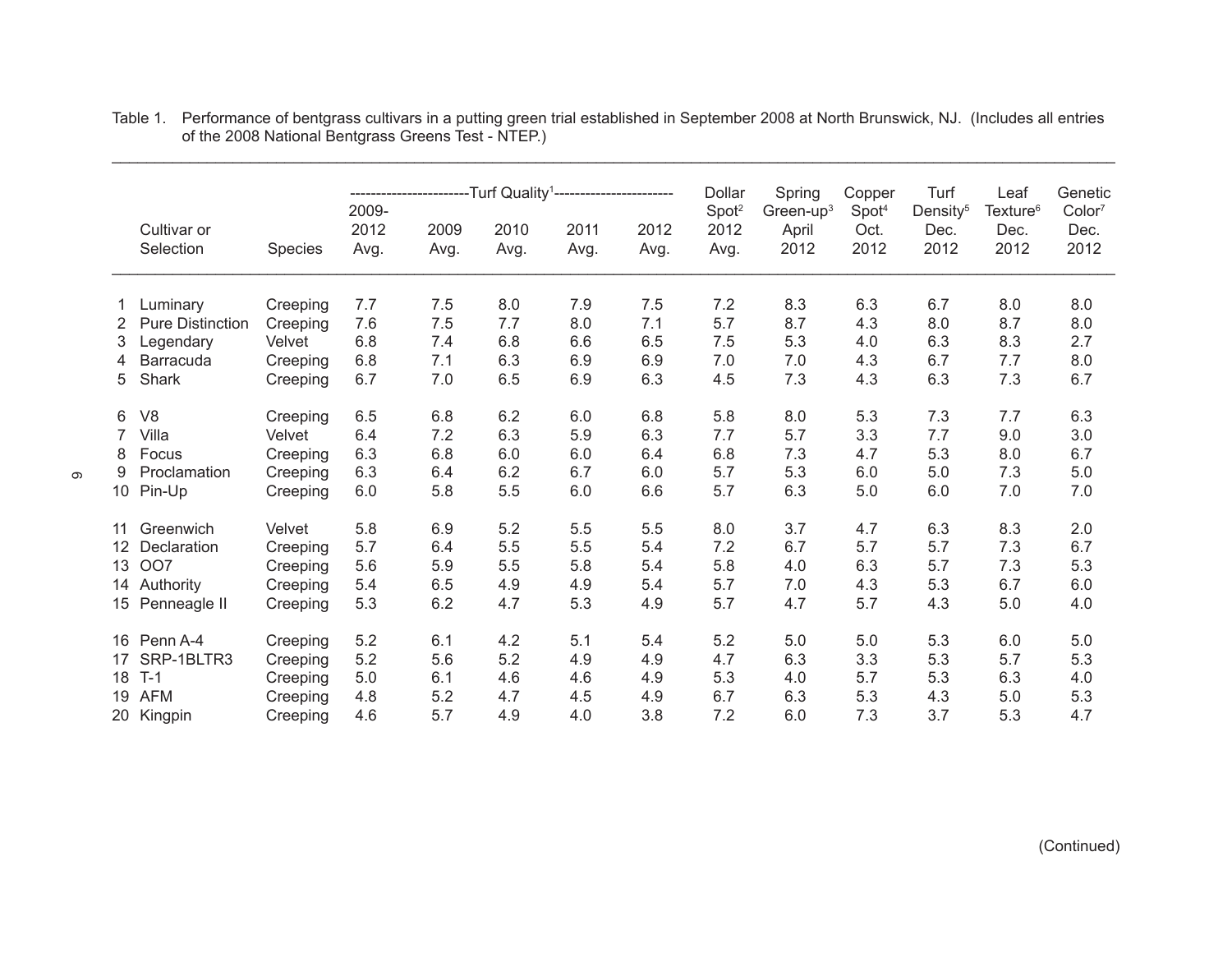Table 1. Bentgrass green trial, 2008, NTEP (continued).

|    |                          |                | -Turf Quality <sup>1</sup> -----------------------<br>2009- |              |              |              |              | Dollar<br>Spot <sup>2</sup> | Spring<br>Green-up $3$ | Copper<br>Spot <sup>4</sup> | Turf<br>Density <sup>5</sup> | Leaf<br>Texture <sup>6</sup> | Genetic<br>Color <sup>7</sup> |
|----|--------------------------|----------------|-------------------------------------------------------------|--------------|--------------|--------------|--------------|-----------------------------|------------------------|-----------------------------|------------------------------|------------------------------|-------------------------------|
|    | Cultivar or<br>Selection | <b>Species</b> | 2012<br>Avg.                                                | 2009<br>Avg. | 2010<br>Avg. | 2011<br>Avg. | 2012<br>Avg. | 2012<br>Avg.                | April<br>2012          | Oct.<br>2012                | Dec.<br>2012                 | Dec.<br>2012                 | Dec.<br>2012                  |
| 21 | Penn A-1                 | Creeping       | 4.6                                                         | 5.3          | 4.3          | 4.4          | 4.5          | 5.8                         | 4.3                    | 5.0                         | 3.3                          | 5.0                          | 4.0                           |
| 22 | Alpha                    | Creeping       | 4.5                                                         | 5.8          | 4.0          | 4.3          | 4.0          | 6.2                         | 3.3                    | 7.0                         | 2.3                          | 4.7                          | 3.3                           |
| 23 | <b>Tyee</b>              | Creeping       | 4.4                                                         | 4.5          | 4.0          | 4.5          | 4.6          | 5.5                         | 5.0                    | 5.0                         | 5.0                          | 6.3                          | 5.3                           |
|    | 24 Penn A-2              | Creeping       | 4.1                                                         | 4.3          | 3.8          | 4.3          | 4.3          | 5.8                         | 4.7                    | 5.0                         | 3.7                          | 6.0                          | 3.3                           |
|    | 25 SR 7200               | Velvet         | 3.9                                                         | 5.8          | 3.3          | 2.9          | 3.7          | 6.8                         | 2.7                    | 4.7                         | 5.3                          | 7.7                          | 4.0                           |
| 26 | Memorial                 | Creeping       | 3.9                                                         | 4.7          | 3.8          | 3.8          | 3.3          | 7.3                         | 3.3                    | 7.0                         | 3.0                          | 4.7                          | 3.3                           |
| 27 | 13M                      | Creeping       | 3.9                                                         | 5.1          | 3.7          | 3.5          | 3.3          | 7.2                         | 4.3                    | 6.7                         | 3.7                          | 4.3                          | 4.7                           |
| 28 | Crenshaw                 | Creeping       | 3.9                                                         | 4.8          | 3.2          | 3.7          | 3.8          | 3.5                         | 2.3                    | 5.7                         | 3.3                          | 3.3                          | 3.7                           |
|    | 29 Penn G-2              | Creeping       | 3.6                                                         | 3.8          | 3.7          | 3.3          | 3.6          | 6.2                         | 4.7                    | 4.7                         | 5.7                          | 6.3                          | 5.0                           |
|    | 30 L-93                  | Creeping       | 3.5                                                         | 4.0          | 3.0          | 3.7          | 3.1          | 6.2                         | 3.3                    | 7.7                         | 3.0                          | 3.7                          | 3.7                           |
| 31 | Southshore               | Creeping       | 3.2                                                         | 4.0          | 3.1          | 3.1          | 2.7          | 5.8                         | 3.0                    | 7.0                         | 2.0                          | 3.3                          | 3.0                           |
|    | 32 Penncross             | Creeping       | 2.5                                                         | 3.8          | 2.3          | 2.0          | 1.8          | 7.3                         | 3.3                    | 7.0                         | 1.3                          | 2.3                          | 2.3                           |
|    | LSD at $5% =$            |                | 0.6                                                         | 0.8          | 0.9          | 0.9          | 0.8          | 0.9                         | 1.6                    | 2.2                         | 1.6                          | 1.7                          | 1.1                           |

\_\_\_\_\_\_\_\_\_\_\_\_\_\_\_\_\_\_\_\_\_\_\_\_\_\_\_\_\_\_\_\_\_\_\_\_\_\_\_\_\_\_\_\_\_\_\_\_\_\_\_\_\_\_\_\_\_\_\_\_\_\_\_\_\_\_\_\_\_\_\_\_\_\_\_\_\_\_\_\_\_\_\_\_\_\_\_\_\_\_\_\_\_\_\_\_\_\_\_\_\_\_\_\_\_\_\_\_\_\_\_\_\_\_\_\_

1 Turf quality rated on a 1 to 9 scale, where 9 = best turf quality

2 Dollar spot rated on a 1 to 9 scale, where 9 = best disease resistance. Data is an average of two rating dates.

3 Spring green-up rated on a 1 to 9 scale, where 9 = earliest spring green-up

4 Copper spot rated on a 1 to 9 scale, where 9 = best disease resistance

5 Turf density rated on a 1 to 9 scale, where 9 = highest shoot density

6 Leaf texture rated on a 1 to 9 scale, where 9 = finest leaf texture

7 Genetic color rated on a 1 to 9 scale, where 9 = darkest green color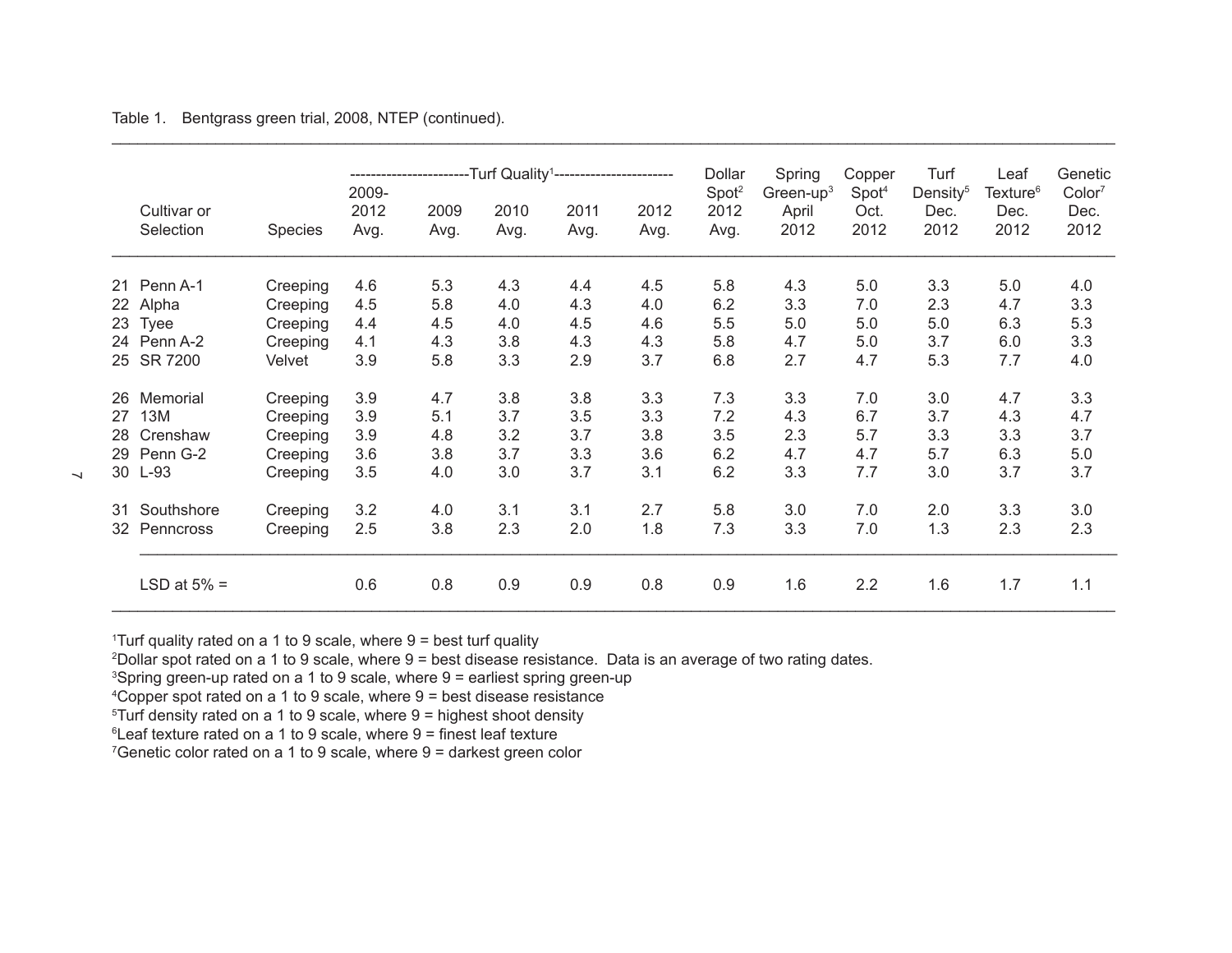|                 | Cultivar or<br>Selection      | Species  | 2009-<br>2012<br>Avg. | 2009<br>Avg. | -Turf Quality <sup>1</sup><br>2010<br>Avg. | 2011<br>Avg. | 2012<br>Avg. | Spring<br>Green-up <sup>2</sup> Recovery <sup>3</sup><br>April<br>2012 | Dacthal<br>June<br>2012 | Sod Web<br>Worm <sup>4</sup><br>July<br>2012 | Leaf<br>Texture <sup>5</sup><br>Dec.<br>2012 | Turf<br>Density <sup>6</sup><br>Dec.<br>2012 | Genetic<br>Color <sup>7</sup><br>Dec.<br>2012 |
|-----------------|-------------------------------|----------|-----------------------|--------------|--------------------------------------------|--------------|--------------|------------------------------------------------------------------------|-------------------------|----------------------------------------------|----------------------------------------------|----------------------------------------------|-----------------------------------------------|
|                 | <b>Pure Select</b>            | Creeping | 7.2                   | 7.3          | 6.7                                        | 7.0          | 8.0          | 6.0                                                                    | 9.0                     | 9.0                                          | 9.0                                          | 9.0                                          | 8.0                                           |
| 2               | Luminary                      | Creeping | 7.1                   | 7.3          | 6.5                                        | 6.9          | 7.5          | 7.7                                                                    | 9.0                     | 8.0                                          | 7.0                                          | 8.3                                          | 9.0                                           |
| 3.              | Proclamation                  | Creeping | 6.9                   | 6.7          | 6.6                                        | 7.1          | 7.1          | 6.3                                                                    | 9.0                     | 8.3                                          | 6.3                                          | 7.3                                          | 5.7                                           |
| 4               | Pin-Up                        | Creeping | 6.8                   | 6.4          | 6.3                                        | 7.0          | 7.6          | 7.0                                                                    | 9.0                     | 8.7                                          | 7.7                                          | 8.3                                          | 9.0                                           |
| 5               | Authority                     | Creeping | 6.7                   | 6.9          | 6.7                                        | 6.4          | 6.8          | 7.7                                                                    | 9.0                     | 8.0                                          | 7.3                                          | 7.0                                          | 7.0                                           |
|                 |                               |          |                       |              |                                            |              |              |                                                                        |                         |                                              |                                              |                                              |                                               |
| 6               | SRP 1WM                       | Creeping | 6.7                   | 6.6          | 6.3                                        | 6.7          | 7.0          | 7.0                                                                    | 9.0                     | 8.0                                          | 8.0                                          | 7.0                                          | 6.0                                           |
|                 | Declaration                   | Creeping | 6.5                   | 6.6          | 6.8                                        | 6.3          | 6.0          | 7.3                                                                    | 9.0                     | 7.3                                          | 6.7                                          | 6.7                                          | 5.7                                           |
| 8               | Barracuda                     | Creeping | 6.4                   | 7.3          | 6.7                                        | 6.3          | 5.6          | 6.0                                                                    | 9.0                     | 5.3                                          | 6.3                                          | 6.3                                          | 6.3                                           |
| 9               | <b>OO7</b>                    | Creeping | 6.4                   | 6.3          | 6.2                                        | 6.8          | 6.4          | 4.7                                                                    | 9.0                     | 7.3                                          | 7.7                                          | 7.3                                          | 6.3                                           |
|                 | 10 CY-2                       | Creeping | 6.1                   | 6.2          | 5.8                                        | 6.4          | 6.0          | 7.7                                                                    | 9.0                     | 4.7                                          | 6.7                                          | 8.0                                          | 9.0                                           |
|                 |                               |          |                       |              |                                            |              |              |                                                                        |                         |                                              |                                              |                                              |                                               |
|                 | 11 Penn A-4                   | Creeping | 6.1                   | 6.2          | 5.8                                        | 6.2          | 6.2          | 4.3                                                                    | 9.0                     | 5.7                                          | 7.0                                          | 7.0                                          | 7.3                                           |
| 12 <sup>2</sup> | $T-1$                         | Creeping | 5.7                   | 6.3          | 4.9                                        | 5.6          | 5.9          | 4.7                                                                    | 9.0                     | 4.0                                          | 6.0                                          | 6.3                                          | 5.0                                           |
|                 | 13 A08-FT12                   | Colonial | 5.6                   | 6.1          | 5.7                                        | 5.9          | 4.7          | 6.0                                                                    | 5.7                     | 9.0                                          | 3.3                                          | 3.7                                          | 1.3                                           |
|                 | 14 BCD                        | Colonial | 5.4                   | 5.8          | 5.4                                        | 5.9          | 4.5          | 5.0                                                                    | 1.3                     | 9.0                                          | 3.0                                          | 2.3                                          | 2.7                                           |
|                 | 15 Crystal BlueLinks Creeping |          | 5.3                   | 6.5          | 4.4                                        | 4.9          | 5.5          | 4.3                                                                    | 9.0                     | 4.3                                          | 5.3                                          | 5.7                                          | 6.0                                           |
|                 |                               |          |                       |              |                                            |              |              |                                                                        |                         |                                              |                                              |                                              |                                               |
| 16              | Benchmark DSR                 | Creeping | 5.2                   | 6.4          | 4.5                                        | 4.9          | 5.3          | 6.0                                                                    | 9.0                     | 4.7                                          | 5.7                                          | 6.7                                          | 4.7                                           |
| 17              | <b>13M</b>                    | Creeping | 5.0                   | 5.7          | 4.5                                        | 5.3          | 4.6          | 6.7                                                                    | 9.0                     | 2.3                                          | 4.7                                          | 5.7                                          | 5.0                                           |
| 18              | <b>Green Time</b>             | Colonial | 5.0                   | 5.6          | 4.8                                        | 5.0          | 4.5          | 3.7                                                                    | 2.3                     | 9.0                                          | 2.0                                          | 2.7                                          | 2.3                                           |
|                 | 19 A08-EBM                    | Colonial | 4.8                   | 5.4          | 4.6                                        | 5.3          | 4.0          | 5.0                                                                    | 3.7                     | 9.0                                          | 3.3                                          | 3.7                                          | 1.3                                           |
|                 | 20 Tiger II                   | Colonial | 4.8                   | 5.5          | 4.4                                        | 5.2          | 4.2          | 3.0                                                                    | 1.3                     | 9.0                                          | 2.3                                          | 1.7                                          | 1.3                                           |

Table 2. Performance of bentgrass cultivars in a fairway/tee trial established in September 2008 at North Brunswick, NJ. (Includes all entries of the 2008 National Bentgrass Fairway Test - NTEP.)

\_\_\_\_\_\_\_\_\_\_\_\_\_\_\_\_\_\_\_\_\_\_\_\_\_\_\_\_\_\_\_\_\_\_\_\_\_\_\_\_\_\_\_\_\_\_\_\_\_\_\_\_\_\_\_\_\_\_\_\_\_\_\_\_\_\_\_\_\_\_\_\_\_\_\_\_\_\_\_\_\_\_\_\_\_\_\_\_\_\_\_\_\_\_\_\_\_\_\_\_\_\_\_\_\_\_\_\_\_\_\_\_\_\_\_\_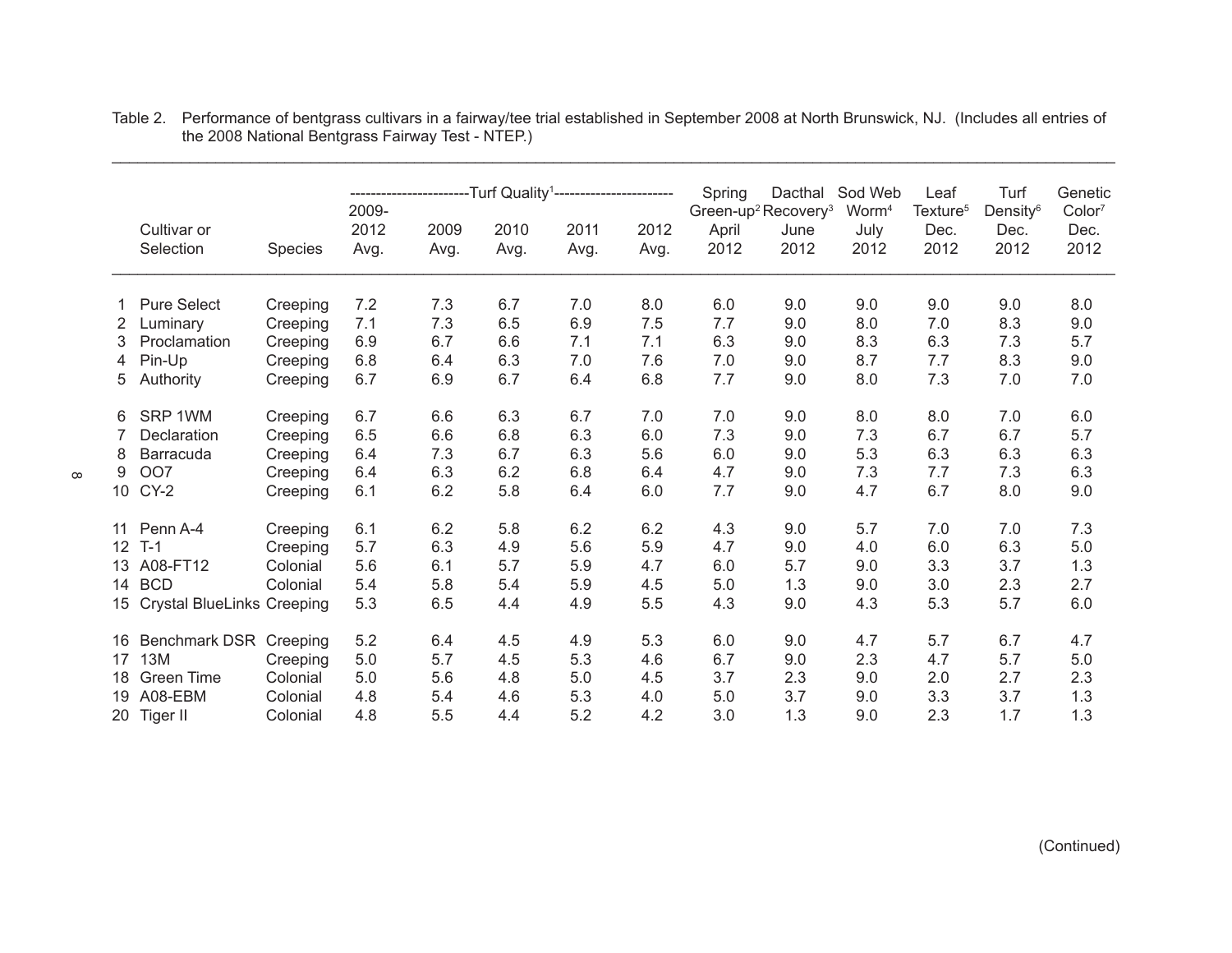Table 2. Bentgrass fairway/tee trial, 2008, NTEP (continued).

|                          |                | --Turf Quality <sup>1</sup> -----------------------<br>. <b>.</b><br>2009- |              |              |              |              | Spring        | Dacthal<br>Green-up <sup>2</sup> Recovery <sup>3</sup> | Sod Web<br>Worm <sup>4</sup> | Leaf<br>Texture <sup>5</sup> | Turf<br>Density <sup>6</sup> | Genetic<br>Color <sup>7</sup> |
|--------------------------|----------------|----------------------------------------------------------------------------|--------------|--------------|--------------|--------------|---------------|--------------------------------------------------------|------------------------------|------------------------------|------------------------------|-------------------------------|
| Cultivar or<br>Selection | <b>Species</b> | 2012<br>Avg.                                                               | 2009<br>Avg. | 2010<br>Avg. | 2011<br>Avg. | 2012<br>Avg. | April<br>2012 | June<br>2012                                           | July<br>2012                 | Dec.<br>2012                 | Dec.<br>2012                 | Dec.<br>2012                  |
| 21 L-93                  | Creeping       | 4.7                                                                        | 4.9          | 4.3          | 5.3          | 4.3          | 4.0           | 9.0                                                    | 5.7                          | 4.0                          | 4.7                          | 4.7                           |
| 22 Memorial              | Creeping       | 4.6                                                                        | 5.2          | 4.3          | 4.4          | 4.6          | 5.3           | 9.0                                                    | 4.7                          | 4.7                          | 4.3                          | 4.0                           |
| 23 Princeville           | Creeping       | 3.5                                                                        | 3.9          | 3.3          | 3.3          | 3.4          | 2.7           | 9.0                                                    | 5.0                          | 2.3                          | 3.7                          | 4.3                           |
| 24 PST-R9D7              | Colonial       | 3.3                                                                        | 3.7          | 3.3          | 3.3          | 3.0          | 4.0           | 6.3                                                    | 9.0                          | 2.7                          | 2.3                          | 2.3                           |
| 25 Penncross             | Creeping       | 3.3                                                                        | 4.5          | 2.3          | 3.2          | 3.1          | 3.3           | 9.0                                                    | 2.7                          | 2.0                          | 4.0                          | 2.3                           |
| LSD at 5% =              |                | 0.6                                                                        | 0.7          | 0.8          | 0.9          | 1.0          | 1.3           | 1.0                                                    | 1.9                          | 1.6                          | 1.3                          | 1.7                           |

\_\_\_\_\_\_\_\_\_\_\_\_\_\_\_\_\_\_\_\_\_\_\_\_\_\_\_\_\_\_\_\_\_\_\_\_\_\_\_\_\_\_\_\_\_\_\_\_\_\_\_\_\_\_\_\_\_\_\_\_\_\_\_\_\_\_\_\_\_\_\_\_\_\_\_\_\_\_\_\_\_\_\_\_\_\_\_\_\_\_\_\_\_\_\_\_\_\_\_\_\_\_\_\_\_\_\_\_\_\_\_\_\_\_\_\_

1 Turf quality rated on a 1 to 9 scale, where 9 = best turf quality

 $\, \circ \,$ 

2 Spring green-up rated on a 1 to 9 scale, where 9 = earliest spring green-up

3 Recovery from Dacthal injury rated on a 1 to 9 scale, where 9 = best recovery from herbicide damage

4 Damage caused by sod web worm rated on a 1 to 9 scale, where 9 = greatest resistance to damage

5 Leaf texture rated on a 1 to 9 scale, where 9 = finest leaf texture

6 Turf density rated on a 1 to 9 scale, where 9 = highest shoot density

7 Genetic color rated on a 1 to 9 scale, where 9 = darkest green color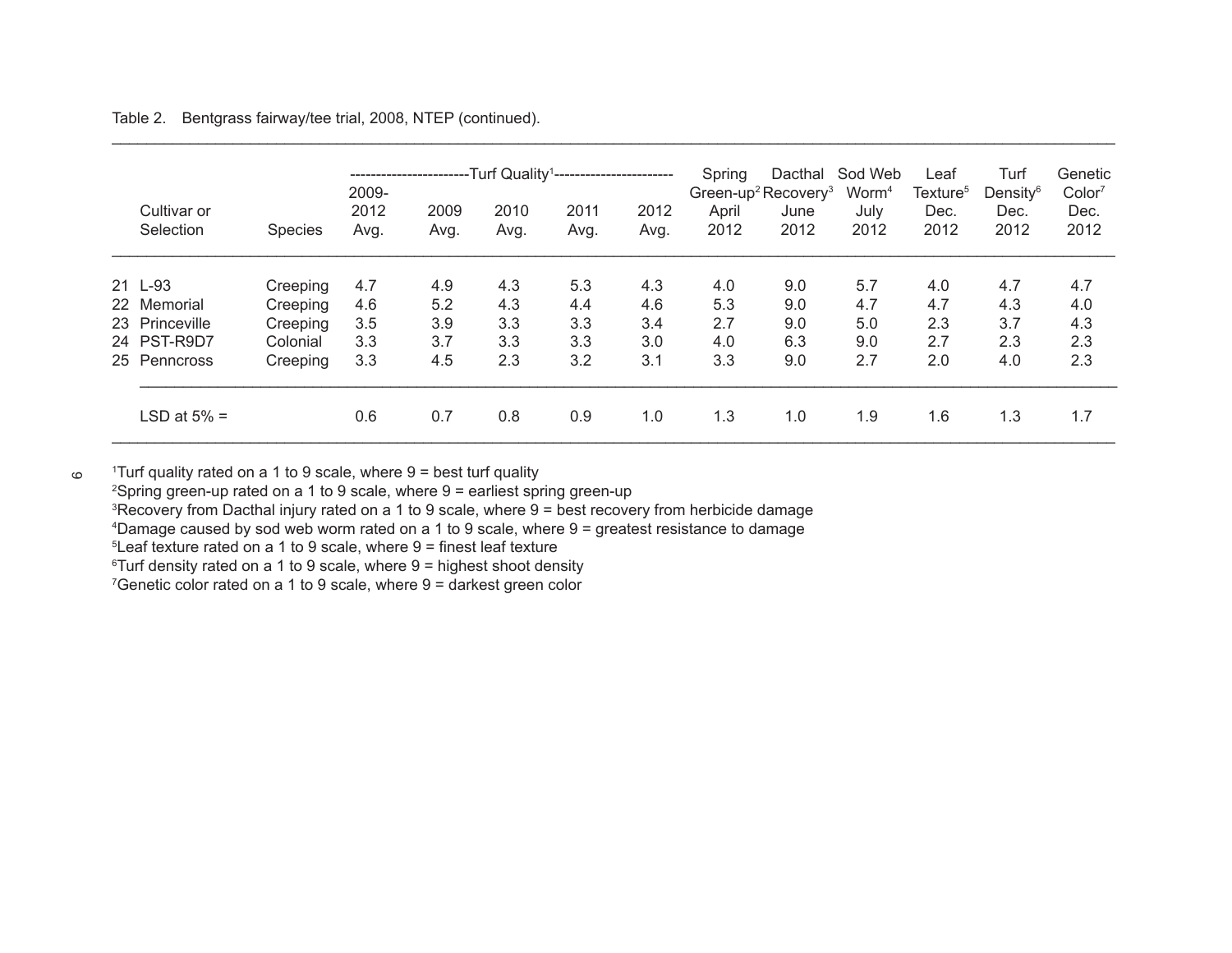|    |                          |                |                       |              | Dacthal      |                                                                        |              |                                       |
|----|--------------------------|----------------|-----------------------|--------------|--------------|------------------------------------------------------------------------|--------------|---------------------------------------|
|    | Cultivar or<br>Selection | <b>Species</b> | 2009-<br>2012<br>Avg. | 2009<br>Avg. | 2010<br>Avg. | -Turf Quality <sup>1</sup> ---------------------------<br>2011<br>Avg. | 2012<br>Avg. | Recovery <sup>2</sup><br>June<br>2012 |
| 1  | SEC Comp                 | Creeping       | 6.1                   | 6.0          | 6.9          | 5.4                                                                    | 6.3          | 9.0                                   |
|    | <b>MSS Comp</b>          | Creeping       | 6.0                   | 6.2          | 6.3          | 5.6                                                                    | 6.0          | 9.0                                   |
| 3  | 07-MGD Comp              | Colonial       | 5.8                   | 6.4          | 6.1          | 5.9                                                                    | 4.7          | 2.7                                   |
| 4  | Shark                    | Creeping       | 5.5                   | 5.8          | 6.1          | 4.4                                                                    | 6.0          | 9.0                                   |
| 5  | <b>ESS Comp</b>          | Creeping       | 5.5                   | 5.6          | 6.5          | 4.7                                                                    | 5.5          | 9.0                                   |
| 6  | NBC Comp                 | Colonial       | 5.5                   | 6.3          | 6.1          | 5.8                                                                    | 3.7          | 2.0                                   |
| 7  | <b>BQC Comp</b>          | Colonial       | 5.4                   | 5.5          | 5.5          | 6.0                                                                    | 4.8          | 4.0                                   |
| 8  | Authority                | Creeping       | 5.4                   | 5.8          | 6.1          | 4.0                                                                    | 5.7          | 9.0                                   |
| 9  | DC1 Comp                 | Creeping       | 5.4                   | 6.5          | 6.6          | 3.9                                                                    | 4.5          | 9.0                                   |
| 10 | SDS Comp                 | Colonial       | 5.3                   | 6.2          | 5.7          | 5.8                                                                    | 3.5          | 2.7                                   |
| 11 | PST-Syn-9HO              | Colonial       | 5.2                   | 5.8          | 5.1          | 5.3                                                                    | 4.5          | 7.3                                   |
| 12 | <b>EBM</b>               | Colonial       | 5.1                   | 5.7          | 4.8          | 5.3                                                                    | 4.6          | 6.0                                   |
| 13 | Penneagle II             | Creeping       | 5.1                   | 5.4          | 5.5          | 4.2                                                                    | 5.4          | 9.0                                   |
| 14 | PBP Comp                 | Colonial       | 5.0                   | 5.1          | 4.9          | 4.6                                                                    | 5.3          | 8.7                                   |
| 15 | 07-PCC Comp              | Colonial       | 4.9                   | 4.3          | 4.6          | 5.0                                                                    | 5.9          | 8.7                                   |
| 16 | PST-Syn-9BC3             | Colonial       | 4.9                   | 5.4          | 4.7          | 4.9                                                                    | 4.6          | 6.7                                   |
| 17 | <b>PST-9NCS Bulk</b>     | Colonial       | 4.9                   | 4.7          | 4.4          | 4.9                                                                    | 5.5          | 6.7                                   |
| 18 | PRO AT-1                 | Colonial       | 4.8                   | 5.6          | 4.8          | 4.8                                                                    | 4.1          | 3.7                                   |
| 19 | Independence             | Creeping       | 4.8                   | 5.6          | 5.1          | 3.6                                                                    | 5.1          | 9.0                                   |
| 20 | Revere                   | Colonial       | 4.7                   | 5.2          | 4.6          | 4.7                                                                    | 4.6          | 6.7                                   |

Table 3. Performance of creeping and colonial bentgrass cultivars and selections in a fairway/tee trial seeded in September 2008 at North Brunswick, NJ.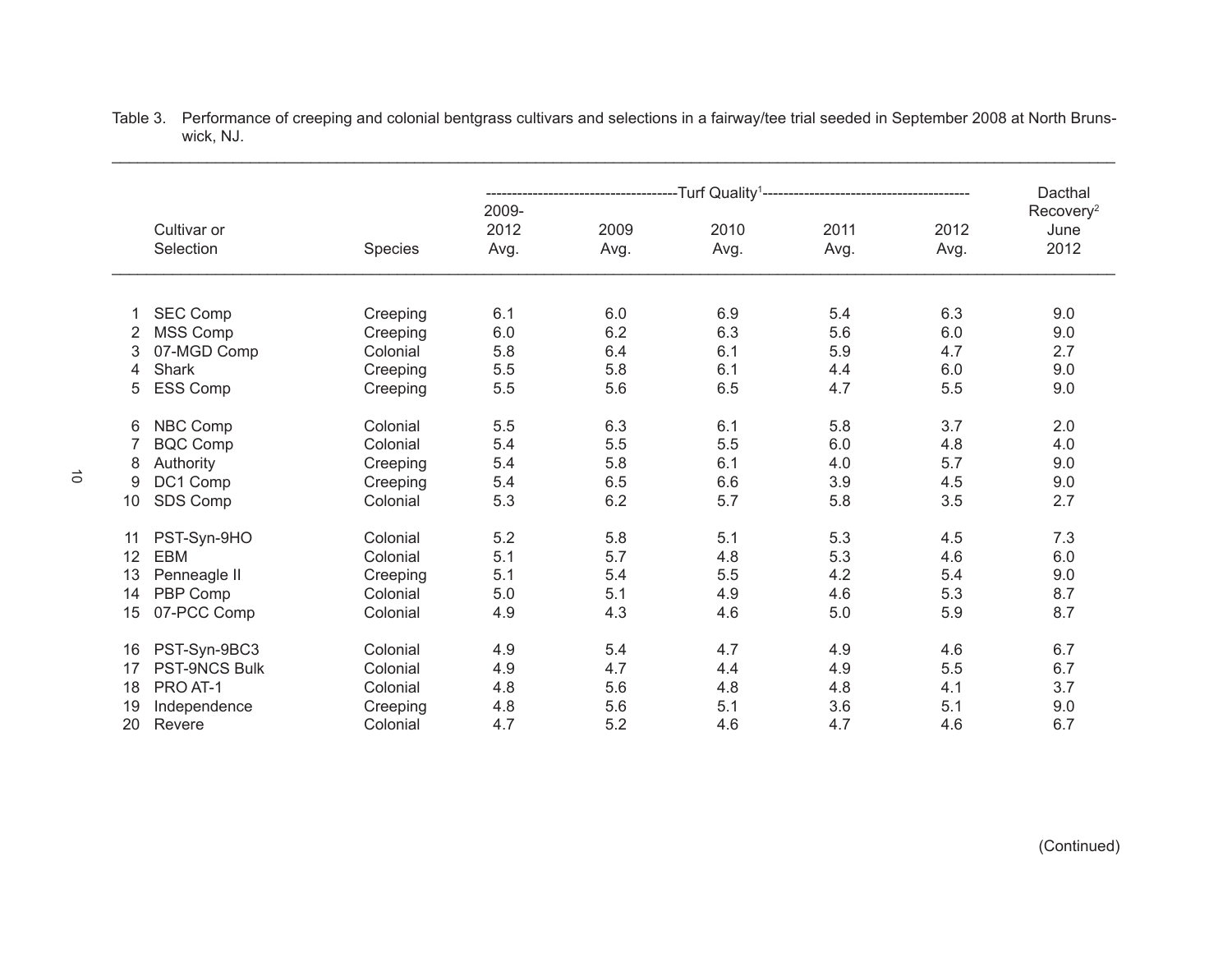Table 3. Bentgrass fairway/tee trial, 2008 (continued).

|                            |          |                       | ----------------------Turf                Quality <sup>1</sup> ------------------------------ | Dacthal      |              |              |                                       |
|----------------------------|----------|-----------------------|-----------------------------------------------------------------------------------------------|--------------|--------------|--------------|---------------------------------------|
| Cultivar or<br>Selection   | Species  | 2009-<br>2012<br>Avg. | 2009<br>Avg.                                                                                  | 2010<br>Avg. | 2011<br>Avg. | 2012<br>Avg. | Recovery <sup>2</sup><br>June<br>2012 |
| PST-Syn-9NCS<br>21         | Colonial | 4.7                   | 4.8                                                                                           | 4.9          | 4.7          | 4.6          | 6.3                                   |
| 22<br><b>Tyee</b>          | Creeping | 4.7                   | 5.9                                                                                           | 6.2          | 3.7          | 3.1          | 9.0                                   |
| OO7<br>23                  | Creeping | 4.7                   | 5.7                                                                                           | 5.9          | 3.2          | 4.0          | 9.0                                   |
| PSG 1RHG1<br>24            | Creeping | 4.7                   | 5.1                                                                                           | 4.7          | 4.0          | 4.9          | 9.0                                   |
| PST-920 Bulk<br>25         | Colonial | 4.6                   | 4.8                                                                                           | 4.4          | 4.3          | 5.1          | 8.7                                   |
| PST-Syn-9MS<br>26          | Colonial | 4.6                   | 5.1                                                                                           | 4.2          | 4.7          | 4.5          | 5.0                                   |
| Penn G-1<br>27             | Creeping | 4.5                   | 4.8                                                                                           | 5.2          | 3.5          | 4.6          | 9.0                                   |
| <b>13M</b><br>28           | Creeping | 4.5                   | 5.2                                                                                           | 4.7          | 3.6          | 4.3          | 9.0                                   |
| <b>Tiger II</b><br>29      | Colonial | 4.4                   | 5.0                                                                                           | 4.3          | 4.4          | 3.8          | 3.0                                   |
| Alister<br>30              | Colonial | 4.4                   | 4.8                                                                                           | 4.1          | 4.1          | 4.5          | 7.7                                   |
| Penn A-4<br>31             | Creeping | 4.4                   | 5.5                                                                                           | 5.4          | 2.8          | 3.8          | 9.0                                   |
| 32<br>Declaration          | Creeping | 4.3                   | 5.9                                                                                           | 4.9          | $3.0\,$      | 3.5          | 9.0                                   |
| 33<br>Kingpin              | Creeping | 4.3                   | 5.1                                                                                           | 4.4          | 3.5          | 4.0          | 9.0                                   |
| Mackenzie<br>34            | Creeping | 4.2                   | 4.7                                                                                           | 5.6          | 3.1          | 3.2          | 9.0                                   |
| 35<br>Memorial             | Creeping | 4.2                   | 4.9                                                                                           | 4.3          | 3.4          | 4.0          | 9.0                                   |
| Alpha<br>36                | Creeping | 4.1                   | 4.6                                                                                           | 4.4          | 2.6          | 4.9          | 9.0                                   |
| Glory<br>37                | Colonial | 4.1                   | 4.5                                                                                           | 3.5          | 3.9          | 4.3          | 8.0                                   |
| PSG 1RHG12<br>38           | Creeping | 4.1                   | 4.2                                                                                           | 3.8          | 3.6          | 4.8          | 9.0                                   |
| SR 7100<br>39              | Colonial | 3.9                   | 4.3                                                                                           | 3.9          | 3.6          | 3.7          | 6.7                                   |
| PSG 1RHG13<br>40           | Creeping | 3.8                   | 3.7                                                                                           | 3.7          | 3.2          | 4.8          | 9.0                                   |
| $T-1$<br>41                | Creeping | 3.8                   | 4.8                                                                                           | 4.2          | 2.5          | 3.7          | 9.0                                   |
| SR 1150<br>42              | Creeping | 3.8                   | 4.7                                                                                           | 5.1          | 2.8          | 2.5          | 9.0                                   |
| <b>PST-OPUF Bulk</b><br>43 | Creeping | 3.8                   | 4.0                                                                                           | 4.8          | 2.8          | 3.5          | 9.0                                   |
| Putter<br>44               | Creeping | 3.8                   | 4.9                                                                                           | 4.3          | 2.7          | 3.2          | 9.0                                   |
| $L-93$<br>45               | Creeping | 3.7                   | 4.6                                                                                           | 4.2          | 2.6          | 3.3          | 9.0                                   |

\_\_\_\_\_\_\_\_\_\_\_\_\_\_\_\_\_\_\_\_\_\_\_\_\_\_\_\_\_\_\_\_\_\_\_\_\_\_\_\_\_\_\_\_\_\_\_\_\_\_\_\_\_\_\_\_\_\_\_\_\_\_\_\_\_\_\_\_\_\_\_\_\_\_\_\_\_\_\_\_\_\_\_\_\_\_\_\_\_\_\_\_\_\_\_\_\_\_\_\_\_\_\_\_\_\_\_\_\_\_\_\_\_\_\_\_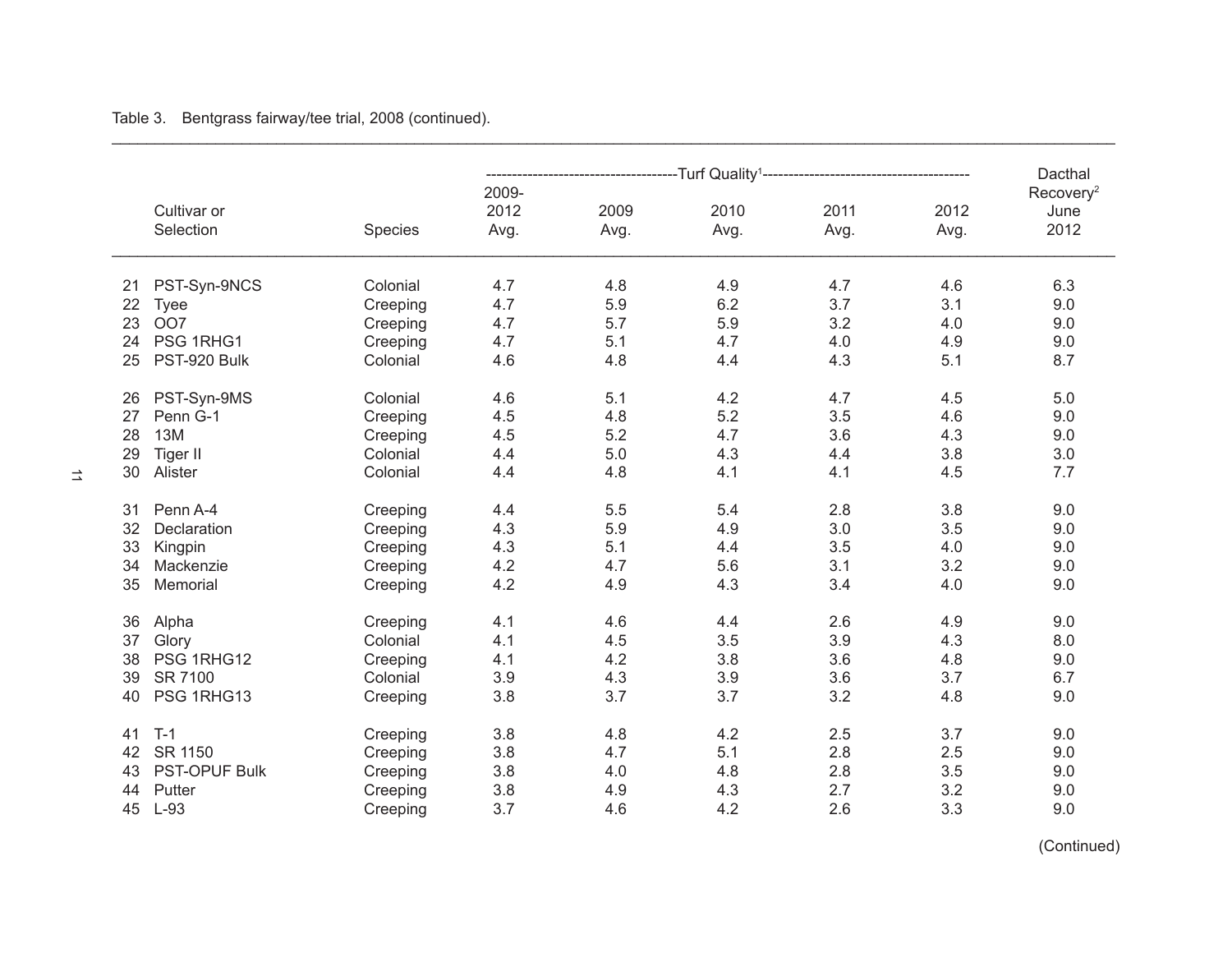Table 3. Bentgrass fairway/tee trial, 2008 (continued).

|    |                          |          |                       | -Turf Quality <sup>1</sup> --------------------------------- | Dacthal      |              |              |                                       |
|----|--------------------------|----------|-----------------------|--------------------------------------------------------------|--------------|--------------|--------------|---------------------------------------|
|    | Cultivar or<br>Selection | Species  | 2009-<br>2012<br>Avg. | 2009<br>Avg.                                                 | 2010<br>Avg. | 2011<br>Avg. | 2012<br>Avg. | Recovery <sup>2</sup><br>June<br>2012 |
| 46 | Penn G-2                 | Creeping | 3.7                   | 3.7                                                          | 4.5          | 2.9          | 3.7          | 9.0                                   |
| 47 | SR 1119                  | Creeping | 3.7                   | 3.9                                                          | 3.8          | 3.2          | 3.7          | 9.0                                   |
| 48 | Southshore               | Creeping | 3.7                   | 4.4                                                          | 3.6          | 3.0          | 3.6          | 9.0                                   |
| 49 | Crenshaw                 | Creeping | 3.6                   | 4.5                                                          | 3.9          | 2.6          | 3.5          | 9.0                                   |
| 50 | SR 7150                  | Colonial | 3.3                   | 4.1                                                          | 3.2          | 3.2          | 2.7          | 5.0                                   |
| 51 | Providence               | Creeping | 3.3                   | 3.5                                                          | 3.1          | 3.2          | 3.5          | 9.0                                   |
| 52 | PST-Syn-OPXS             | Creeping | 3.1                   | 3.6                                                          | 3.5          | 2.3          | 2.7          | 9.0                                   |
| 53 | <b>Brighton</b>          | Creeping | 3.0                   | 3.9                                                          | 3.0          | 2.5          | 2.9          | 9.0                                   |
| 54 | Sandhill                 | Creeping | 3.0                   | 2.5                                                          | 3.3          | 2.9          | 3.5          | 9.0                                   |
| 55 | PST-ODJ Bulk             | Creeping | 3.0                   | 4.0                                                          | 3.0          | 2.2          | 2.7          | 9.0                                   |
| 56 | Penncross                | Creeping | 2.6                   | 3.7                                                          | 2.3          | 2.0          | 2.4          | 9.0                                   |
| 57 | PST-9TO Bulk             | Colonial | 2.1                   | 1.7                                                          | 2.0          | 2.2          | 2.6          | 5.7                                   |
| 58 | Exeter                   | Colonial | 1.8                   | 1.4                                                          | 1.5          | 1.8          | 2.4          | 6.0                                   |
|    | LSD at $5\%$ =           |          | 0.7                   | 0.7                                                          | 0.9          | 0.8          | 1.5          | 1.5                                   |

\_\_\_\_\_\_\_\_\_\_\_\_\_\_\_\_\_\_\_\_\_\_\_\_\_\_\_\_\_\_\_\_\_\_\_\_\_\_\_\_\_\_\_\_\_\_\_\_\_\_\_\_\_\_\_\_\_\_\_\_\_\_\_\_\_\_\_\_\_\_\_\_\_\_\_\_\_\_\_\_\_\_\_\_\_\_\_\_\_\_\_\_\_\_\_\_\_\_\_\_\_\_\_\_\_\_\_\_\_\_\_\_\_\_\_\_

1 Turf quality rated on a 1 to 9 scale, where 9 = best turf quality 2 Recovery from Dacthal injury rated on a 1 to 9 scale, where 9 = best recovery from herbicide damage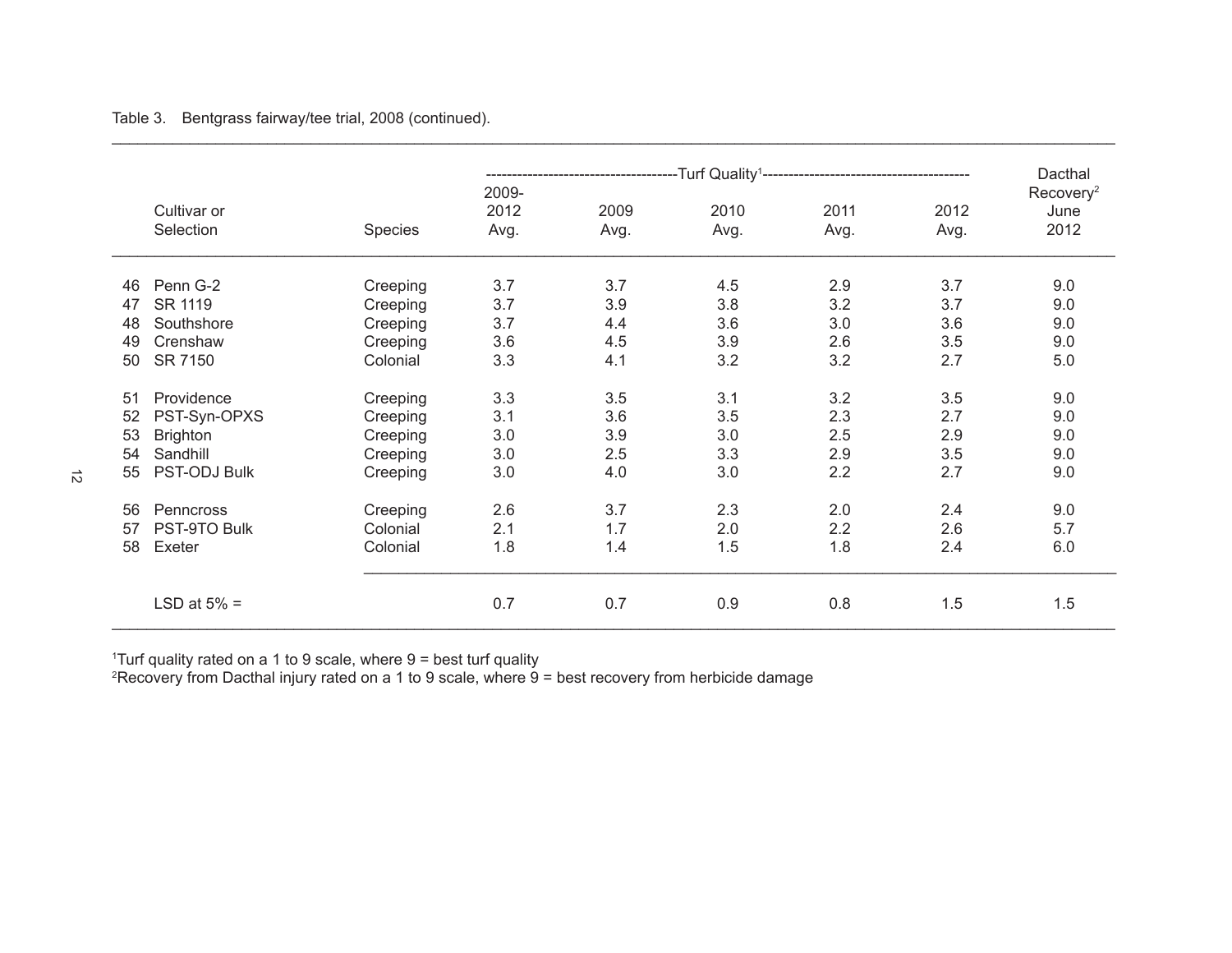|    |                          |          |                       | --Turf Quality <sup>1</sup> --- |              |              | Dollar                            |                                           |  |
|----|--------------------------|----------|-----------------------|---------------------------------|--------------|--------------|-----------------------------------|-------------------------------------------|--|
|    | Cultivar or<br>Selection | Species  | 2010-<br>2012<br>Avg. | 2010<br>Avg.                    | 2011<br>Avg. | 2012<br>Avg. | Spot <sup>2</sup><br>2012<br>Avg. | Anthracnose <sup>3</sup><br>April<br>2012 |  |
| 1  | H05TP-300-1              | Creeping | 6.9                   | 7.2                             | 6.4          | 7.1          | 7.0                               | 7.3                                       |  |
| 2  | PGC Comp                 | Creeping | 6.8                   | 7.0                             | 7.1          | 6.4          | 6.2                               | 7.7                                       |  |
| 3  | CAS2 Comp                | Creeping | 6.7                   | 7.0                             | 6.8          | 6.2          | 6.8                               | 6.3                                       |  |
| 4  | Luminary                 | Creeping | 6.6                   | 7.2                             | 6.5          | 6.2          | 6.1                               | 8.3                                       |  |
| 5  | LQC Comp                 | Creeping | 6.6                   | 6.9                             | 6.2          | 6.7          | 6.6                               | 7.3                                       |  |
| 6  | PSG 7PC2                 | Velvet   | 6.6                   | 7.1                             | 6.1          | 6.6          | 7.6                               | 8.3                                       |  |
| 7  | H05TP-295-12             | Creeping | 6.5                   | 7.0                             | 6.2          | 6.3          | 6.7                               | 7.0                                       |  |
| 8  | Barracuda                | Creeping | 6.2                   | 6.9                             | 5.7          | 6.1          | 7.0                               | 6.0                                       |  |
| 9  | DQC Comp                 | Creeping | 6.2                   | 6.1                             | 6.4          | 6.2          | 6.4                               | 6.7                                       |  |
| 10 | H05TP-295-1              | Creeping | 6.2                   | 6.8                             | 6.2          | 5.7          | 5.9                               | 7.0                                       |  |
| 11 | IS-AC <sub>4</sub>       | Velvet   | 6.2                   | 6.5                             | 5.5          | 6.6          | 8.0                               | 7.3                                       |  |
| 12 | IS-AP 18                 | Creeping | 6.1                   | 6.4                             | 6.2          | 5.8          | 5.1                               | 8.3                                       |  |
| 13 | <b>IS-AP 15</b>          | Creeping | 6.1                   | 6.6                             | 6.0          | 5.6          | 6.3                               | 7.7                                       |  |
| 14 | CAS1 Comp                | Creeping | 6.1                   | 5.8                             | 6.1          | 6.2          | 6.7                               | 8.0                                       |  |
| 15 | <b>IS-AC5</b>            | Velvet   | 6.1                   | 6.7                             | 5.5          | 6.1          | 6.8                               | 7.7                                       |  |
| 16 | <b>RH 931</b>            | Creeping | 5.9                   | 6.3                             | 5.9          | 5.7          | 5.3                               | 7.7                                       |  |
| 17 | Authority                | Creeping | 5.9                   | 6.6                             | 5.5          | 5.6          | 4.8                               | 8.3                                       |  |
| 18 | Focus                    | Creeping | 5.8                   | 5.9                             | 5.4          | 6.0          | 6.4                               | 8.0                                       |  |
| 19 | Pin-Up                   | Creeping | 5.8                   | 6.4                             | 5.2          | 5.8          | 6.0                               | 7.3                                       |  |
| 20 | <b>RJM 513</b>           | Creeping | 5.8                   | 7.0                             | 5.6          | 4.7          | 4.2                               | 5.5                                       |  |

Table 4. Performance of creeping, velvet, and colonial bentgrass cultivars and selections in a putting green trial seeded in sand in September 2009 at North Brunswick, NJ.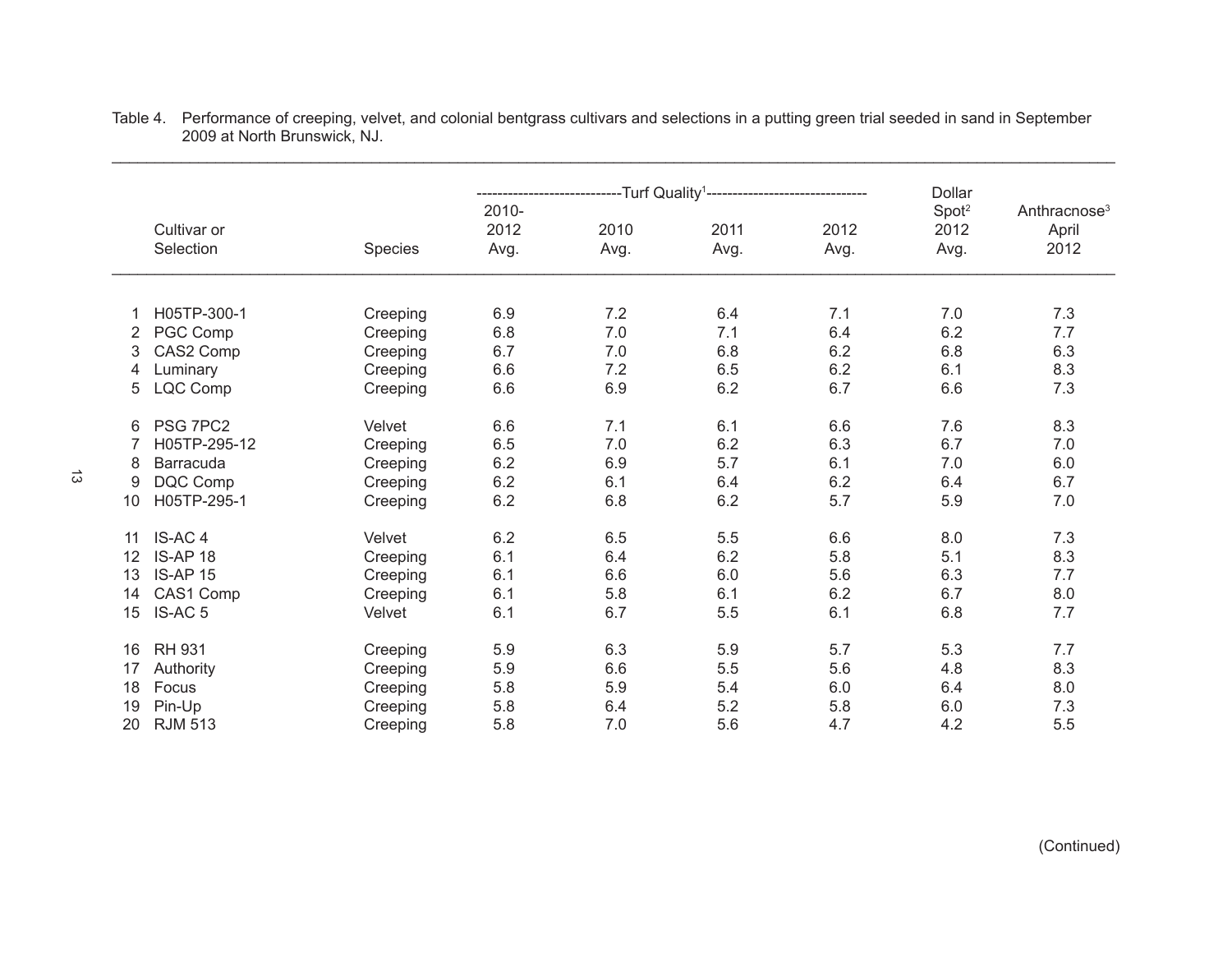|    |                          |          |                       | -----------------Turf                                 Quality <sup>1</sup> ------------------------- |              | Dollar       |                                   |                                           |
|----|--------------------------|----------|-----------------------|------------------------------------------------------------------------------------------------------|--------------|--------------|-----------------------------------|-------------------------------------------|
|    | Cultivar or<br>Selection | Species  | 2010-<br>2012<br>Avg. | 2010<br>Avg.                                                                                         | 2011<br>Avg. | 2012<br>Avg. | Spot <sup>2</sup><br>2012<br>Avg. | Anthracnose <sup>3</sup><br>April<br>2012 |
| 21 | Greenwich                | Velvet   | 5.7                   | 6.4                                                                                                  | 5.2          | 5.6          | 7.6                               | 7.3                                       |
| 22 | <b>MDS Comp</b>          | Velvet   | 5.7                   | 5.6                                                                                                  | 5.4          | 6.1          | 7.9                               | 7.0                                       |
| 23 | <b>RJM 26</b>            | Creeping | 5.7                   | 6.9                                                                                                  | 5.4          | 4.9          | 3.4                               | 7.5                                       |
| 24 | Villa                    | Velvet   | 5.6                   | 6.1                                                                                                  | 5.0          | 5.8          | 7.9                               | 7.3                                       |
| 25 | Legendary                | Velvet   | 5.6                   | 6.4                                                                                                  | 4.6          | 5.8          | 7.4                               | 6.0                                       |
| 26 | Shark                    | Creeping | 5.6                   | 6.3                                                                                                  | 5.2          | 5.2          | 5.2                               | 6.7                                       |
| 27 | <b>BCQ Comp</b>          | Colonial | 5.5                   | $6.0\,$                                                                                              | 5.6          | $5.0$        | 8.5                               | 5.7                                       |
| 28 | <b>MDV Comp</b>          | Velvet   | 5.4                   | 5.8                                                                                                  | 5.0          | 5.5          | 6.9                               | 6.0                                       |
| 29 | Luminary/A-1             | Creeping | 5.4                   | 5.9                                                                                                  | 5.0          | 5.2          | 5.9                               | 6.7                                       |
| 30 | SRP 1WM                  | Creeping | 5.4                   | 6.7                                                                                                  | 4.5          | 5.1          | 7.0                               | 7.0                                       |
| 31 | H04TP-211-7-9            | Creeping | 5.4                   | 5.9                                                                                                  | 5.4          | 5.0          | 5.2                               | 7.0                                       |
| 32 | OO7                      | Creeping | 5.4                   | 6.2                                                                                                  | 4.8          | 5.1          | 5.5                               | 5.7                                       |
| 33 | <b>VDE Comp</b>          | Velvet   | 5.4                   | 5.7                                                                                                  | 4.7          | 5.7          | 8.2                               | 6.0                                       |
| 34 | <b>RJM 412</b>           | Creeping | 5.4                   | 6.7                                                                                                  | 4.5          | 5.0          | 4.0                               | 5.5                                       |
| 35 | SSS Comp                 | Velvet   | 5.3                   | 5.5                                                                                                  | 4.9          | 5.6          | 7.2                               | 7.3                                       |
| 36 | RH 0839                  | Creeping | 5.3                   | 6.5                                                                                                  | 4.6          | 4.7          | 4.2                               | 4.7                                       |
| 37 | <b>WBM Comp</b>          | Colonial | 5.3                   | 5.6                                                                                                  | 5.5          | 4.9          | 8.7                               | 5.7                                       |
| 38 | Luminary/A-1/Memorial    | Creeping | 5.2                   | 5.4                                                                                                  | 4.7          | 5.4          | 6.3                               | 7.0                                       |
| 39 | Cobra 2                  | Creeping | 5.2                   | 5.9                                                                                                  | 4.3          | 5.4          | 6.5                               | 5.3                                       |
| 40 | SR 1150                  | Creeping | 5.2                   | 5.9                                                                                                  | 4.6          | 5.1          | 5.7                               | 7.3                                       |
| 41 | Declaration              | Creeping | 5.1                   | 6.1                                                                                                  | 4.4          | 5.0          | 6.9                               | 6.7                                       |
| 42 | Runner                   | Creeping | 5.1                   | 5.5                                                                                                  | 4.9          | 4.9          | 5.1                               | 6.0                                       |
| 43 | <b>RJM 56</b>            | Creeping | 5.1                   | 6.4                                                                                                  | 4.3          | 4.6          | 3.5                               | 5.0                                       |
| 44 | OO7/SR 1150              | Creeping | 5.1                   | 5.8                                                                                                  | 4.7          | 4.8          | 5.2                               | 7.0                                       |
| 45 | Tyee/OO7                 | Creeping | 5.0                   | 6.1                                                                                                  | 4.0          | 4.9          | 5.2                               | 7.0                                       |

\_\_\_\_\_\_\_\_\_\_\_\_\_\_\_\_\_\_\_\_\_\_\_\_\_\_\_\_\_\_\_\_\_\_\_\_\_\_\_\_\_\_\_\_\_\_\_\_\_\_\_\_\_\_\_\_\_\_\_\_\_\_\_\_\_\_\_\_\_\_\_\_\_\_\_\_\_\_\_\_\_\_\_\_\_\_\_\_\_\_\_\_\_\_\_\_\_\_\_\_\_\_\_\_\_\_\_\_\_\_\_\_\_\_\_\_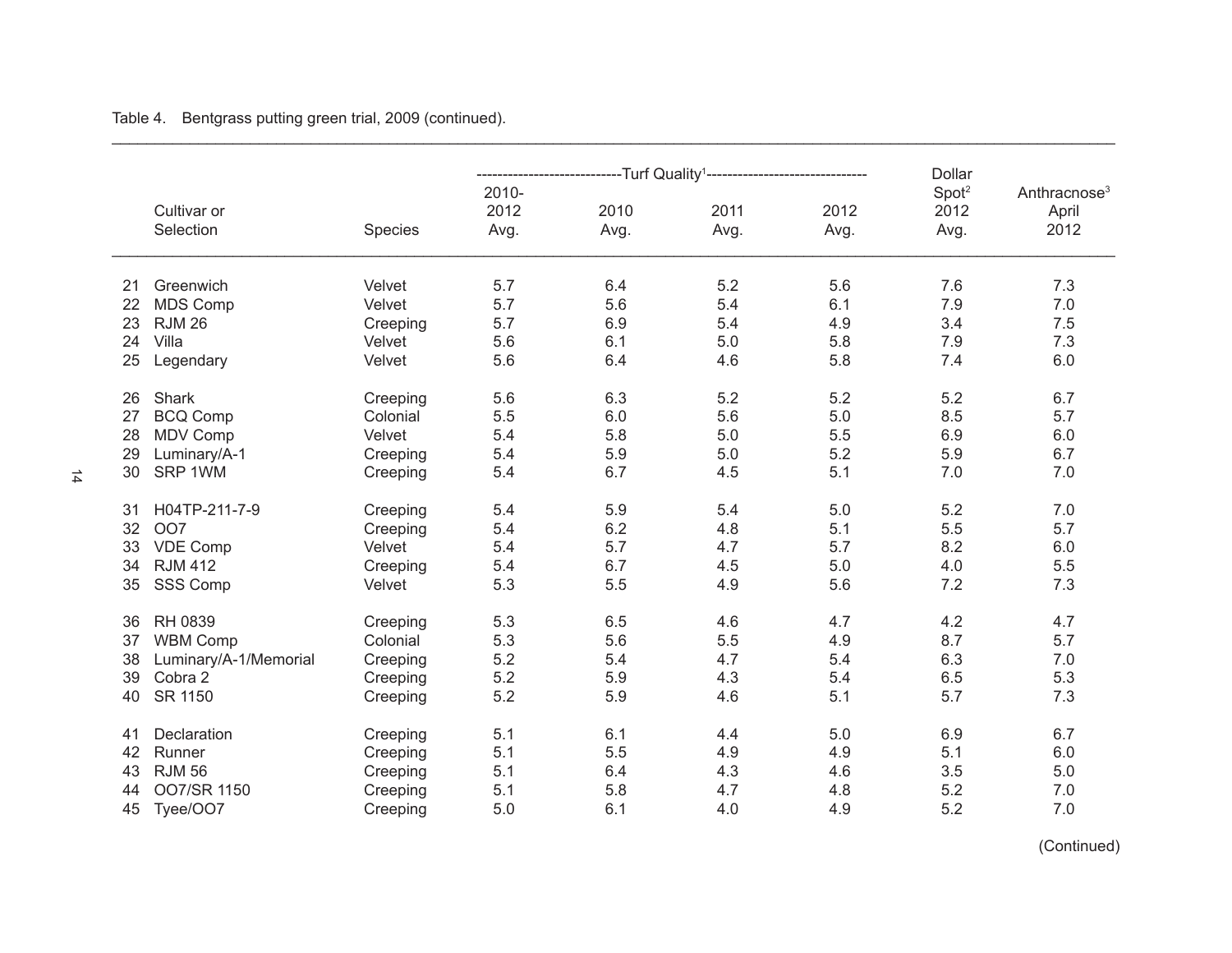|    |                          |                    |                       | ---------------------Turf Quality <sup>1</sup> -------------------------- |              | <b>Dollar</b> |                                   |                                           |
|----|--------------------------|--------------------|-----------------------|---------------------------------------------------------------------------|--------------|---------------|-----------------------------------|-------------------------------------------|
|    | Cultivar or<br>Selection | Species            | 2010-<br>2012<br>Avg. | 2010<br>Avg.                                                              | 2011<br>Avg. | 2012<br>Avg.  | Spot <sup>2</sup><br>2012<br>Avg. | Anthracnose <sup>3</sup><br>April<br>2012 |
| 46 | <b>WBE Comp</b>          | Colonial           | 5.0                   | 5.3                                                                       | 5.0          | 4.7           | 8.6                               | 3.3                                       |
| 47 | $A-1$                    | Creeping           | 5.0                   | 5.8                                                                       | 4.2          | 5.0           | 5.9                               | 6.3                                       |
| 48 | <b>RH 081</b>            | Creeping           | 5.0                   | 5.9                                                                       | 4.6          | 4.5           | 5.2                               | 3.0                                       |
| 49 | <b>Tyee</b>              |                    | 5.0                   | 4.6                                                                       | 4.9          | 5.5           | 5.2                               | 7.3                                       |
| 50 | PST-Syn-VR05             | Creeping<br>Velvet | 5.0                   | 5.8                                                                       | 4.1          | 5.2           | 7.8                               | 6.0                                       |
|    |                          |                    |                       |                                                                           |              |               |                                   |                                           |
| 51 | H05TP-276-2              | Creeping           | 5.0                   | 5.2                                                                       | 4.8          | 4.9           | 5.2                               | 6.3                                       |
| 52 | <b>FWC Comp</b>          | Colonial           | 5.0                   | 5.4                                                                       | 4.8          | 4.7           | 8.4                               | 3.3                                       |
| 53 | H05TP-290-2              | Creeping           | 4.9                   | 5.2                                                                       | 4.9          | 4.7           | 5.7                               | 4.3                                       |
| 54 | H05TP-269-8              | Creeping           | 4.9                   | 5.4                                                                       | 4.5          | 4.8           | 5.2                               | 4.7                                       |
| 55 | SRP 1BLTR3               | Creeping           | 4.9                   | 6.0                                                                       | 4.2          | 4.4           | 5.7                               | 7.0                                       |
|    |                          |                    |                       |                                                                           |              |               |                                   |                                           |
| 56 | $CY-2$                   | Creeping           | 4.8                   | 5.1                                                                       | 4.7          | 4.9           | 7.0                               | 5.0                                       |
| 57 | PSG RHG12                | Creeping           | 4.8                   | 5.5                                                                       | 4.4          | 4.5           | 4.7                               | 6.0                                       |
| 58 | PST-Syn-VH5              | Velvet             | 4.8                   | 5.5                                                                       | 3.9          | 4.9           | 8.0                               | 5.7                                       |
| 59 | OO7/Mackenzie/Tyee       | Creeping           | 4.8                   | 5.5                                                                       | 4.2          | 4.6           | 4.4                               | 6.3                                       |
| 60 | <b>SRP 2163</b>          | Velvet             | 4.7                   | 5.0                                                                       | 4.9          | 4.3           | 6.5                               | 7.3                                       |
|    |                          |                    |                       |                                                                           |              |               |                                   |                                           |
| 61 | Independence             | Creeping           | 4.7                   | 5.1                                                                       | 4.2          | 4.7           | 5.0                               | 7.7                                       |
| 62 | Mackenzie                | Creeping           | 4.6                   | 5.1                                                                       | 4.3          | 4.4           | 5.3                               | 6.0                                       |
| 63 | SR 7200                  | Velvet             | 4.6                   | 5.7                                                                       | 3.8          | 4.3           | 7.9                               | 6.0                                       |
| 64 | Penn G-1                 | Creeping           | 4.6                   | 4.7                                                                       | 4.5          | 4.5           | 5.9                               | 6.0                                       |
| 65 | <b>WLC Comp</b>          | Colonial           | 4.6                   | 4.8                                                                       | 4.8          | 4.0           | 8.7                               | 5.0                                       |
|    |                          |                    |                       |                                                                           |              |               |                                   |                                           |
| 66 | RH TAV34                 | Creeping           | 4.5                   | 5.3                                                                       | 4.3          | 4.0           | 3.1                               | 7.0                                       |
| 67 | RH TAV317                | Creeping           | 4.5                   | 5.4                                                                       | 4.0          | 4.3           | 4.2                               | 8.0                                       |
| 68 | OO7/Mackenzie            | Creeping           | 4.5                   | 5.3                                                                       | 4.0          | 4.3           | 4.8                               | 4.7                                       |
| 69 | Penneagle II             | Creeping           | 4.5                   | 4.9                                                                       | 4.1          | 4.5           | 6.2                               | 5.7                                       |
| 70 | RH TAV327                | Creeping           | 4.5                   | 5.3                                                                       | 4.0          | 4.1           | 4.4                               | 7.3                                       |

\_\_\_\_\_\_\_\_\_\_\_\_\_\_\_\_\_\_\_\_\_\_\_\_\_\_\_\_\_\_\_\_\_\_\_\_\_\_\_\_\_\_\_\_\_\_\_\_\_\_\_\_\_\_\_\_\_\_\_\_\_\_\_\_\_\_\_\_\_\_\_\_\_\_\_\_\_\_\_\_\_\_\_\_\_\_\_\_\_\_\_\_\_\_\_\_\_\_\_\_\_\_\_\_\_\_\_\_\_\_\_\_\_\_\_\_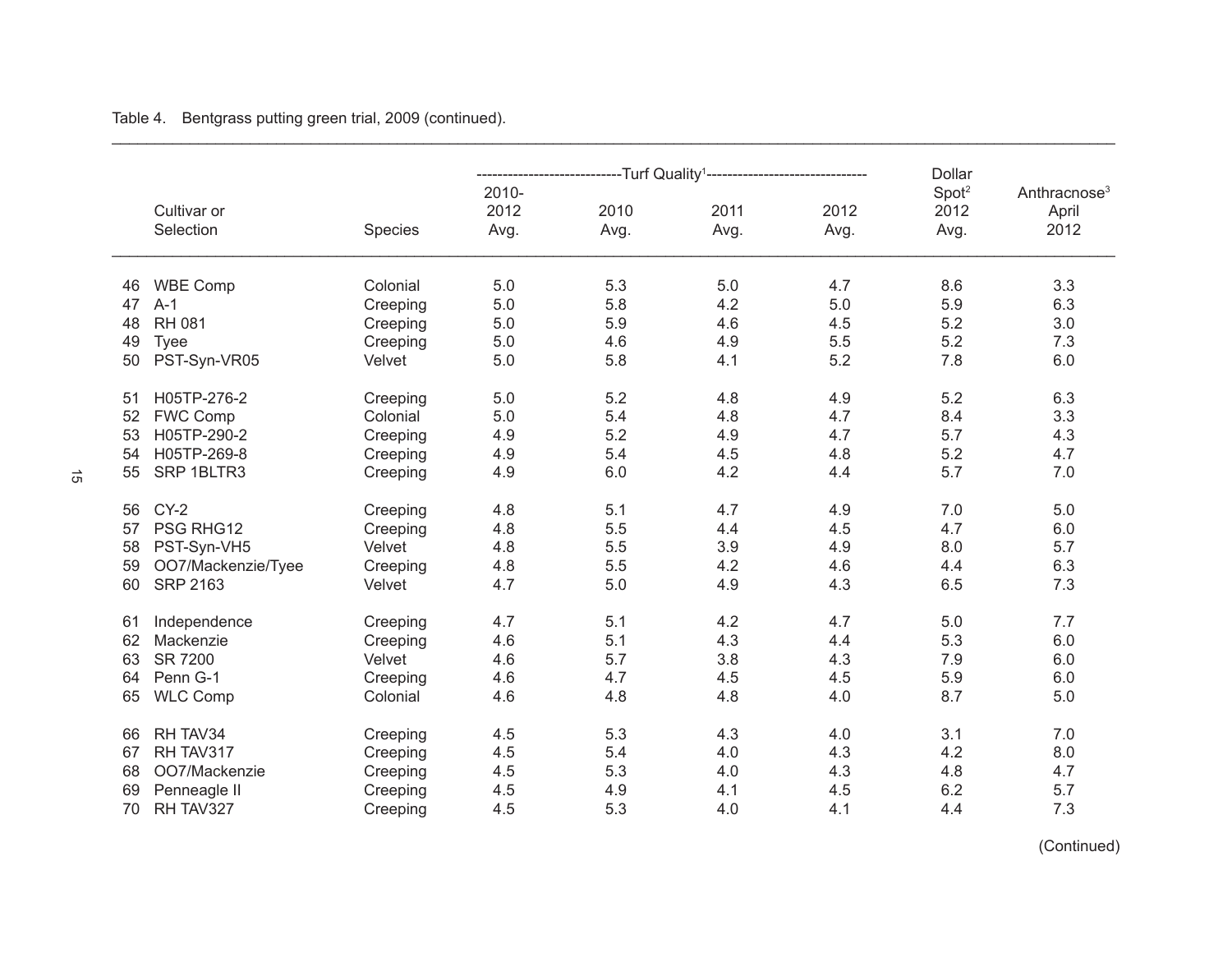|    |                           |          |                       | -----------------Turf Quality <sup>1</sup> ------------------- |              | <b>Dollar</b> |                                   |                                           |
|----|---------------------------|----------|-----------------------|----------------------------------------------------------------|--------------|---------------|-----------------------------------|-------------------------------------------|
|    | Cultivar or<br>Selection  | Species  | 2010-<br>2012<br>Avg. | 2010<br>Avg.                                                   | 2011<br>Avg. | 2012<br>Avg.  | Spot <sup>2</sup><br>2012<br>Avg. | Anthracnose <sup>3</sup><br>April<br>2012 |
| 71 | RH TAV318                 | Creeping | 4.5                   | 5.4                                                            | 3.5          | 4.4           | 3.4                               | 7.3                                       |
| 72 | Penn G-1                  | Creeping | 4.4                   | 5.1                                                            | 3.7          | 4.5           | 5.9                               | 5.3                                       |
| 73 | OO7/SR1119                | Creeping | 4.4                   | 5.3                                                            | 3.7          | 4.1           | 4.8                               | 6.0                                       |
| 74 | <b>SRP 72P2</b>           | Velvet   | 4.4                   | 5.0                                                            | 4.2          | 4.0           | 5.7                               | 6.3                                       |
| 75 | Penn G-6                  | Creeping | 4.4                   | 5.0                                                            | 4.0          | 4.1           | 5.6                               | 6.0                                       |
| 76 | DPAZ7                     | Creeping | 4.4                   | 5.1                                                            | 3.5          | 4.5           | 4.6                               | 7.7                                       |
| 77 | DPAZ1                     | Creeping | 4.4                   | 5.2                                                            | 3.7          | 4.1           | 4.3                               | 6.3                                       |
| 78 | SL TAZ1                   | Creeping | 4.4                   | 4.4                                                            | 4.2          | 4.4           | 3.8                               | 6.0                                       |
| 79 | Penn A-2                  | Creeping | 4.3                   | 4.7                                                            | 4.1          | 4.2           | 6.0                               | 6.3                                       |
| 80 | Pennlinks II/Penneagle II | Creeping | 4.3                   | 4.9                                                            | 3.8          | 4.2           | 5.7                               | 6.0                                       |
| 81 | SL TAZ3                   | Creeping | 4.3                   | 5.0                                                            | 3.5          | 4.4           | 4.1                               | 3.0                                       |
| 82 | <b>WQD Comp</b>           | Colonial | 4.3                   | 4.1                                                            | 4.7          | 4.2           | 8.5                               | 3.0                                       |
| 83 | SR 1150/SR 1119           | Creeping | 4.3                   | 4.7                                                            | 4.1          | 4.0           | 5.6                               | 6.3                                       |
| 84 | SL TAZ2                   | Creeping | 4.3                   | 5.1                                                            | 3.8          | 3.9           | 4.4                               | 6.0                                       |
| 85 | 13M                       | Creeping | 4.2                   | 5.0                                                            | 3.7          | 4.0           | 6.8                               | 6.0                                       |
| 86 | RH TAV36                  | Creeping | 4.2                   | 4.6                                                            | 3.5          | 4.6           | 4.4                               | 7.5                                       |
| 87 | PST-Syn-0R56              | Creeping | 4.2                   | 4.3                                                            | 4.0          | 4.2           | 5.5                               | 5.3                                       |
| 88 | <b>LS-44</b>              | Creeping | 4.1                   | 4.9                                                            | 3.7          | 3.9           | 5.2                               | 6.0                                       |
| 89 | <b>SRP 2161</b>           | Velvet   | 4.1                   | 4.8                                                            | 3.9          | 3.7           | 5.5                               | 6.7                                       |
| 90 | Penn A-1/Penn A-4         | Creeping | 4.1                   | 5.3                                                            | 3.4          | 3.6           | 5.7                               | 6.0                                       |
| 91 | <b>Crystal Bluelinks</b>  | Creeping | 4.1                   | 5.2                                                            | 3.5          | 3.5           | 5.9                               | 5.7                                       |
| 92 | Mackenzie/Penn G-1        | Creeping | 4.1                   | 4.6                                                            | 3.6          | 4.1           | 4.9                               | 5.7                                       |
| 93 | <b>SRP 2127</b>           | Velvet   | 4.1                   | 4.6                                                            | 4.0          | 3.7           | 5.5                               | 7.0                                       |
| 94 | <b>BCD</b>                | Colonial | 4.1                   | 4.7                                                            | 4.3          | 3.3           | 8.5                               | 5.0                                       |
| 95 | RH TAV524                 | Creeping | 4.0                   | 5.0                                                            | 3.2          | 3.9           | 4.1                               | 5.0                                       |

\_\_\_\_\_\_\_\_\_\_\_\_\_\_\_\_\_\_\_\_\_\_\_\_\_\_\_\_\_\_\_\_\_\_\_\_\_\_\_\_\_\_\_\_\_\_\_\_\_\_\_\_\_\_\_\_\_\_\_\_\_\_\_\_\_\_\_\_\_\_\_\_\_\_\_\_\_\_\_\_\_\_\_\_\_\_\_\_\_\_\_\_\_\_\_\_\_\_\_\_\_\_\_\_\_\_\_\_\_\_\_\_\_\_\_\_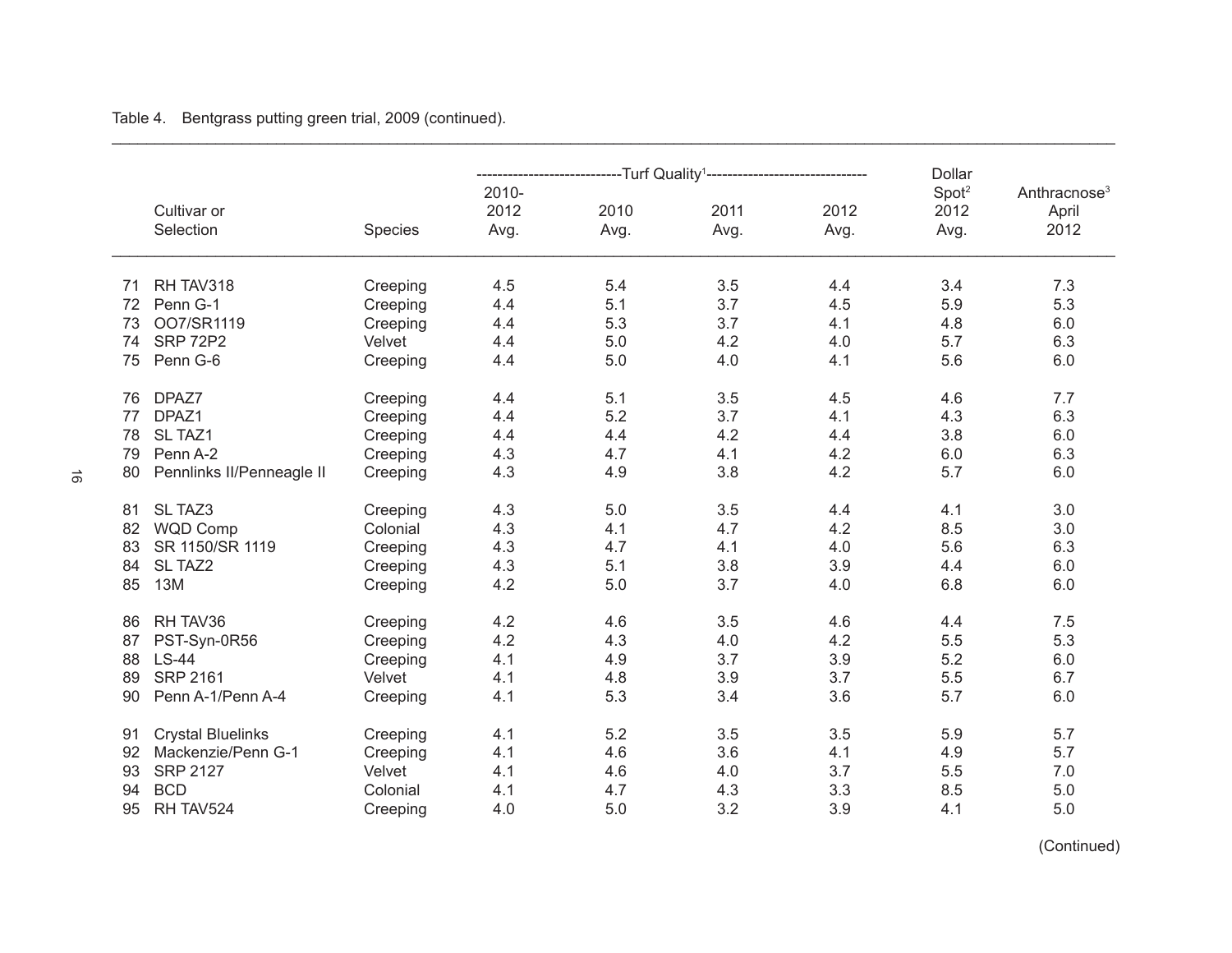|     |                          |                    |                       | -----------------Turf Quality <sup>1</sup> ------------------- |              | Dollar       |                                   |                                           |
|-----|--------------------------|--------------------|-----------------------|----------------------------------------------------------------|--------------|--------------|-----------------------------------|-------------------------------------------|
|     | Cultivar or<br>Selection | Species            | 2010-<br>2012<br>Avg. | 2010<br>Avg.                                                   | 2011<br>Avg. | 2012<br>Avg. | Spot <sup>2</sup><br>2012<br>Avg. | Anthracnose <sup>3</sup><br>April<br>2012 |
| 96  | H05TP-207-4              |                    | 4.0                   | 4.8                                                            | 3.5          | 3.8          | 6.0                               | 6.7                                       |
| 97  | <b>SRP 2117</b>          | Creeping<br>Velvet | 4.0                   | 5.3                                                            | 3.4          | 3.4          | 5.6                               | 7.3                                       |
| 98  | <b>PST-ODJ Bulk</b>      | Creeping           | 4.0                   | 5.2                                                            | 3.4          | 3.4          | 5.0                               | 3.7                                       |
| 99  | $T-1$                    | Creeping           | 4.0                   | 5.0                                                            | 3.3          | 3.7          | 4.6                               | 6.0                                       |
| 100 | <b>SRP 2169</b>          | Velvet             | 4.0                   | 4.8                                                            | 3.8          | 3.5          | 4.3                               | 5.5                                       |
|     |                          |                    |                       |                                                                |              |              |                                   |                                           |
| 101 | $96 - 2$                 | Creeping           | 4.0                   | 4.8                                                            | 3.6          | 3.5          | 5.0                               | 6.7                                       |
| 102 | <b>SRP 72P4</b>          | Velvet             | 4.0                   | 4.8                                                            | 3.6          | 3.5          | 5.2                               | 6.7                                       |
| 103 | <b>SRP 2186</b>          | Velvet             | 4.0                   | 4.5                                                            | 3.9          | 3.6          | 6.0                               | 5.0                                       |
| 104 | <b>SRP 2145</b>          | Velvet             | 4.0                   | 4.4                                                            | 3.9          | 3.8          | 5.5                               | 4.5                                       |
| 105 | Penn A-4                 | Creeping           | 3.8                   | 4.9                                                            | 3.1          | 3.6          | 5.1                               | 5.0                                       |
|     |                          |                    |                       |                                                                |              |              |                                   |                                           |
| 106 | <b>SRP 2145</b>          | Velvet             | 3.8                   | 4.3                                                            | 3.8          | 3.4          | 4.8                               | 6.3                                       |
| 107 | Memorial                 | Creeping           | 3.7                   | 4.6                                                            | 3.4          | 3.2          | 6.8                               | 5.7                                       |
| 108 | <b>SRP 72P3</b>          | Velvet             | 3.7                   | 4.5                                                            | 3.7          | 3.2          | 5.3                               | 6.0                                       |
| 109 | Penn G-2                 | Creeping           | 3.7                   | 4.5                                                            | 3.2          | 3.4          | 6.5                               | 6.0                                       |
| 110 | <b>SRP 72P1</b>          | Velvet             | 3.7                   | 4.2                                                            | 3.4          | 3.4          | 5.0                               | 4.3                                       |
| 111 | Kingpin                  | Creeping           | 3.6                   | 4.8                                                            | 3.0          | 3.2          | 5.6                               | 5.0                                       |
| 112 | $L-93$                   | Creeping           | 3.6                   | 3.9                                                            | 3.2          | 3.6          | 5.8                               | 4.3                                       |
| 113 | <b>SRP 2168</b>          | Velvet             | 3.6                   | 4.3                                                            | 3.0          | 3.4          | 4.8                               | 6.0                                       |
| 114 | RH TAV37                 | Creeping           | 3.5                   | 4.4                                                            | 2.4          | 3.8          | 4.5                               | 7.7                                       |
| 115 | Pennlinks II             | Creeping           | 3.4                   | 4.5                                                            | 2.9          | 2.9          | 5.9                               | 6.3                                       |
|     |                          |                    |                       |                                                                |              |              |                                   |                                           |
| 116 | Southshore               | Creeping           | 3.4                   | 4.2<br>4.4                                                     | 2.7          | 3.3          | 5.2                               | 5.3                                       |
| 117 | Alpha                    | Creeping           | 3.4                   |                                                                | 2.8          | 2.8          | 5.0                               | 5.3                                       |
| 118 | Sandhill                 | Creeping           | 3.3                   | 4.4                                                            | 2.6          | 2.8          | 5.2                               | 5.0                                       |
| 119 | Century                  | Creeping           | 3.2                   | 4.2                                                            | 2.6          | 3.0          | 4.3                               | 3.3                                       |
| 120 | SR 1119                  | Creeping           | 3.2                   | 4.3                                                            | 2.7          | 2.6          | 4.6                               | 5.3                                       |

\_\_\_\_\_\_\_\_\_\_\_\_\_\_\_\_\_\_\_\_\_\_\_\_\_\_\_\_\_\_\_\_\_\_\_\_\_\_\_\_\_\_\_\_\_\_\_\_\_\_\_\_\_\_\_\_\_\_\_\_\_\_\_\_\_\_\_\_\_\_\_\_\_\_\_\_\_\_\_\_\_\_\_\_\_\_\_\_\_\_\_\_\_\_\_\_\_\_\_\_\_\_\_\_\_\_\_\_\_\_\_\_\_\_\_\_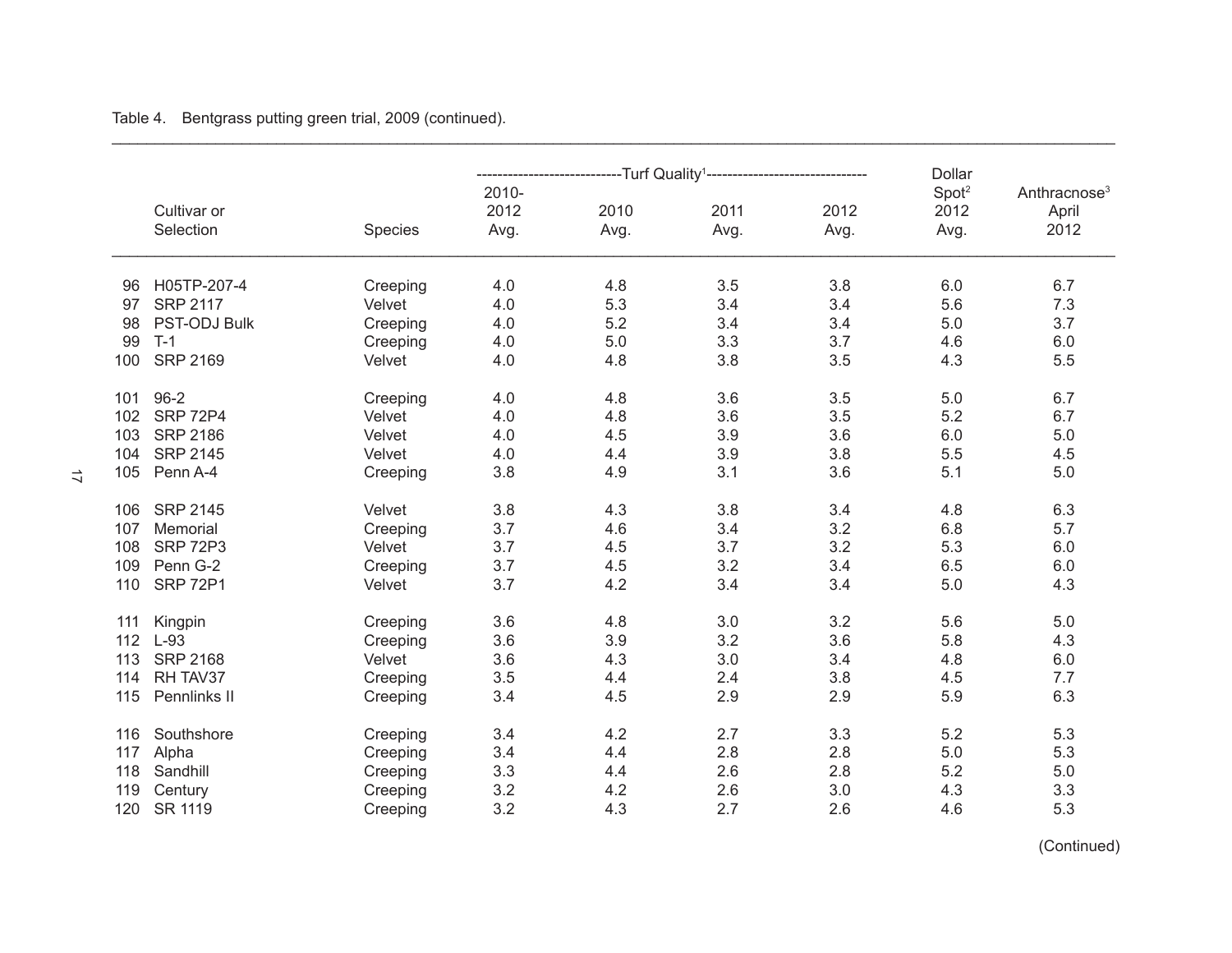|     |                          |          |                       | ---Turf Quality <sup>1</sup> ----------------------------- | Dollar       |              |                                   |                                           |
|-----|--------------------------|----------|-----------------------|------------------------------------------------------------|--------------|--------------|-----------------------------------|-------------------------------------------|
|     | Cultivar or<br>Selection | Species  | 2010-<br>2012<br>Avg. | 2010<br>Avg.                                               | 2011<br>Avg. | 2012<br>Avg. | Spot <sup>2</sup><br>2012<br>Avg. | Anthracnose <sup>3</sup><br>April<br>2012 |
| 121 | Providence               | Creeping | 3.2                   | 4.1                                                        | 2.6          | 3.1          | 5.4                               | 6.3                                       |
| 122 | <b>SRP 2148</b>          | Velvet   | 3.2                   | 4.1                                                        | 2.7          | 2.9          | 5.4                               | 5.7                                       |
| 123 | Seaside II               | Creeping | 3.1                   | 3.8                                                        | 2.6          | 2.9          | 5.4                               | 5.3                                       |
| 124 | <b>PST-OPUF Bulk</b>     | Creeping | 3.1                   | 3.2                                                        | 3.1          | 3.0          | 4.5                               | 6.0                                       |
| 125 | Putter                   | Creeping | 3.0                   | 4.2                                                        | 2.5          | 2.4          | 4.7                               | 4.7                                       |
| 126 | Crenshaw                 | Creeping | 3.0                   | 3.9                                                        | 2.3          | 2.7          | 4.1                               | 4.7                                       |
| 127 | <b>SRP 2164</b>          | Velvet   | 2.9                   | 3.4                                                        | 2.9          | 2.6          | 6.5                               | 3.5                                       |
| 128 | <b>Brighton</b>          | Creeping | 2.8                   | 3.4                                                        | 2.5          | 2.4          | 4.6                               | 5.3                                       |
| 129 | Penncross                | Creeping | 2.4                   | 2.9                                                        | 2.1          | 2.0          | 5.7                               | 5.0                                       |
|     | LSD at $5\%$ =           |          | 0.7                   | 0.9                                                        | 1.0          | 0.9          | 1.4                               | 1.9                                       |

\_\_\_\_\_\_\_\_\_\_\_\_\_\_\_\_\_\_\_\_\_\_\_\_\_\_\_\_\_\_\_\_\_\_\_\_\_\_\_\_\_\_\_\_\_\_\_\_\_\_\_\_\_\_\_\_\_\_\_\_\_\_\_\_\_\_\_\_\_\_\_\_\_\_\_\_\_\_\_\_\_\_\_\_\_\_\_\_\_\_\_\_\_\_\_\_\_\_\_\_\_\_\_\_\_\_\_\_\_\_\_\_\_\_\_\_

1 Turf quality rated on a 1 to 9 scale, where 9 = best turf quality

2 Dollar spot rated on a 1 to 9 scale, where 9 = best disease resistance. Data is an average of three rating dates.

3 Anthracnose rated on a 1 to 9 scale, where 9 = best disease resistance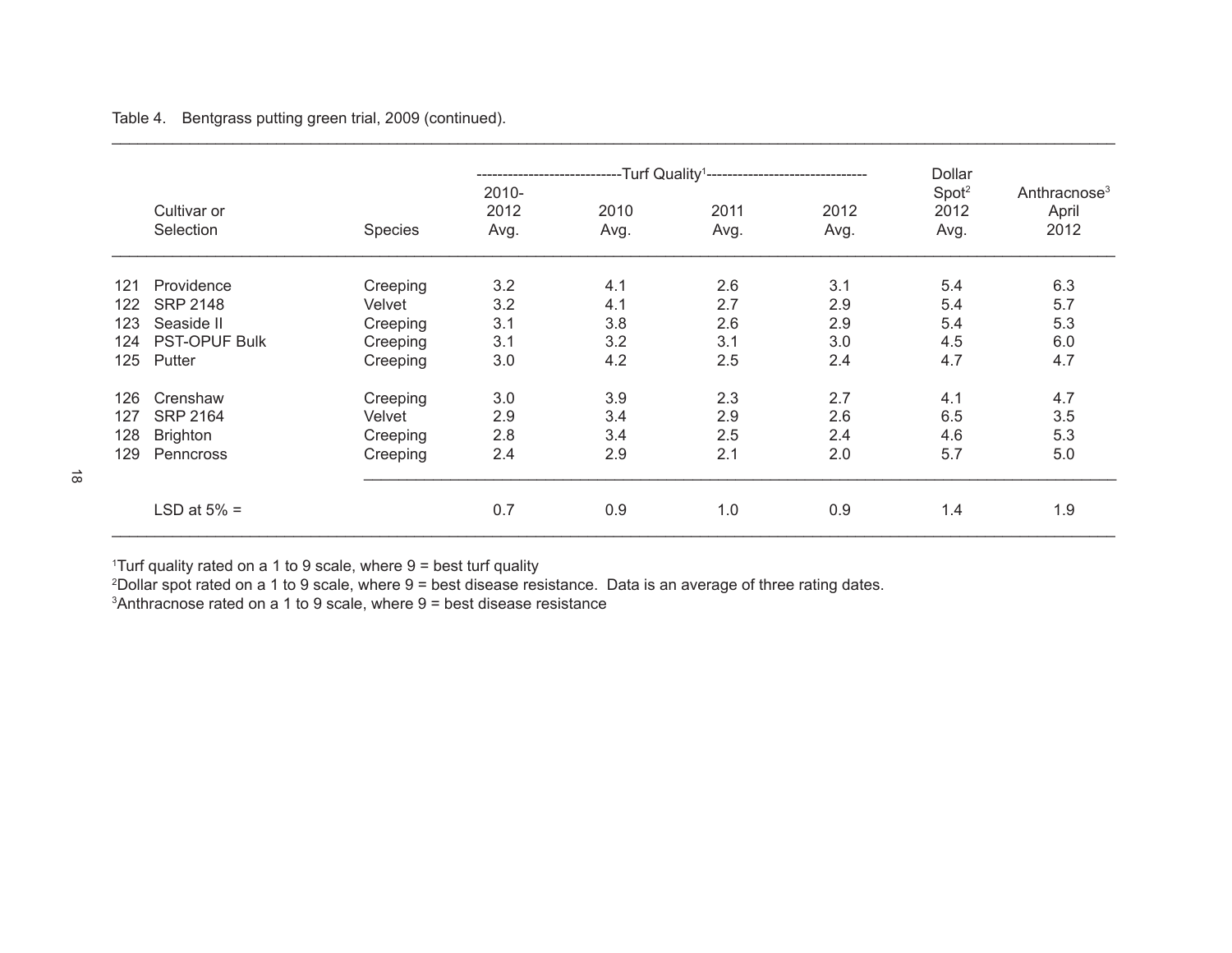|                                                                   |                                  | -----------------------Turf                Quality <sup>1</sup> ----------------------------- | Dacthal           |                   |                       |                                       |
|-------------------------------------------------------------------|----------------------------------|-----------------------------------------------------------------------------------------------|-------------------|-------------------|-----------------------|---------------------------------------|
| Cultivar or<br>Selection                                          | Species                          | 2010-<br>2012<br>Avg.                                                                         | 2010<br>Avg.      | 2011<br>Avg.      | 2012<br>Avg.          | Recovery <sup>2</sup><br>June<br>2012 |
| SSS Comp<br>1<br><b>MDV Comp</b><br>2                             | Velvet<br>Velvet                 | 6.7<br>6.7                                                                                    | 5.4<br>6.1        | 7.1<br>6.9        | 7.7<br>7.2            | 9.0<br>9.0                            |
| PSG 7PC2<br>3<br><b>MDS Comp</b><br>4                             | Velvet<br>Velvet                 | 6.6<br>6.5                                                                                    | 5.8<br>5.6        | 6.7<br>7.1        | 7.4<br>6.9            | 9.0<br>9.0                            |
| <b>BCQ Comp</b><br>5                                              | Colonial                         | 6.5                                                                                           | 6.9               | 7.6               | 4.9                   | 1.0                                   |
| <b>VDE Comp</b><br>6<br>SRP 1WM<br>7                              | Velvet<br>Creeping               | 6.4<br>6.1                                                                                    | 5.9<br>6.0        | 6.7<br>5.7        | 6.6<br>6.7            | 9.0<br>9.0                            |
| CAS2 Comp<br>8<br>IS-AC <sub>5</sub><br>9                         | Creeping<br>Velvet               | 6.1<br>6.1                                                                                    | 6.3<br>6.0        | 6.0<br>6.5        | 5.9<br>5.8            | 9.0<br>9.0                            |
| <b>WQD Comp</b><br>10                                             | Colonial                         | 6.0                                                                                           | 5.9               | 6.3               | 6.0                   | 5.7                                   |
| IS-AC <sub>4</sub><br>11<br><b>WBM Comp</b><br>12                 | Velvet<br>Colonial               | 6.0<br>6.0                                                                                    | 5.8<br>6.8        | 6.4<br>7.2        | 5.9<br>4.0            | 9.0<br>1.0                            |
| <b>WBE Comp</b><br>13<br>Focus<br>14                              | Colonial<br>Creeping             | 6.0<br>5.9                                                                                    | 6.7<br>6.2        | 7.4<br>6.0        | 3.8<br>5.6            | 1.0<br>9.0                            |
| A08-FT12<br>15                                                    | Colonial                         | 5.9                                                                                           | 5.9               | 6.1               | 5.5                   | 5.3                                   |
| <b>WLC Comp</b><br>16<br>Barracuda<br>17<br><b>IS-AP 15</b><br>18 | Colonial<br>Creeping<br>Creeping | 5.8<br>5.8<br>5.8                                                                             | 6.3<br>6.0<br>5.9 | 6.9<br>5.5<br>4.9 | 4.3<br>$6.0\,$<br>6.6 | 1.3<br>9.0<br>9.0                     |
| CAS1 Comp<br>19<br>Shark<br>20                                    | Creeping<br>Creeping             | 5.8<br>5.7                                                                                    | 5.5<br>5.6        | 4.8<br>5.3        | 7.0<br>6.2            | 9.0<br>9.0                            |
| Villa<br>21<br>IS-AP 18<br>22                                     | Velvet<br>Creeping               | 5.6<br>5.5                                                                                    | 5.5<br>5.8        | 5.7<br>5.1        | 5.7<br>5.7            | 9.0<br>9.0                            |
| 23<br>Authority<br><b>FWC Comp</b><br>24<br>25<br>Luminary        | Creeping<br>Colonial<br>Creeping | 5.4<br>5.4<br>5.4                                                                             | 5.4<br>5.3<br>5.7 | 4.2<br>6.6<br>5.1 | 6.6<br>4.4<br>5.5     | 9.0<br>1.3<br>9.0                     |
|                                                                   |                                  |                                                                                               |                   |                   |                       | (Continued)                           |

\_\_\_\_\_\_\_\_\_\_\_\_\_\_\_\_\_\_\_\_\_\_\_\_\_\_\_\_\_\_\_\_\_\_\_\_\_\_\_\_\_\_\_\_\_\_\_\_\_\_\_\_\_\_\_\_\_\_\_\_\_\_\_\_\_\_\_\_\_\_\_\_\_\_\_\_\_\_\_\_\_\_\_\_\_\_\_\_\_\_\_\_\_\_\_\_\_\_\_\_\_\_\_\_\_\_\_\_\_\_\_\_\_\_\_\_ Table 5. Performance of colonial, creeping, and velvet bentgrass cultivars and selections in a fairway/tee trial seeded in September 2009 at North Brunswick, NJ.

 $\vec{\circ}$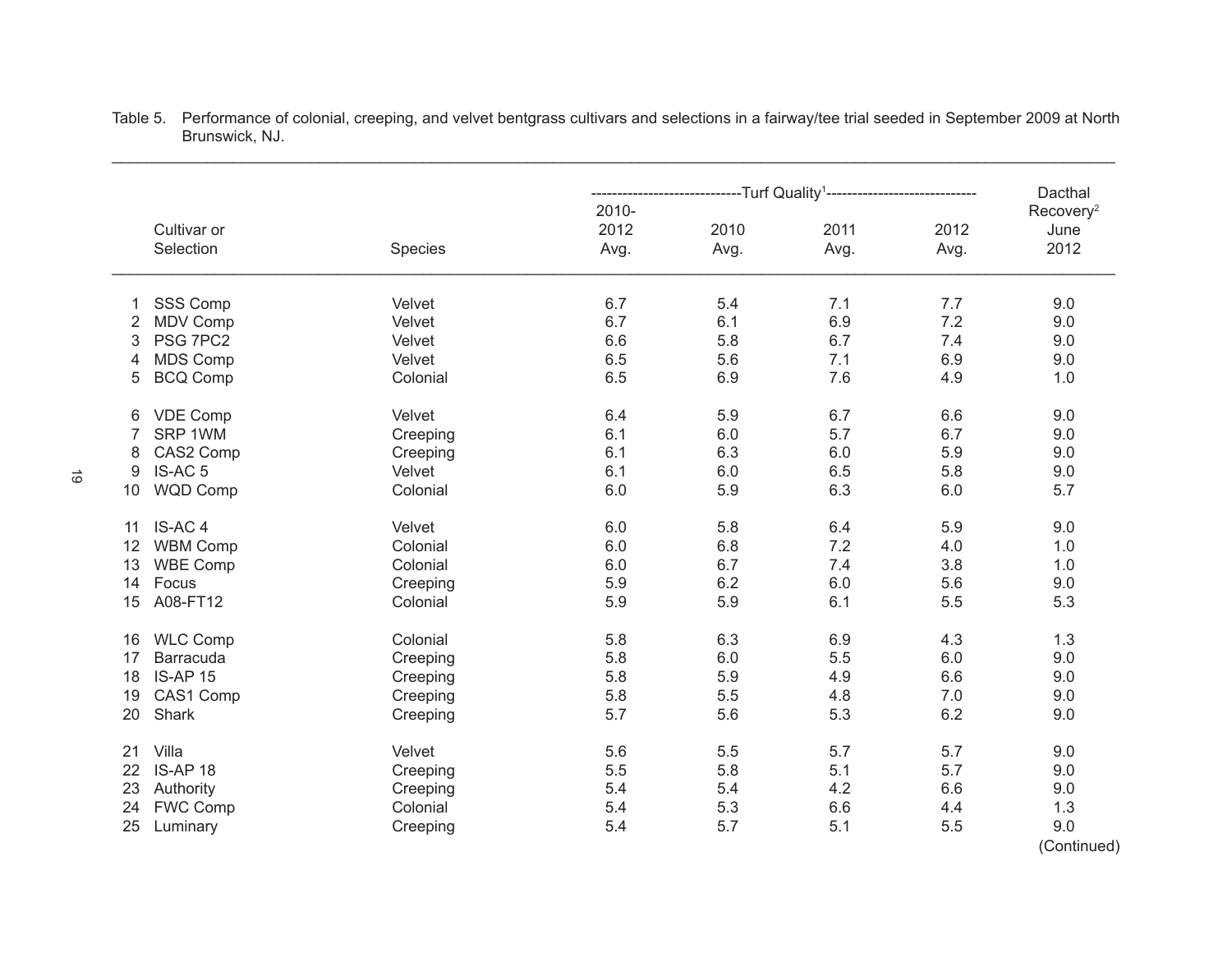Table 5. Bentgrass fairway/tee trial, 2009 (continued).

|                                 |          |                       |              | -----------------------Turf                Quality <sup>1</sup> ----------------------------- |              | Dacthal                               |
|---------------------------------|----------|-----------------------|--------------|-----------------------------------------------------------------------------------------------|--------------|---------------------------------------|
| Cultivar or<br>Selection        | Species  | 2010-<br>2012<br>Avg. | 2010<br>Avg. | 2011<br>Avg.                                                                                  | 2012<br>Avg. | Recovery <sup>2</sup><br>June<br>2012 |
|                                 |          |                       |              |                                                                                               |              |                                       |
| Pin-Up<br>26                    | Creeping | 5.4                   | 5.5          | 4.9                                                                                           | 5.8          | 9.0                                   |
| 27<br>Declaration               | Creeping | 5.2                   | 5.3          | 4.9                                                                                           | 5.5          | 9.0                                   |
| <b>LQC Comp</b><br>28           | Creeping | 5.2                   | 5.9          | 4.5                                                                                           | 5.3          | 9.0                                   |
| 29<br>PST-Syn-9HO               | Colonial | 5.2                   | 5.6          | 5.6                                                                                           | 4.5          | 4.3                                   |
| <b>IS-AT 10</b><br>30           | Colonial | 5.1                   | 5.6          | 6.4                                                                                           | 3.4          | 1.0                                   |
| OO7/SR 1150<br>31               | Creeping | 5.1                   | 4.9          | 5.2                                                                                           | 5.0          | 9.0                                   |
| $A-1$<br>32                     | Creeping | 5.0                   | 4.8          | 4.5                                                                                           | 5.6          | 9.0                                   |
| OO7<br>33                       |          | 5.0                   | 5.3          | 4.7                                                                                           | 4.9          | 9.0                                   |
| Cobra 2                         | Creeping |                       | 5.2          | 4.2                                                                                           | 5.4          |                                       |
| 34                              | Creeping | 4.9                   | 5.2          |                                                                                               | 4.7          | 9.0                                   |
| Luminary/Memorial<br>35         | Creeping | 4.9                   |              | 4.9                                                                                           |              | 9.0                                   |
| OO7/Mackenzie<br>36             | Creeping | 4.9                   | 4.7          | 4.5                                                                                           | 5.6          | 9.0                                   |
| <b>RH 931</b><br>37             | Creeping | 4.9                   | 4.9          | 4.4                                                                                           | 5.3          | 9.0                                   |
| Pennlinks II/Penneagle II<br>38 | Creeping | 4.8                   | 5.3          | 4.4                                                                                           | 4.8          | 9.0                                   |
| PST-Syn-0COL<br>39              | Creeping | 4.8                   | 5.1          | 5.0                                                                                           | 4.3          | 7.0                                   |
| SR 7200<br>40                   | Velvet   | 4.8                   | 5.4          | 4.6                                                                                           | 4.5          | 9.0                                   |
| Runner<br>41                    | Creeping | 4.8                   | 5.5          | 3.7                                                                                           | 5.3          | 9.0                                   |
| $CY-2$<br>42                    | Creeping | 4.8                   | 5.5          | 4.5                                                                                           | 4.5          | 9.0                                   |
| PST-9NCS-Bulk<br>43             | Colonial | 4.8                   | 4.8          | 5.0                                                                                           | 4.5          | 5.0                                   |
| OO7/Mackenzie/Tyee<br>44        | Creeping | 4.7                   | 4.4          | 4.3                                                                                           | 5.6          | 9.0                                   |
| <b>BCD</b><br>45                | Colonial | 4.7                   | 5.1          | 5.6                                                                                           | 3.5          | 2.3                                   |
|                                 |          |                       |              |                                                                                               |              |                                       |
| <b>Crystal BlueLinks</b><br>46  | Creeping | 4.7                   | 4.9          | 4.5                                                                                           | 4.6          | 9.0                                   |
| PST-Syn-9BNC<br>47              | Colonial | 4.6                   | 4.6          | 4.8                                                                                           | 4.5          | 5.3                                   |
| Penn G-6<br>48                  | Creeping | 4.6                   | 4.2          | 4.6                                                                                           | 5.0          | 9.0                                   |
| <b>13M</b><br>49                | Creeping | 4.6                   | 4.5          | 4.9                                                                                           | 4.5          | 9.0                                   |
| SRP 1BLTR3<br>50                | Creeping | 4.5                   | 4.8          | 4.0                                                                                           | 4.8          | 9.0                                   |

\_\_\_\_\_\_\_\_\_\_\_\_\_\_\_\_\_\_\_\_\_\_\_\_\_\_\_\_\_\_\_\_\_\_\_\_\_\_\_\_\_\_\_\_\_\_\_\_\_\_\_\_\_\_\_\_\_\_\_\_\_\_\_\_\_\_\_\_\_\_\_\_\_\_\_\_\_\_\_\_\_\_\_\_\_\_\_\_\_\_\_\_\_\_\_\_\_\_\_\_\_\_\_\_\_\_\_\_\_\_\_\_\_\_\_\_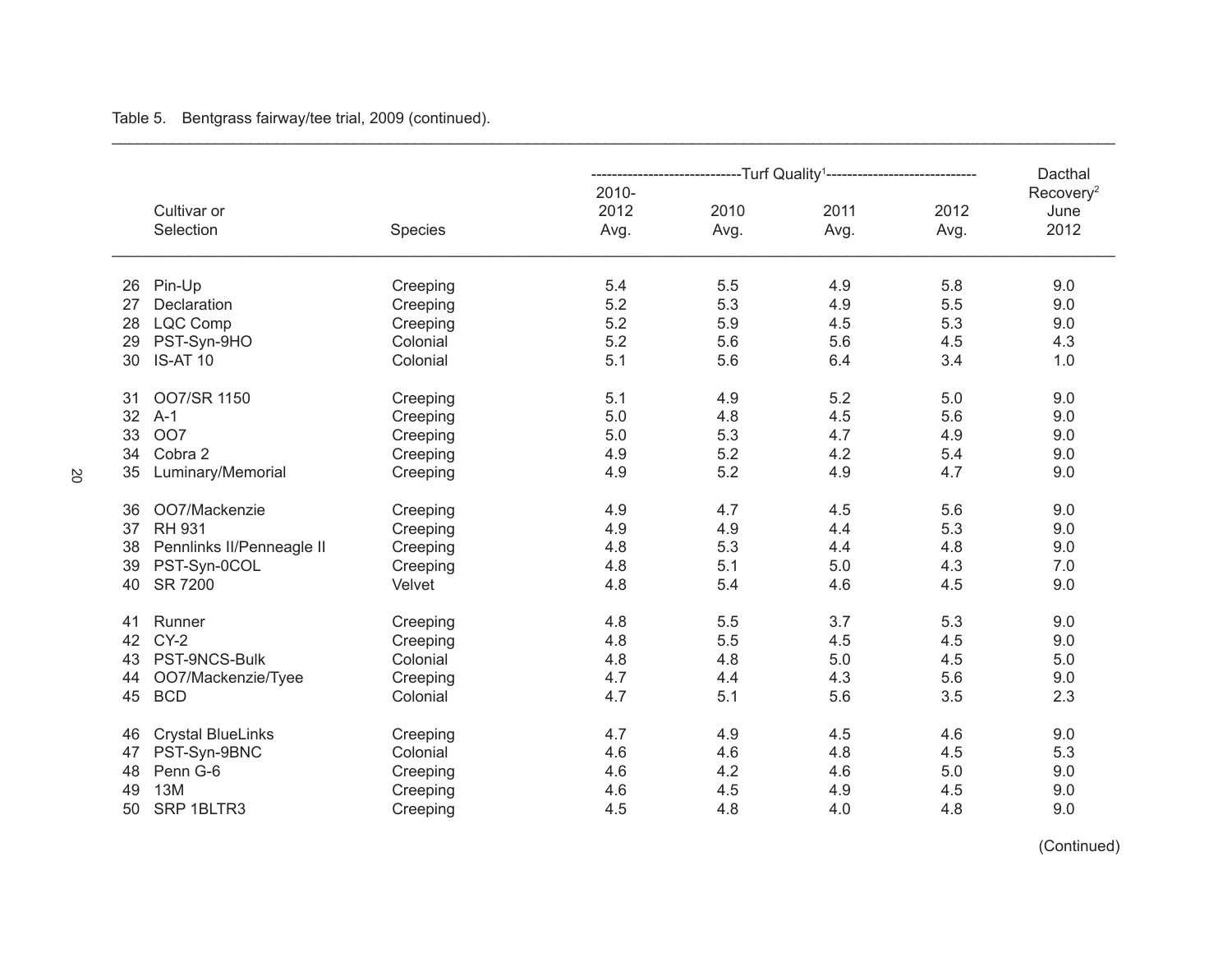Table 5. Bentgrass fairway/tee trial, 2009 (continued).

|                          |          |               | ----------------------Turf                Quality <sup>1</sup> ----------------------------- |      |      | Dacthal                       |
|--------------------------|----------|---------------|----------------------------------------------------------------------------------------------|------|------|-------------------------------|
| Cultivar or              |          | 2010-<br>2012 | 2010                                                                                         | 2011 | 2012 | Recovery <sup>2</sup><br>June |
| Selection                | Species  | Avg.          | Avg.                                                                                         | Avg. | Avg. | 2012                          |
| OO7/SR 1119<br>51        | Creeping | 4.5           | 4.3                                                                                          | 4.2  | 5.0  | 9.0                           |
| Penn G-1<br>52           | Creeping | 4.5           | 4.8                                                                                          | 4.1  | 4.6  | 9.0                           |
| Tyee/OO7<br>53           | Creeping | 4.5           | 4.5                                                                                          | 4.2  | 4.8  | 9.0                           |
| PST-Syn-9DR5<br>54       | Colonial | 4.5           | 4.4                                                                                          | 4.5  | 4.6  | 7.0                           |
| 55<br>Penneagle II       | Creeping | 4.5           | 4.8                                                                                          | 3.7  | 5.0  | 9.0                           |
| Tiger 2<br>56            | Colonial | 4.4           | 5.4                                                                                          | 4.6  | 3.2  | 2.0                           |
| Greentime<br>57          | Colonial | 4.4           | 5.5                                                                                          | 5.1  | 2.6  | 2.0                           |
| Penn A-1/Penn A-4<br>58  | Creeping | 4.4           | 4.5                                                                                          | 3.9  | 4.8  | 9.0                           |
| Memorial<br>59           | Creeping | 4.3           | 5.2                                                                                          | 4.2  | 3.5  | 9.0                           |
| SR 1150<br>60            | Creeping | 4.3           | 4.4                                                                                          | 4.7  | 3.9  | 9.0                           |
| Glory<br>61              | Colonial | 4.3           | 4.6                                                                                          | 4.6  | 3.8  | $5.0$                         |
| Penn G-1<br>62           | Creeping | 4.3           | 4.6                                                                                          | 3.8  | 4.4  | 9.0                           |
| PSG RHG12<br>63          | Creeping | 4.2           | 4.5                                                                                          | 4.0  | 4.3  | 9.0                           |
| Mackenzie/Penn G-1<br>64 | Creeping | 4.1           | 3.7                                                                                          | 4.1  | 4.4  | 9.0                           |
| SR 7100<br>65            | Colonial | 3.9           | 4.7                                                                                          | 4.0  | 3.2  | 5.3                           |
| Penn A-4<br>66           | Creeping | 3.9           | 3.8                                                                                          | 3.5  | 4.4  | 9.0                           |
| Alister<br>67            | Colonial | 3.8           | 4.1                                                                                          | 4.4  | 3.1  | 4.7                           |
| SR 1150/SR 1119<br>68    | Creeping | 3.8           | 4.7                                                                                          | 3.8  | 3.2  | 9.0                           |
| SR 7150<br>69            | Colonial | 3.8           | 4.5                                                                                          | 4.3  | 2.7  | 3.3                           |
| $L-93$<br>70             | Creeping | 3.8           | 4.3                                                                                          | 3.4  | 3.7  | 9.0                           |
| <b>Tyee</b><br>71        | Creeping | 3.8           | 3.7                                                                                          | 3.7  | 3.9  | 9.0                           |
| Penn A-2<br>72           | Creeping | 3.7           | 4.1                                                                                          | 3.3  | 3.9  | 9.0                           |
| Penn G-2<br>73           | Creeping | 3.7           | 4.4                                                                                          | 3.1  | 3.7  | 9.0                           |
| Independence<br>74       | Creeping | 3.7           | 3.9                                                                                          | 3.3  | 4.0  | 9.0                           |
| 75<br>Alpha              | Creeping | 3.7           | 4.1                                                                                          | 3.5  | 3.7  | 9.0                           |

\_\_\_\_\_\_\_\_\_\_\_\_\_\_\_\_\_\_\_\_\_\_\_\_\_\_\_\_\_\_\_\_\_\_\_\_\_\_\_\_\_\_\_\_\_\_\_\_\_\_\_\_\_\_\_\_\_\_\_\_\_\_\_\_\_\_\_\_\_\_\_\_\_\_\_\_\_\_\_\_\_\_\_\_\_\_\_\_\_\_\_\_\_\_\_\_\_\_\_\_\_\_\_\_\_\_\_\_\_\_\_\_\_\_\_\_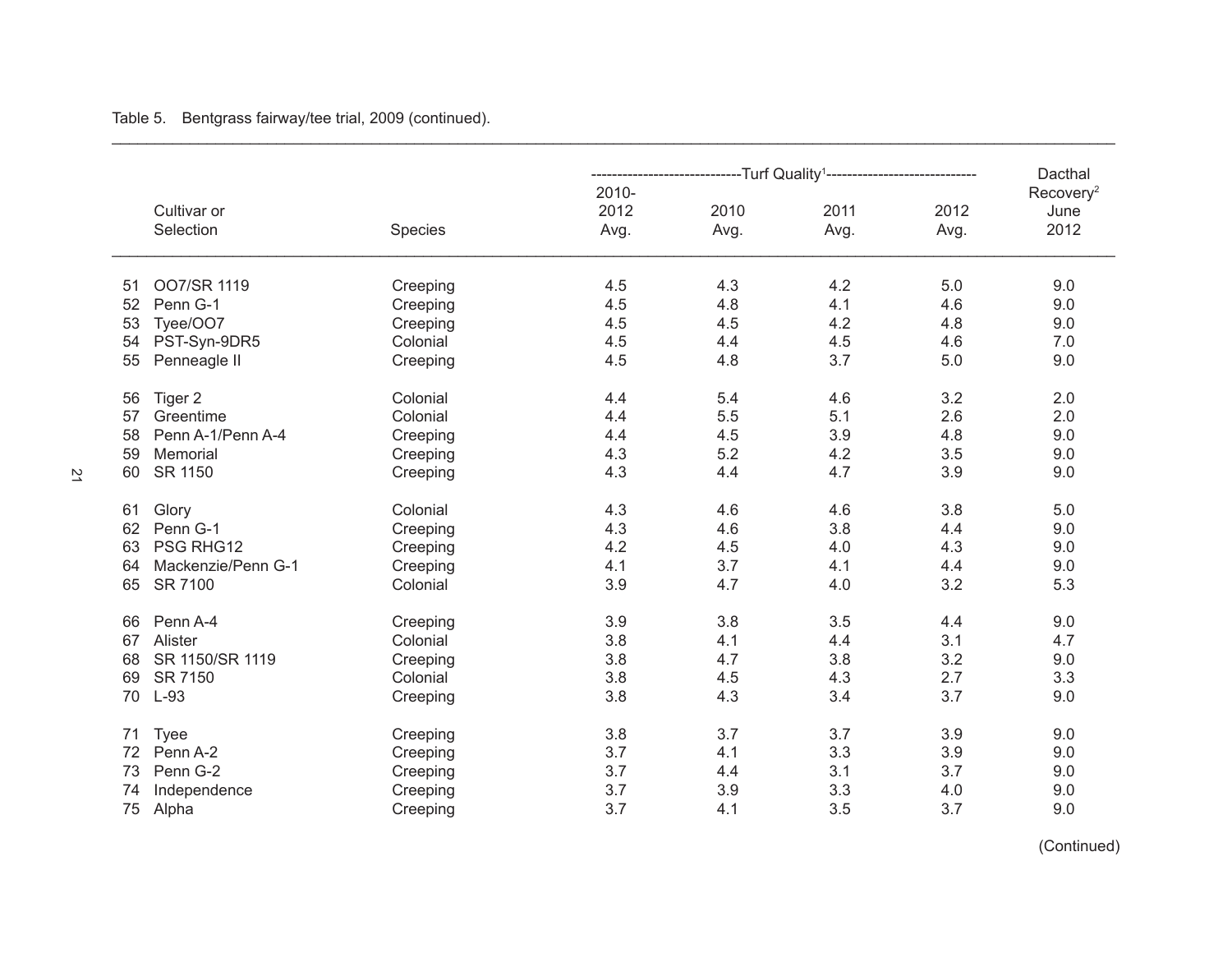| Table 5. |  |  |  | Bentgrass fairway/tee trial, 2009 (continued). |
|----------|--|--|--|------------------------------------------------|
|----------|--|--|--|------------------------------------------------|

|    |                          |          | ----------------------Turf                Quality <sup>1</sup> ----------------------------- | Dacthal      |              |              |                       |
|----|--------------------------|----------|----------------------------------------------------------------------------------------------|--------------|--------------|--------------|-----------------------|
|    |                          |          | 2010-                                                                                        |              |              |              | Recovery <sup>2</sup> |
|    | Cultivar or<br>Selection | Species  | 2012<br>Avg.                                                                                 | 2010<br>Avg. | 2011<br>Avg. | 2012<br>Avg. | June<br>2012          |
|    |                          |          |                                                                                              |              |              |              |                       |
| 76 | $96 - 2$                 | Creeping | 3.7                                                                                          | 3.5          | 3.4          | 4.4          | 9.0                   |
| 77 | PST-Syn-0R56             | Creeping | 3.7                                                                                          | 4.5          | 3.3          | 3.2          | 9.0                   |
| 78 | Kingpin                  | Creeping | 3.5                                                                                          | 4.6          | 3.3          | 2.8          | 9.0                   |
| 79 | Pennlinks II             | Creeping | 3.3                                                                                          | 3.8          | 3.3          | 2.9          | 9.0                   |
| 80 | Seaside II               | Creeping | 3.3                                                                                          | 3.6          | 3.4          | 2.9          | 9.0                   |
| 81 | Mackenzie                | Creeping | 3.2                                                                                          | 3.5          | 2.9          | 3.4          | 9.0                   |
| 82 | Southshore               | Creeping | 3.2                                                                                          | 3.5          | 2.9          | 3.0          | 9.0                   |
| 83 | Sandhill                 | Creeping | 3.1                                                                                          | 3.9          | 2.7          | 2.7          | 9.0                   |
| 84 | Providence               | Creeping | 3.1                                                                                          | 3.5          | 3.4          | 2.6          | 9.0                   |
| 85 | Crenshaw                 | Creeping | 3.0                                                                                          | 3.3          | 2.5          | 3.3          | 9.0                   |
| 86 | Penncross                | Creeping | 3.0                                                                                          | 3.4          | 2.8          | 2.8          | 9.0                   |
| 87 | $T-1$                    | Creeping | 3.0                                                                                          | 4.0          | 2.7          | 2.5          | 9.0                   |
| 88 | Putter                   | Creeping | 3.0                                                                                          | 3.3          | 2.9          | 2.9          | 9.0                   |
| 89 | <b>Brighton</b>          | Creeping | 2.8                                                                                          | 3.0          | 2.7          | 2.9          | 9.0                   |
| 90 | Century                  | Creeping | 2.7                                                                                          | 3.1          | 2.2          | 2.8          | 9.0                   |
| 91 | SR 1119                  | Creeping | 2.6                                                                                          | 3.2          | 2.3          | 2.3          | 9.0                   |
|    | LSD at $5% =$            |          | 0.8                                                                                          | 0.8          | 1.0          | 1.3          | 1.0                   |

\_\_\_\_\_\_\_\_\_\_\_\_\_\_\_\_\_\_\_\_\_\_\_\_\_\_\_\_\_\_\_\_\_\_\_\_\_\_\_\_\_\_\_\_\_\_\_\_\_\_\_\_\_\_\_\_\_\_\_\_\_\_\_\_\_\_\_\_\_\_\_\_\_\_\_\_\_\_\_\_\_\_\_\_\_\_\_\_\_\_\_\_\_\_\_\_\_\_\_\_\_\_\_\_\_\_\_\_\_\_\_\_\_\_\_\_

1 Turf quality rated on a 1 to 9 scale, where 9 = best turf quality 2 Recovery from Dacthal injury rated on a 1 to 9 scale, where 9 = best recovery from herbicide damage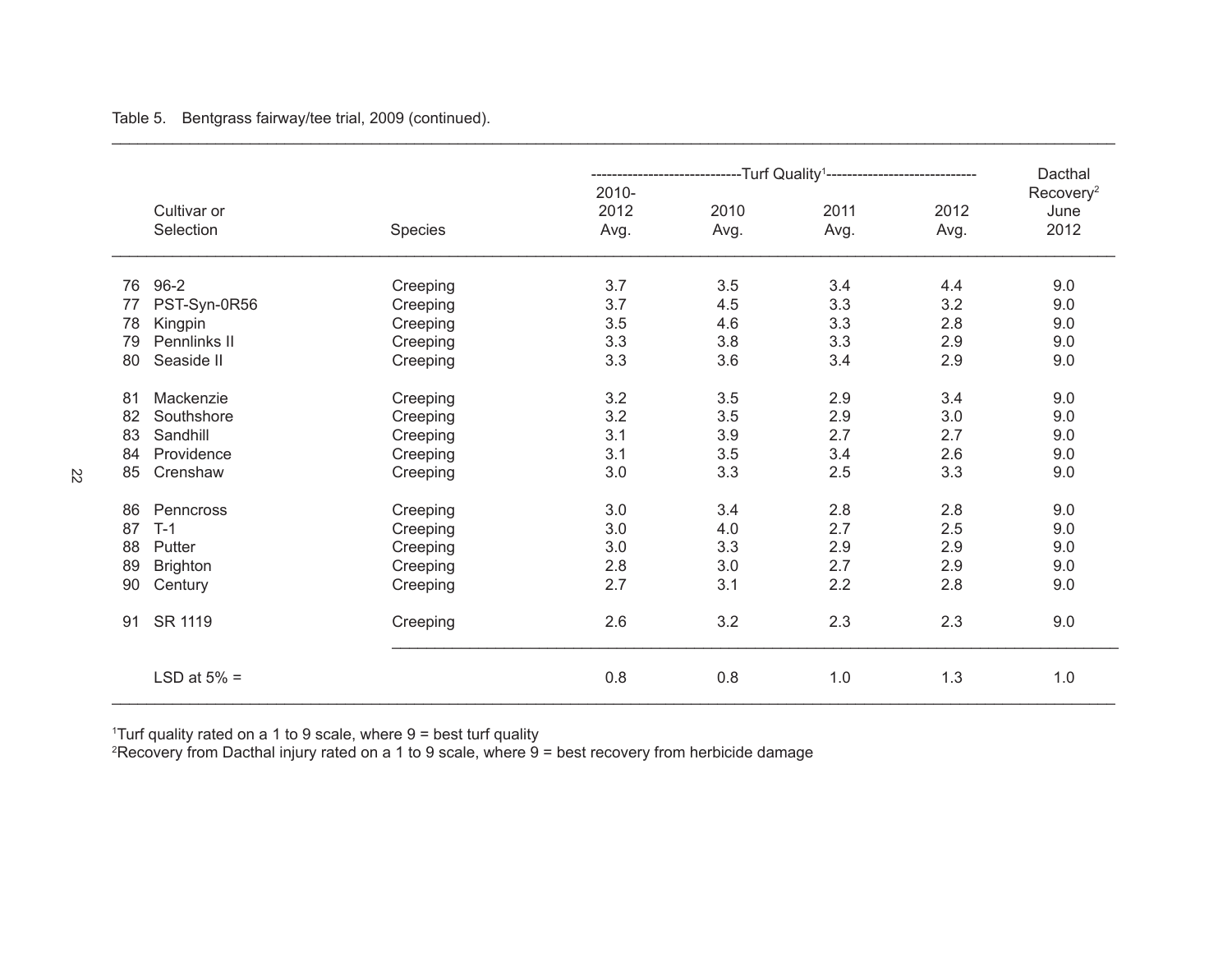|    |                    |                | -------------    | -Turf Quality <sup>1</sup> ------------------- |      | Spring                         | Localized                     | Dollar                    |
|----|--------------------|----------------|------------------|------------------------------------------------|------|--------------------------------|-------------------------------|---------------------------|
|    | Cultivar or        |                | $2011 -$<br>2012 | 2011                                           | 2012 | Green-up <sup>2</sup><br>April | Dry Spot <sup>3</sup><br>July | Spot <sup>4</sup><br>Aug. |
|    | Selection          | <b>Species</b> | Avg.             | Avg.                                           | Avg. | 2012                           | 2012                          | 2012                      |
|    |                    |                |                  |                                                |      |                                |                               |                           |
|    | CDE Comp           | Velvet         | 6.1              | 6.1                                            | 6.2  | 4.7                            | 9.0                           | 9.0                       |
| 2  | PSG 7PC2           | Velvet         | 5.8              | 5.9                                            | 5.7  | 4.3                            | 9.0                           | 9.0                       |
| 3  | SME Comp           | Velvet         | 5.6              | 5.2                                            | 6.1  | 5.3                            | 9.0                           | 9.0                       |
| 4  | <b>SMM Comp</b>    | Velvet         | 5.3              | 5.2                                            | 5.4  | 4.3                            | 9.0                           | 9.0                       |
| 5  | IS-AC <sub>4</sub> | Velvet         | 5.1              | 4.6                                            | 5.7  | 8.0                            | 8.7                           | 8.7                       |
| 6  | IS-AC <sub>5</sub> | Velvet         | 5.1              | 4.4                                            | 5.7  | 7.3                            | 9.0                           | 8.7                       |
| 7  | Villa              | Velvet         | 5.0              | 5.2                                            | 4.8  | 6.0                            | 7.0                           | 9.0                       |
| 8  | Legendary          | Velvet         | 4.9              | 5.2                                            | 4.5  | 5.0                            | 7.7                           | 9.0                       |
| 9  | VTP Comp           | Velvet         | 4.3              | 4.3                                            | 4.4  | 3.7                            | 9.0                           | 8.3                       |
| 10 | Greenwich 2003     | Velvet         | 4.1              | 4.6                                            | 3.6  | 4.0                            | 7.3                           | 7.7                       |
| 11 | <b>VGER Bulk</b>   | Velvet         | 3.9              | 4.0                                            | 3.9  | 2.0                            | 7.0                           | 9.0                       |
| 12 | Greenwich 2009     | Velvet         | 3.9              | 4.6                                            | 3.2  | 3.3                            | 7.3                           | 7.3                       |
| 13 | SR 7200            | Velvet         | 3.2              | 4.2                                            | 2.3  | 2.3                            | 6.3                           | 8.3                       |
|    | LSD at $5% =$      |                | 0.7              | 0.8                                            | 0.9  | 1.6                            | 1.5                           | 0.9                       |

Table 6. Performance of velvet bentgrass cultivars and selections in a putting green trial seeded in September 2010 at North Brunswick, NJ.

\_\_\_\_\_\_\_\_\_\_\_\_\_\_\_\_\_\_\_\_\_\_\_\_\_\_\_\_\_\_\_\_\_\_\_\_\_\_\_\_\_\_\_\_\_\_\_\_\_\_\_\_\_\_\_\_\_\_\_\_\_\_\_\_\_\_\_\_\_\_\_\_\_\_\_\_\_\_\_\_\_\_\_\_\_\_\_\_\_\_\_\_\_\_\_\_\_\_\_\_\_\_\_\_\_\_\_\_\_\_\_\_\_\_\_\_

1 Turf quality rated on a 1 to 9 scale, where 9 = best turf quality

2 Spring green-up rated on a 1 to 9 scale, where 9 = earliest spring green-up

3 Localized dry spot rated on a 1 to 9 scale, where 9 = best drought resistance

4 Dollar spot rated on a 1 to 9 scale, where 9 = best disease resistance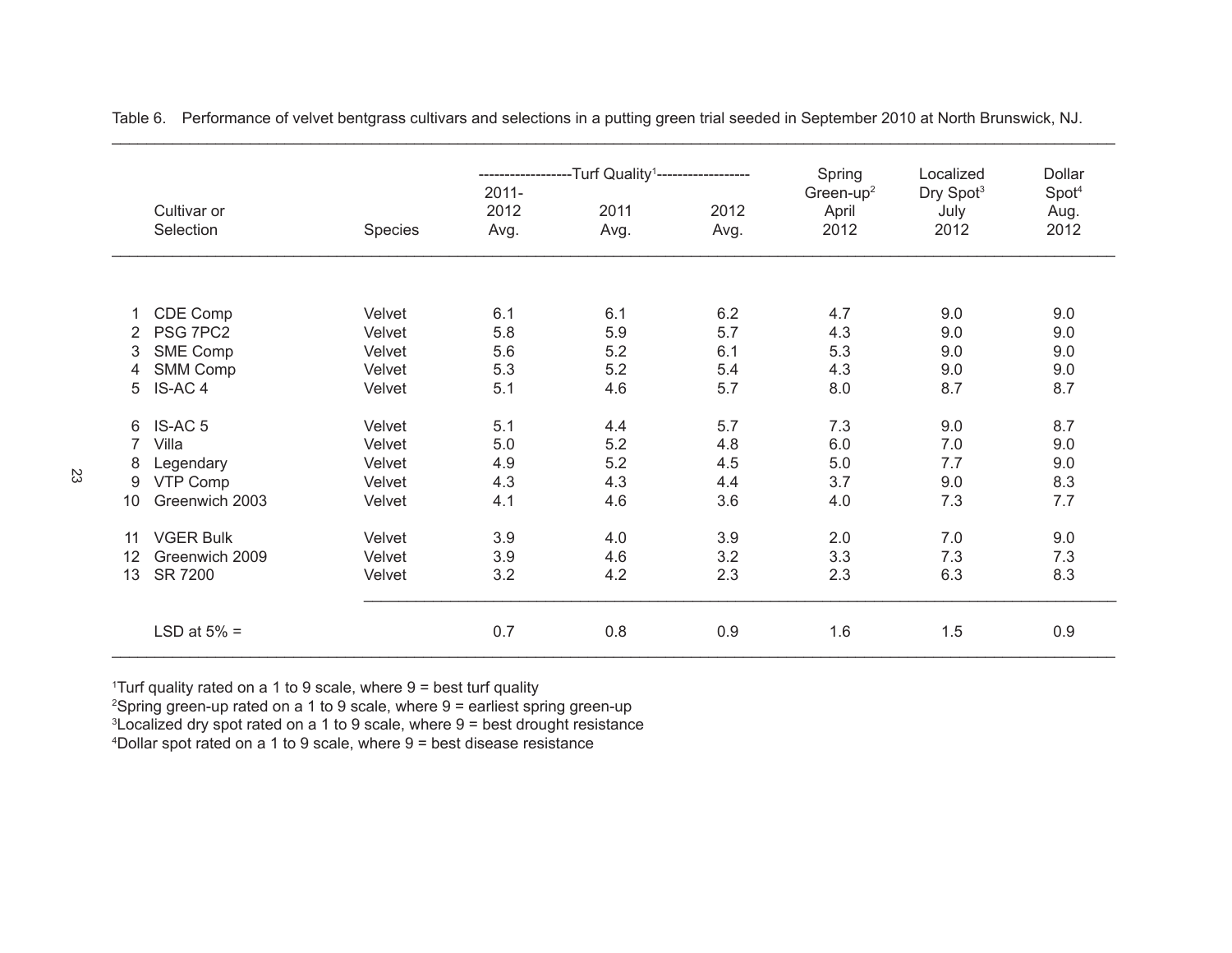|    |                          |          |                          | -Turf Quality <sup>1</sup> ------------------ |              | Spring                                 | Dollar                           | Localized                             |
|----|--------------------------|----------|--------------------------|-----------------------------------------------|--------------|----------------------------------------|----------------------------------|---------------------------------------|
|    | Cultivar or<br>Selection | Species  | $2011 -$<br>2012<br>Avg. | 2011<br>Avg.                                  | 2012<br>Avg. | Green-up <sup>2</sup><br>April<br>2012 | Spot <sup>3</sup><br>May<br>2012 | Dry Spot <sup>4</sup><br>July<br>2012 |
|    |                          |          |                          |                                               |              |                                        |                                  |                                       |
|    |                          |          |                          |                                               |              |                                        |                                  |                                       |
|    | R <sub>10</sub>          | Creeping | 6.3                      | 6.3                                           | 6.4          | 7.7                                    | 6.3                              | 9.0                                   |
| 2  | R <sub>11</sub>          | Creeping | 6.2                      | 6.6                                           | 5.7          | 7.7                                    | 5.0                              | 9.0                                   |
| 3  | IS-AP 18                 | Creeping | 6.1                      | 6.1                                           | 6.0          | 7.0                                    | 5.0                              | 8.7                                   |
| 4  | FLE Comp                 | Creeping | 6.0                      | 5.7                                           | 6.4          | 7.3                                    | 5.7                              | 9.0                                   |
| 5  | R <sub>12</sub>          | Creeping | 6.0                      | 5.8                                           | 6.2          | 8.3                                    | 5.7                              | 7.3                                   |
| 6  | Proclamation             | Creeping | 5.9                      | 5.9                                           | 5.8          | 5.7                                    | 5.3                              | 7.7                                   |
| 7  | R <sub>6</sub>           | Creeping | 5.8                      | 6.2                                           | 5.3          | 8.0                                    | 5.3                              | 8.0                                   |
| 8  | PSG RH08E1               | Creeping | 5.8                      | 6.2                                           | 5.4          | 5.3                                    | 4.0                              | 5.7                                   |
| 9  | Declaration              | Creeping | 5.7                      | 6.1                                           | 5.2          | 5.3                                    | 6.7                              | 7.3                                   |
| 10 | <b>PSG RH08-38</b>       | Creeping | 5.7                      | 6.3                                           | 5.2          | 6.3                                    | 3.3                              | 7.3                                   |
|    |                          |          |                          |                                               |              |                                        |                                  |                                       |
| 11 | <b>HDG Comp</b>          | Creeping | 5.6                      | 5.7                                           | 5.5          | 6.0                                    | 4.0                              | 8.0                                   |
| 12 | Focus                    | Creeping | 5.6                      | 5.6                                           | 5.6          | 5.7                                    | 4.7                              | 7.0                                   |
| 13 | SRP 1WM                  | Creeping | 5.6                      | 5.7                                           | 5.4          | 4.7                                    | 7.7                              | 6.7                                   |
| 14 | <b>RH 931</b>            | Creeping | 5.5                      | 5.5                                           | 5.5          | 5.0                                    | 6.0                              | 6.7                                   |
| 15 | <b>Pure Select</b>       | Creeping | 5.5                      | 6.1                                           | 4.9          | 6.7                                    | 3.7                              | 8.7                                   |
| 16 | IS-AP 16                 | Creeping | 5.5                      | 5.7                                           | 5.2          | 5.0                                    | 4.3                              | 8.3                                   |
| 17 | OO7                      | Creeping | 5.3                      | 5.6                                           | 5.1          | 4.7                                    | 4.3                              | 7.7                                   |
| 18 | <b>GDE Comp</b>          | Creeping | 5.3                      | 5.1                                           | 5.6          | 4.3                                    | 5.3                              | 7.0                                   |
| 19 | Capri                    | Colonial | 5.3                      | 5.3                                           | 5.3          | 6.7                                    | 7.0                              | 9.0                                   |
| 20 | <b>DML Comp</b>          | Colonial | 5.3                      | 5.5                                           | 5.1          | 7.0                                    | 6.7                              | 9.0                                   |
|    |                          |          |                          |                                               |              |                                        |                                  |                                       |

Table 7. Performance of creeping and colonial bentgrass cultivars and selections in a putting green trial seeded in September 2010 at North Brunswick, NJ.

\_\_\_\_\_\_\_\_\_\_\_\_\_\_\_\_\_\_\_\_\_\_\_\_\_\_\_\_\_\_\_\_\_\_\_\_\_\_\_\_\_\_\_\_\_\_\_\_\_\_\_\_\_\_\_\_\_\_\_\_\_\_\_\_\_\_\_\_\_\_\_\_\_\_\_\_\_\_\_\_\_\_\_\_\_\_\_\_\_\_\_\_\_\_\_\_\_\_\_\_\_\_\_\_\_\_\_\_\_\_\_\_\_\_\_\_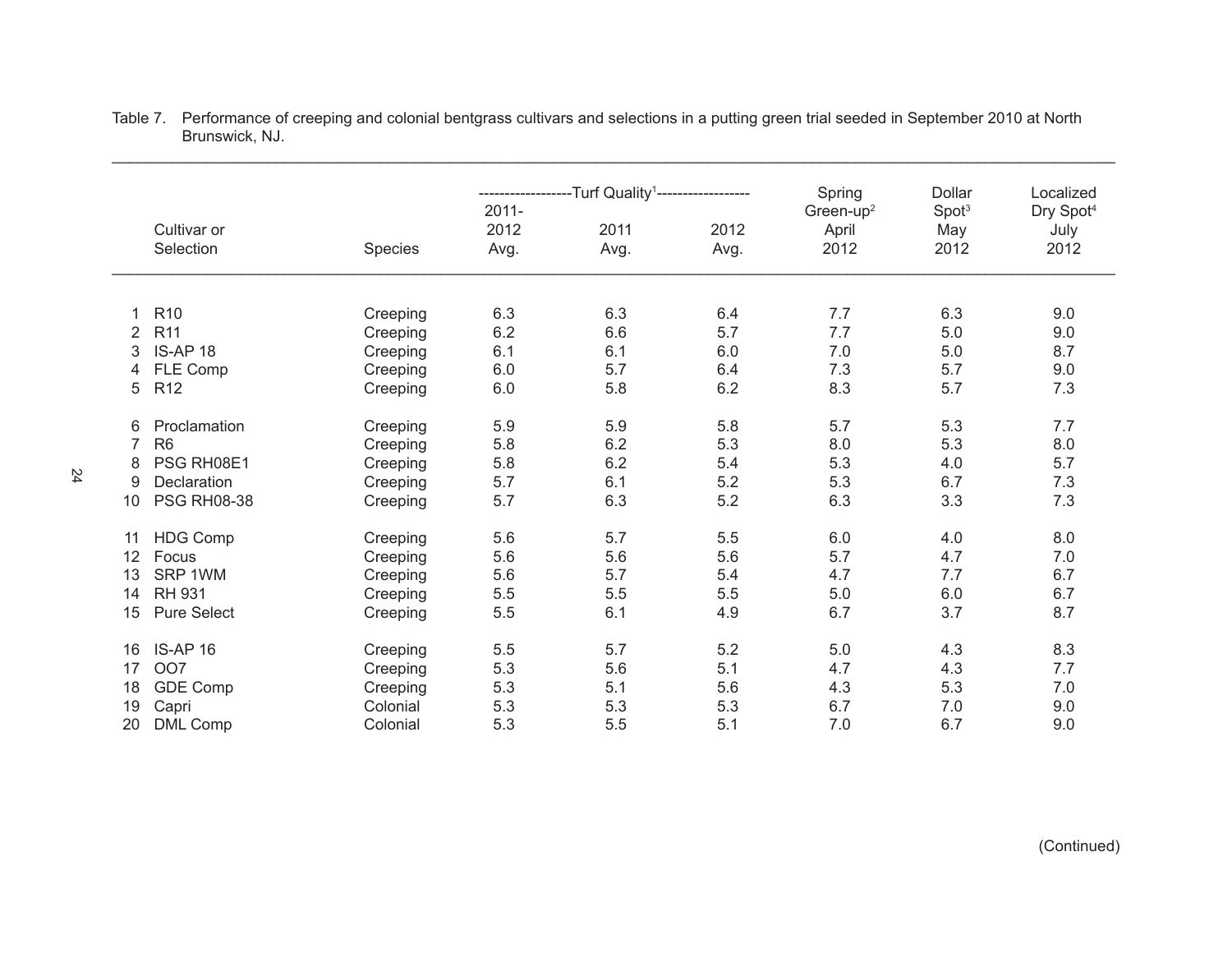|    |                         |          |          | -Turf Quality <sup>1</sup> -------- |      | Spring                | Dollar            | Localized             |
|----|-------------------------|----------|----------|-------------------------------------|------|-----------------------|-------------------|-----------------------|
|    |                         |          | $2011 -$ |                                     |      | Green-up <sup>2</sup> | Spot <sup>3</sup> | Dry Spot <sup>4</sup> |
|    | Cultivar or             |          | 2012     | 2011                                | 2012 | April                 | May               | July                  |
|    | Selection               | Species  | Avg.     | Avg.                                | Avg. | 2012                  | 2012              | 2012                  |
| 21 | <b>EDM Comp</b>         | Colonial | 5.3      | 5.6                                 | 5.0  | 5.3                   | 8.0               | 9.0                   |
| 22 | Pin-Up                  | Creeping | 5.3      | 5.6                                 | 5.0  | 5.0                   | 4.3               | 7.3                   |
| 23 | Mackenzie               | Creeping | 5.3      | 5.6                                 | 5.0  | 5.0                   | 4.0               | 7.7                   |
| 24 | <b>Pure Distinction</b> | Creeping | 5.2      | 5.8                                 | 4.6  | 7.3                   | 2.3               | 8.7                   |
| 25 | IS-AP 15                | Creeping | 5.2      | 5.4                                 | 5.0  | 4.0                   | 4.3               | 7.3                   |
| 26 | CDD Comp                | Colonial | 5.2      | 5.4                                 | 5.0  | 7.0                   | 5.7               | 9.0                   |
| 27 | FMM Comp                | Creeping | 5.2      | 5.6                                 | 4.7  | 5.7                   | 3.0               | 8.7                   |
| 28 | <b>DDL Comp</b>         | Colonial | 5.1      | 5.2                                 | 5.0  | 5.0                   | 6.3               | 8.7                   |
| 29 | OO7/Mackenzie           | Creeping | 5.1      | 5.3                                 | 5.0  | 5.3                   | 4.3               | 7.7                   |
| 30 | Shark                   | Creeping | 5.1      | 5.6                                 | 4.5  | 5.0                   | 4.0               | 7.7                   |
| 31 | <b>RH 081</b>           | Creeping | 5.1      | 5.6                                 | 4.5  | 4.7                   | 3.7               | 4.0                   |
| 32 | Cobra 2                 | Creeping | 5.1      | 5.4                                 | 4.8  | 4.0                   | 5.0               | 6.0                   |
| 33 | OO7/SR 1150             | Creeping | 5.0      | 5.3                                 | 4.8  | 4.3                   | 4.7               | 8.3                   |
| 34 | Authority               | Creeping | 5.0      | 5.1                                 | 4.8  | 5.3                   | 5.3               | 7.3                   |
| 35 | PSG RH08E2              | Creeping | 5.0      | 5.9                                 | 4.1  | 4.5                   | 3.5               | 7.5                   |
| 36 | SRP 1BLTR3              | Creeping | 4.9      | 5.3                                 | 4.6  | 5.0                   | 4.0               | 6.7                   |
| 37 | CMD Comp                | Colonial | 4.8      | 4.9                                 | 4.8  | 5.3                   | 7.3               | 8.3                   |
| 38 | PST-Syn-0KPC            | Creeping | 4.8      | 4.4                                 | 5.2  | 6.3                   | 3.3               | 8.7                   |
| 39 | Runner                  | Creeping | 4.8      | 5.3                                 | 4.3  | 5.7                   | 3.3               | 7.7                   |
| 40 | OO7/SR 1119             | Creeping | 4.8      | 5.1                                 | 4.4  | 3.0                   | 4.3               | 7.0                   |
| 41 | <b>Benchmark DSR</b>    | Creeping | 4.7      | 5.0                                 | 4.5  | 4.7                   | 5.0               | 7.3                   |
| 42 | <b>PSG RH08-935</b>     | Creeping | 4.6      | 5.3                                 | 4.0  | 5.7                   | 2.7               | 7.3                   |
| 43 | <b>AFM</b>              | Creeping | 4.5      | 4.9                                 | 4.2  | 4.3                   | 3.7               | 7.7                   |
| 44 | $CY-2$                  | Creeping | 4.5      | 4.7                                 | 4.3  | 5.0                   | 5.0               | 7.7                   |
| 45 | Independence            | Creeping | 4.4      | 5.2                                 | 3.6  | 4.3                   | 2.7               | 8.7                   |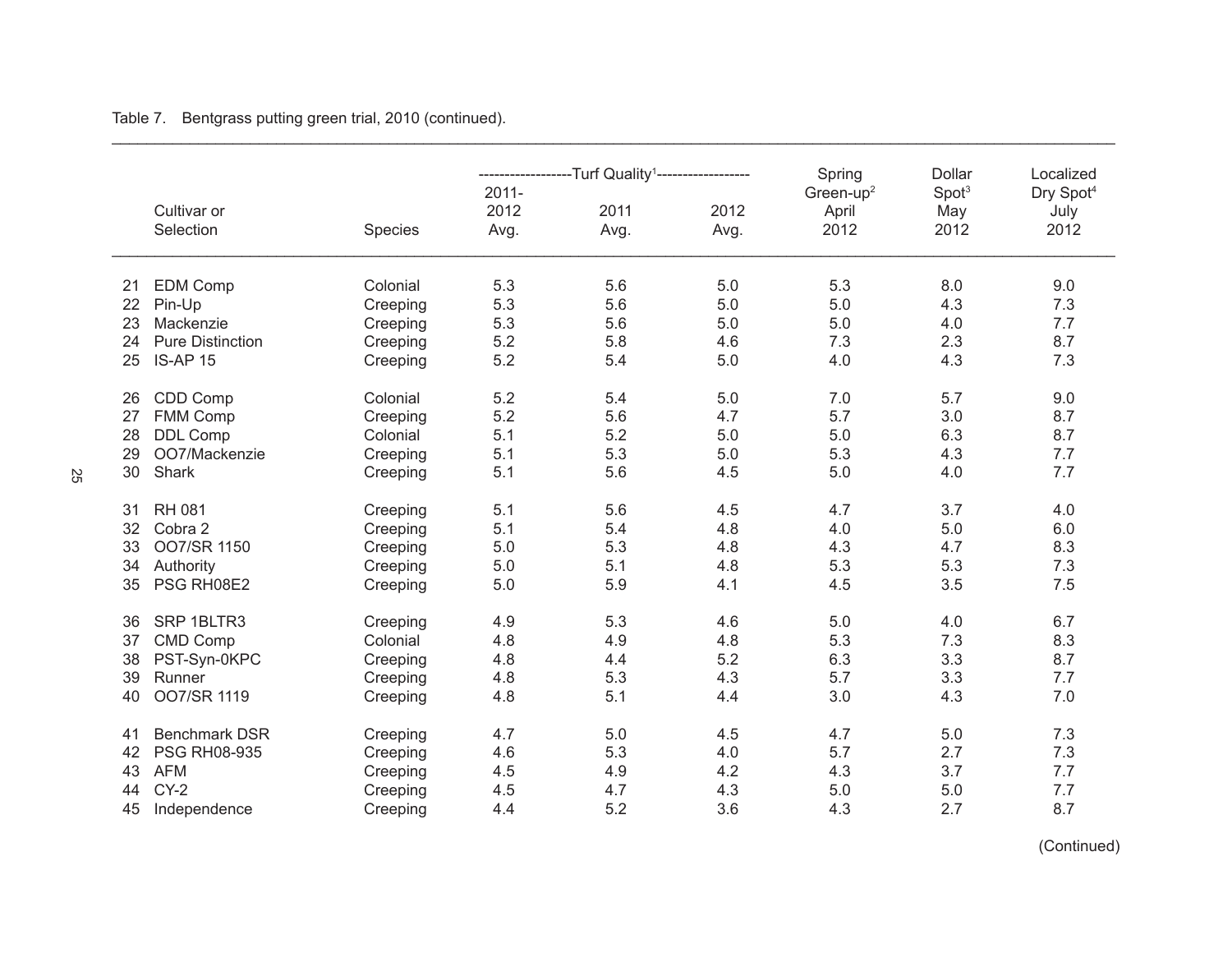|    |                          |          | ------------ | -Turf Quality <sup>1</sup> ------------------ |      | Spring                | Dollar            | Localized             |
|----|--------------------------|----------|--------------|-----------------------------------------------|------|-----------------------|-------------------|-----------------------|
|    |                          |          | $2011 -$     |                                               |      | Green-up <sup>2</sup> | Spot <sup>3</sup> | Dry Spot <sup>4</sup> |
|    | Cultivar or              |          | 2012         | 2011                                          | 2012 | April                 | May               | July                  |
|    | Selection                | Species  | Avg.         | Avg.                                          | Avg. | 2012                  | 2012              | 2012                  |
| 46 | <b>13M</b>               | Creeping | 4.3          | 4.8                                           | 3.9  | 4.0                   | 7.0               | 6.3                   |
| 47 | PSG RH08-910             | Creeping | 4.2          | 4.9                                           | 3.5  | 4.7                   | 2.3               | 6.7                   |
| 48 | $L-93$                   | Creeping | 4.1          | 4.4                                           | 3.8  | 3.0                   | 6.0               | 7.0                   |
| 49 | SR 1150                  | Creeping | 4.1          | 4.5                                           | 3.6  | 2.3                   | 3.7               | 8.0                   |
| 50 | <b>Crystal BlueLinks</b> | Creeping | 4.1          | 4.6                                           | 3.5  | 5.0                   | 6.3               | 7.7                   |
| 51 | A4                       | Creeping | 3.9          | 4.6                                           | 3.3  | 3.0                   | 2.7               | 7.0                   |
| 52 | $T-1$                    | Creeping | 3.9          | 4.4                                           | 3.3  | 4.0                   | 4.0               | 8.0                   |
| 53 | Kingpin                  | Creeping | 3.9          | 4.1                                           | 3.6  | 3.3                   | 7.0               | 8.3                   |
| 54 | Penn A-1/A4              | Creeping | 3.9          | 4.3                                           | 3.4  | 3.0                   | 3.3               | 7.0                   |
| 55 | <b>BCD</b>               | Colonial | 3.8          | 4.1                                           | 3.4  | 3.7                   | 5.3               | 8.7                   |
| 56 | Memorial                 | Creeping | 3.8          | 4.0                                           | 3.6  | 4.3                   | 7.3               | 8.3                   |
| 57 | CTP Comp                 | Colonial | 3.8          | 4.1                                           | 3.4  | 4.0                   | 7.3               | 8.3                   |
| 58 | Tyee/OO7                 | Creeping | 3.7          | 3.8                                           | 3.6  | 3.3                   | 4.0               | 6.7                   |
| 59 | Ninety-Six Two           | Creeping | 3.6          | 4.1                                           | 3.2  | 3.3                   | 2.7               | 7.0                   |
| 60 | Mackenzie/Tyee           | Creeping | 3.4          | 3.5                                           | 3.3  | 3.7                   | 3.3               | 8.3                   |
| 61 | SR 1150/SR 1119          | Creeping | 3.3          | 3.6                                           | 3.0  | 3.3                   | 4.3               | 7.0                   |
| 62 | Sandhill                 | Creeping | 3.2          | 4.0                                           | 2.5  | 3.0                   | 3.7               | 7.0                   |
| 63 | Alpha                    | Creeping | 3.2          | 3.9                                           | 2.5  | 3.0                   | 3.0               | 7.7                   |
| 64 | Penncross                | Creeping | 3.2          | 4.0                                           | 2.4  | 4.0                   | 3.3               | 7.0                   |
| 65 | <b>PLS</b>               | Creeping | 3.2          | 3.7                                           | 2.7  | 3.0                   | 4.0               | 7.7                   |
| 66 | PST-Syn-R0PX             | Creeping | 3.1          | 3.3                                           | 3.0  | 5.0                   | 4.7               | 6.7                   |
| 67 | Putter                   | Creeping | 3.0          | 3.8                                           | 2.3  | 3.0                   | 2.3               | 7.3                   |
| 68 | Southshore               | Creeping | 3.0          | 3.5                                           | 2.5  | 2.7                   | 2.7               | 6.7                   |
| 69 | SR 1119                  | Creeping | 2.9          | 3.5                                           | 2.3  | 3.3                   | 3.0               | 7.7                   |
| 70 | <b>Brighton</b>          | Creeping | 2.6          | 3.2                                           | 2.1  | 2.3                   | 3.0               | 7.7                   |

\_\_\_\_\_\_\_\_\_\_\_\_\_\_\_\_\_\_\_\_\_\_\_\_\_\_\_\_\_\_\_\_\_\_\_\_\_\_\_\_\_\_\_\_\_\_\_\_\_\_\_\_\_\_\_\_\_\_\_\_\_\_\_\_\_\_\_\_\_\_\_\_\_\_\_\_\_\_\_\_\_\_\_\_\_\_\_\_\_\_\_\_\_\_\_\_\_\_\_\_\_\_\_\_\_\_\_\_\_\_\_\_\_\_\_\_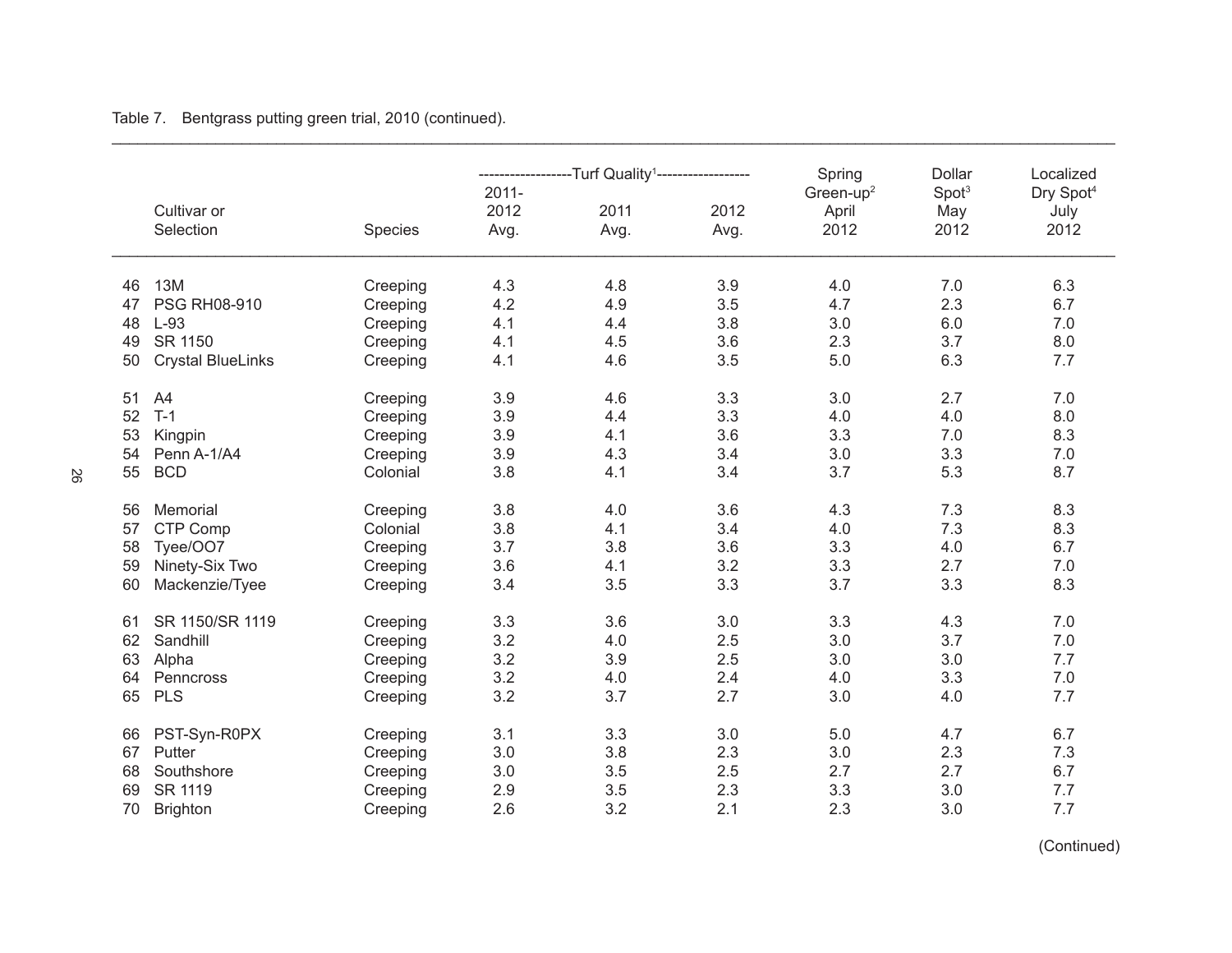|          |                          |                      | ------------<br>$2011 -$ | --Turf Quality <sup>1</sup> ------------------- |              |                                        | Dollar<br>Spot <sup>3</sup> | Localized<br>Dry Spot <sup>4</sup> |
|----------|--------------------------|----------------------|--------------------------|-------------------------------------------------|--------------|----------------------------------------|-----------------------------|------------------------------------|
|          | Cultivar or<br>Selection | <b>Species</b>       | 2012<br>Avg.             | 2011<br>Avg.                                    | 2012<br>Avg. | Green-up <sup>2</sup><br>April<br>2012 | May<br>2012                 | July<br>2012                       |
| 71       | Penncross                | Creeping             | 2.5                      | 3.3                                             | 1.7          | 2.0                                    | 3.0                         | 7.3                                |
| 72<br>73 | Tyee<br>Providence       | Creeping<br>Creeping | 2.4<br>1.8               | 3.1<br>1.8                                      | 1.7<br>1.8   | 1.7<br>3.0                             | 2.7<br>4.7                  | 6.3<br>6.3                         |
|          | LSD at $5% =$            |                      | 0.7                      | 0.8                                             | 0.9          | 1.6                                    | 1.3                         | 1.5                                |

\_\_\_\_\_\_\_\_\_\_\_\_\_\_\_\_\_\_\_\_\_\_\_\_\_\_\_\_\_\_\_\_\_\_\_\_\_\_\_\_\_\_\_\_\_\_\_\_\_\_\_\_\_\_\_\_\_\_\_\_\_\_\_\_\_\_\_\_\_\_\_\_\_\_\_\_\_\_\_\_\_\_\_\_\_\_\_\_\_\_\_\_\_\_\_\_\_\_\_\_\_\_\_\_\_\_\_\_\_\_\_\_\_\_\_\_

1 Turf quality rated on a 1 to 9 scale, where 9 = best turf quality

2 Spring green-up rated on a 1 to 9 scale, where 9 = earliest spring green-up

3 Dollar spot rated on a 1 to 9 scale, where 9 = best disease resistance

4 Localized dry spot rated on a 1 to 9 scale, where 9 = best drought resistance

27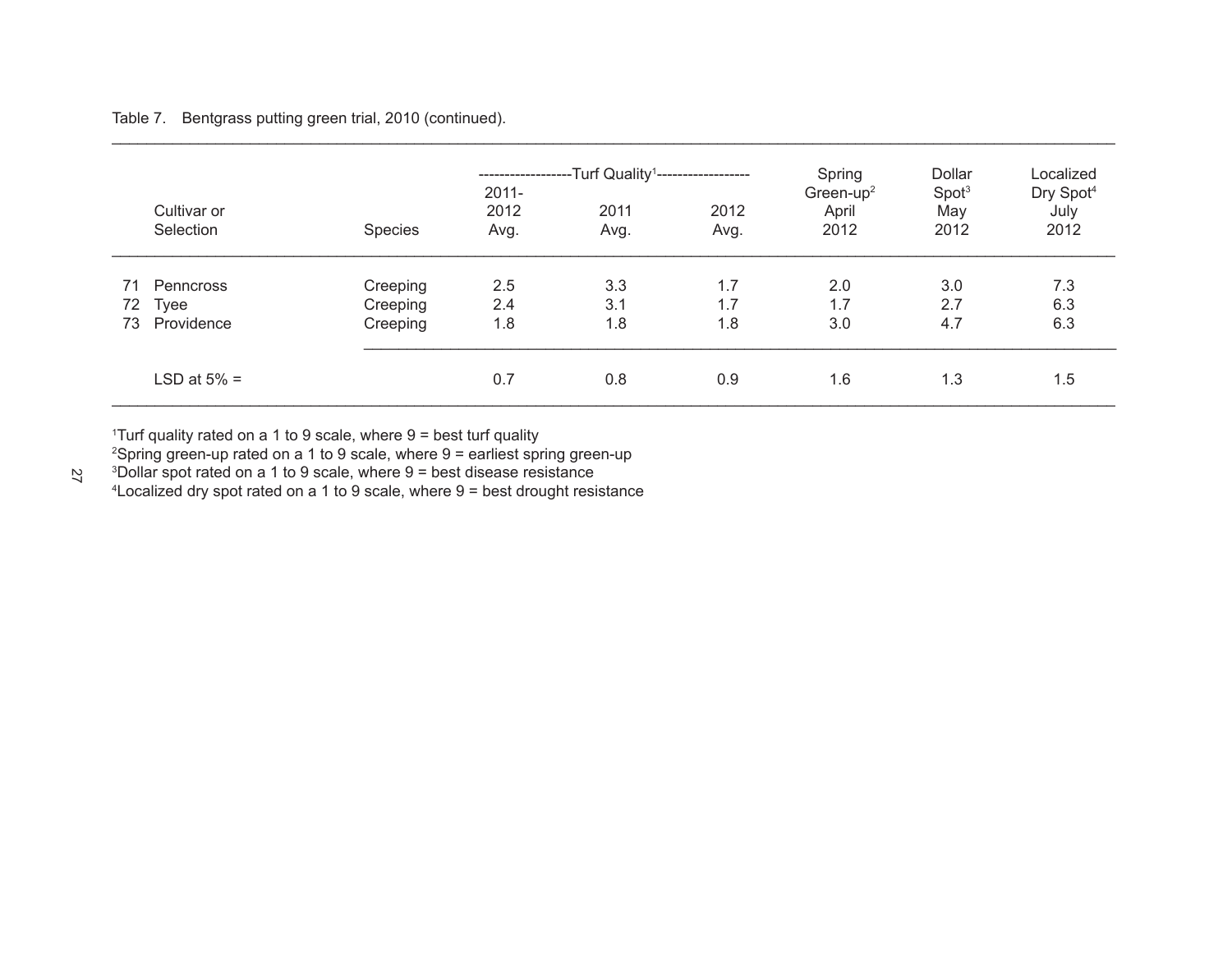|    |                          |          | -Turf Quality <sup>1</sup> ------------------ |      |      | Dollar                    | <b>Brown</b>                      | Dacthal                               |
|----|--------------------------|----------|-----------------------------------------------|------|------|---------------------------|-----------------------------------|---------------------------------------|
|    | Cultivar or<br>Selection |          | $2011 -$<br>2012                              | 2011 | 2012 | Spot <sup>2</sup><br>2012 | Patch <sup>3</sup><br>May<br>2012 | Recovery <sup>4</sup><br>June<br>2012 |
|    |                          | Species  | Avg.                                          | Avg. | Avg. | Avg.                      |                                   |                                       |
|    |                          |          |                                               |      |      |                           |                                   |                                       |
| 1  | SRP 1WM                  | Creeping | 6.5                                           | 6.4  | 6.6  | 6.3                       | 8.0                               | 9.0                                   |
| 2  | Declaration              | Creeping | 6.4                                           | 6.7  | 6.2  | 6.7                       | 8.7                               | 9.0                                   |
| 3  | <b>CMD Comp</b>          | Colonial | 6.4                                           | 6.4  | 6.4  | 7.0                       | 6.3                               | 8.0                                   |
| 4  | R <sub>10</sub>          | Creeping | 6.4                                           | 6.1  | 6.6  | 5.4                       | 9.0                               | 9.0                                   |
| 5  | <b>EDM Comp</b>          | Colonial | 6.3                                           | 6.3  | 6.2  | 7.0                       | 6.3                               | 6.7                                   |
| 6  | Focus                    | Creeping | 6.2                                           | 5.8  | 6.6  | 5.8                       | 9.0                               | 9.0                                   |
| 7  | R <sub>6</sub>           | Creeping | 6.2                                           | 5.9  | 6.5  | 5.0                       | 9.0                               | 9.0                                   |
| 8  | <b>GDE Comp</b>          | Creeping | 6.1                                           | 5.8  | 6.5  | 6.1                       | 8.7                               | 9.0                                   |
| 9  | Capri                    | Colonial | 6.1                                           | 6.3  | 5.9  | 6.6                       | 6.0                               | 3.7                                   |
| 10 | DDL Comp                 | Colonial | 6.1                                           | 6.1  | 6.0  | 6.4                       | 5.0                               | $6.0\,$                               |
| 11 | Pin-Up                   | Creeping | 6.1                                           | 6.1  | 6.0  | 5.2                       | 8.7                               | 9.0                                   |
| 12 | FLE Comp                 | Creeping | 6.0                                           | 5.6  | 6.4  | 5.3                       | 9.0                               | 9.0                                   |
| 13 | Proclamation             | Creeping | 5.9                                           | 5.9  | 5.9  | 5.4                       | 8.3                               | 9.0                                   |
| 14 | R <sub>12</sub>          | Creeping | 5.9                                           | 5.7  | 6.0  | 5.2                       | 8.3                               | 9.0                                   |
| 15 | <b>DML Comp</b>          | Colonial | 5.9                                           | 6.3  | 5.4  | 5.9                       | 4.3                               | 3.3                                   |
| 16 | OO7                      | Creeping | 5.8                                           | 6.0  | 5.7  | 5.1                       | 8.0                               | 9.0                                   |
| 17 | FMM Comp                 | Creeping | 5.7                                           | 5.3  | 6.1  | 5.2                       | 9.0                               | 9.0                                   |
| 18 | <b>HDG Comp</b>          | Creeping | 5.7                                           | 5.6  | 5.9  | 4.9                       | 8.3                               | 9.0                                   |
| 19 | A08-FT12                 | Colonial | 5.7                                           | 5.2  | 6.0  | 6.2                       | 6.3                               | 8.7                                   |
| 20 | CDD Comp                 | Colonial | 5.6                                           | 5.6  | 5.7  | 6.2                       | 4.7                               | 5.0                                   |

Table 8. Performance of creeping, velvet, and colonial bentgrass cultivars and selections in a fairway trial seeded in September 2010 at North Brunswick, NJ.

\_\_\_\_\_\_\_\_\_\_\_\_\_\_\_\_\_\_\_\_\_\_\_\_\_\_\_\_\_\_\_\_\_\_\_\_\_\_\_\_\_\_\_\_\_\_\_\_\_\_\_\_\_\_\_\_\_\_\_\_\_\_\_\_\_\_\_\_\_\_\_\_\_\_\_\_\_\_\_\_\_\_\_\_\_\_\_\_\_\_\_\_\_\_\_\_\_\_\_\_\_\_\_\_\_\_\_\_\_\_\_\_\_\_\_\_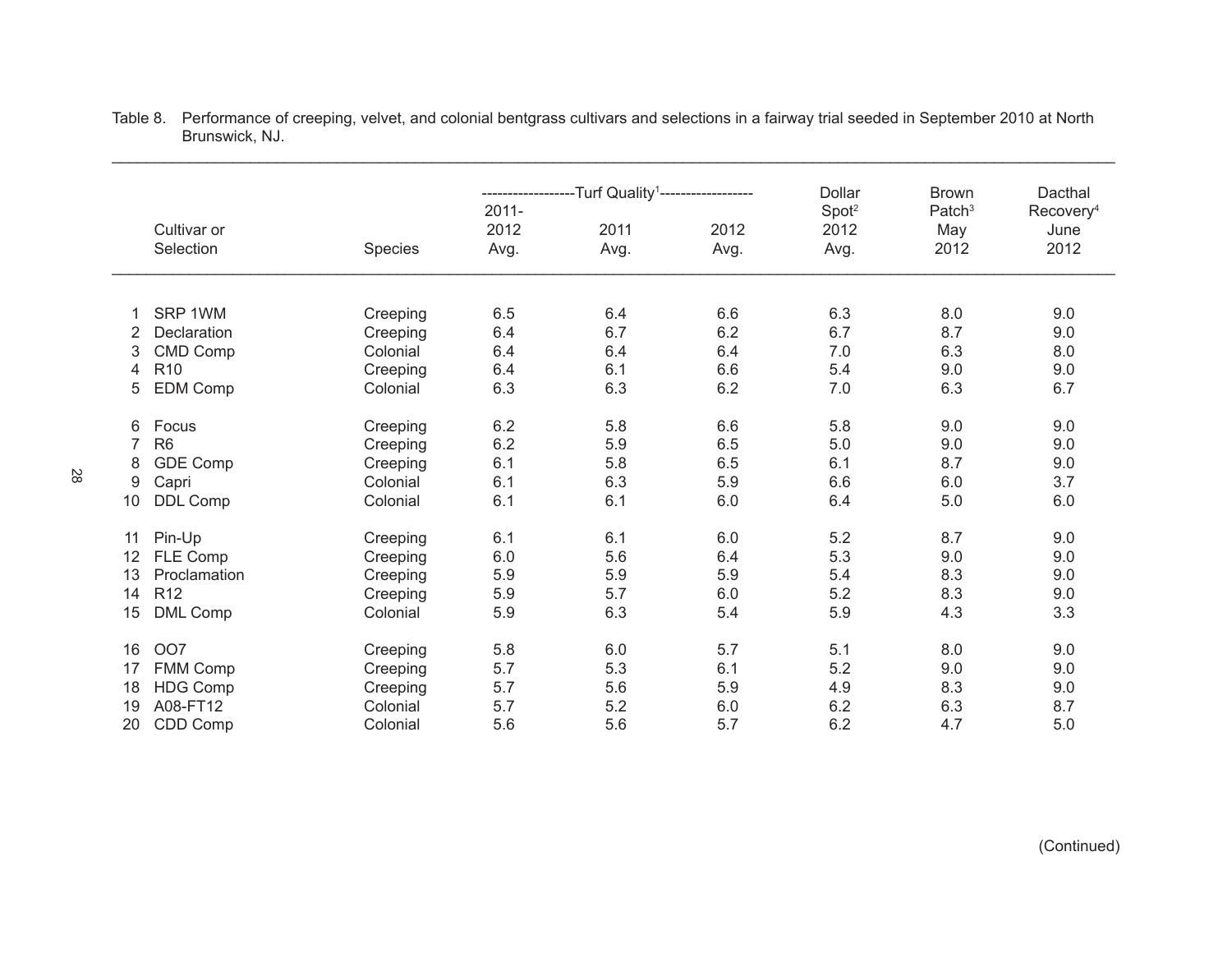\_\_\_\_\_\_\_\_\_\_\_\_\_\_\_\_\_\_\_\_\_\_\_\_\_\_\_\_\_\_\_\_\_\_\_\_\_\_\_\_\_\_\_\_\_\_\_\_\_\_\_\_\_\_\_\_\_\_\_\_\_\_\_\_\_\_\_\_\_\_\_\_\_\_\_\_\_\_\_\_\_\_\_\_\_\_\_\_\_\_\_\_\_\_\_\_\_\_\_\_\_\_\_\_\_\_\_\_\_\_\_\_\_\_\_\_ \_\_\_\_\_\_\_\_\_\_\_\_\_\_\_\_\_\_\_\_\_\_\_\_\_\_\_\_\_\_\_\_\_\_\_\_\_\_\_\_\_\_\_\_\_\_\_\_\_\_\_\_\_\_\_\_\_\_\_\_\_\_\_\_\_\_\_\_\_\_\_\_\_\_\_\_\_\_\_\_\_\_\_\_\_\_\_\_\_\_\_\_\_\_\_\_\_\_\_\_\_\_\_\_\_\_\_\_\_\_\_\_\_\_\_\_ ------------------Turf Quality1------------------- Dollar Brown Dacthal 2011- 2011- **Spot**<sup>2</sup> **Patch<sup>3</sup>** Recovery<sup>4</sup> Cultivar or 2012 2011 2012 2012 May June Selection Species Avg. Avg. Avg. Avg. 2012 2012 21 IS-AC 4 Velvet 5.6 4.8 6.4 7.5 9.0 9.0 22 Authority Creeping 5.6 5.3 5.8 5.8 8.0 9.0 23 RH 931 Creeping 5.5 5.3 5.7 5.3 8.0 9.0 24 AFM Creeping 5.5 5.4 5.7 5.5 8.7 9.0 25 Villa Velvet 5.5 4.9 6.1 6.7 8.0 9.0 26 PSG 7NBC Colonial 5.5 6.3 4.8 5.1 4.0 3.0 27 R11 Creeping 5.5 5.6 5.4 4.4 8.7 9.0 28 OO7/Mackenzie Creeping 5.5 5.8 5.2 4.2 8.0 9.0 29 IS-AC 5 Velvet 5.5 5.0 5.9 5.9 9.0 9.0 30 Shark Creeping 5.4 5.6 5.3 4.6 9.0 9.0 31 SRP 1BLTR3 Creeping 5.3 5.2 5.4 4.8 8.0 9.0 32 Pure Select Creeping 5.3 5.1 5.5 5.2 8.7 9.0 33 OO7/SR 1119 Creeping 5.2 5.1 5.4 5.2 8.7 9.0 34 Crystal BlueLinks Creeping 5.2 5.2 5.1 5.3 8.7 9.0 35 CTP Comp Colonial 5.1 5.3 4.8 6.5 3.0 5.0 36 Mackenzie Creeping 5.0 5.0 5.0 3.9 7.7 9.0 37 13M Creeping 5.0 5.5 4.5 6.2 8.5 9.0 38 Benchmark DSR Creeping 5.0 4.9 4.9 5.2 8.0 9.0 39 SR 1150 Creeping 4.9 4.9 4.8 5.4 7.7 9.0 40 Revere Colonial 4.8 5.1 4.6 6.4 5.7 4.0 41 RH 081 Creeping 4.8 5.5 4.2 4.0 7.3 9.0 42 Pure Distinction Creeping 4.7 5.0 4.5 2.7 9.0 9.0 43 Memorial Creeping 4.7 4.7 4.8 6.7 7.7 9.0 44 OO7/SR 1150 Creeping 4.7 4.9 4.5 4.4 8.0 9.0 45 SR 1150/SR 1119 Creeping 4.7 5.0 4.3 5.1 7.0 9.0

Table 8. Bentgrass fairway trial, 2010 (continued).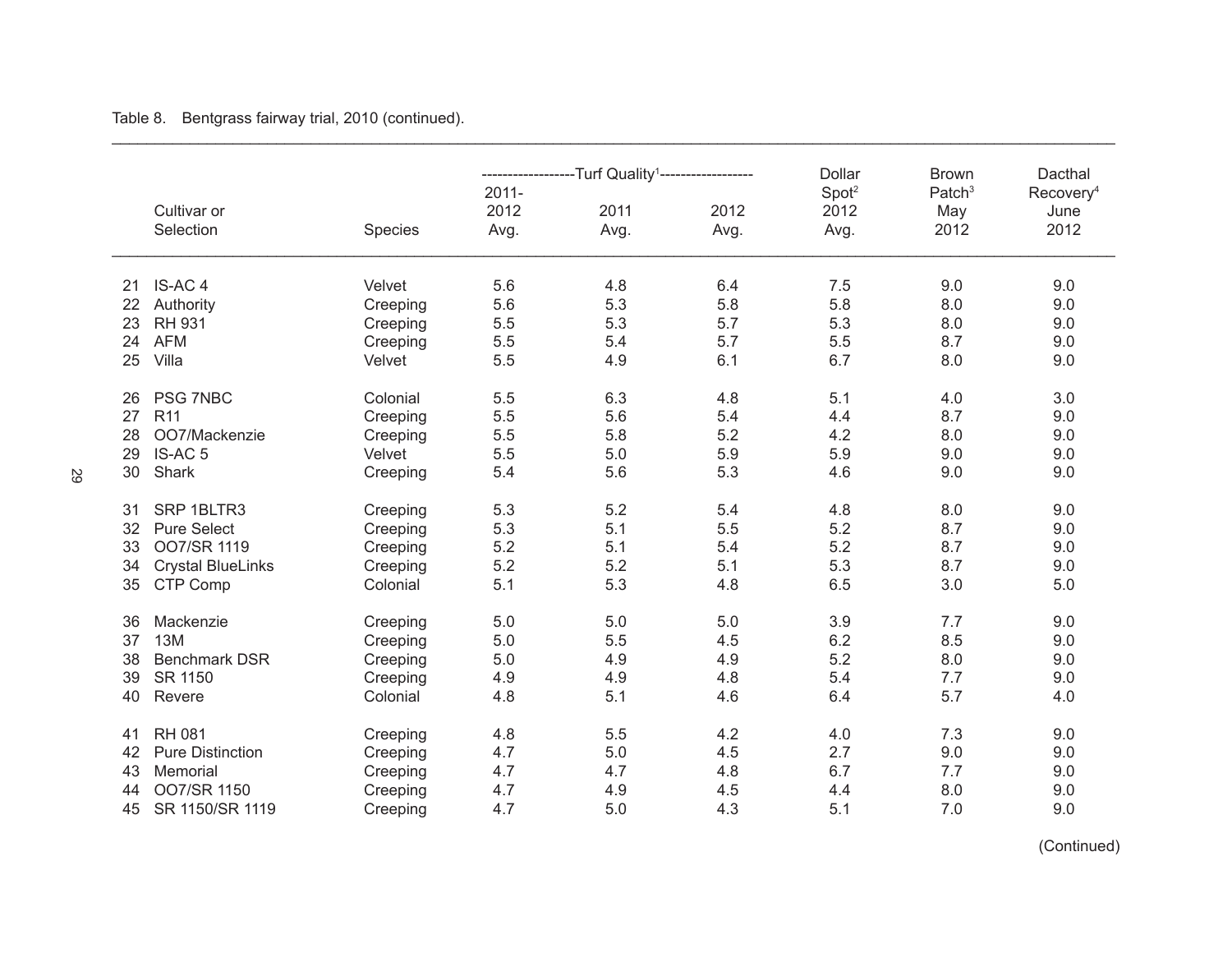Table 8. Bentgrass fairway trial, 2010 (continued).

|    |                   |                |          | -Turf Quality <sup>1</sup> ---------- |      | Dollar            | <b>Brown</b>       | Dacthal               |
|----|-------------------|----------------|----------|---------------------------------------|------|-------------------|--------------------|-----------------------|
|    |                   |                | $2011 -$ |                                       |      | Spot <sup>2</sup> | Patch <sup>3</sup> | Recovery <sup>4</sup> |
|    | Cultivar or       |                | 2012     | 2011                                  | 2012 | 2012              | May                | June                  |
|    | Selection         | <b>Species</b> | Avg.     | Avg.                                  | Avg. | Avg.              | 2012               | 2012                  |
| 46 | Glory             | Colonial       | 4.7      | 4.6                                   | 4.8  | 5.9               | 5.3                | 6.3                   |
| 47 | Tyee/OO7          | Creeping       | 4.7      | 4.7                                   | 4.6  | 4.7               | 8.3                | 9.0                   |
| 48 | <b>IS-AT 10</b>   | Colonial       | 4.6      | 4.9                                   | 4.3  | 6.1               | 5.3                | 2.3                   |
| 49 | $T-1$             | Creeping       | 4.6      | 4.8                                   | 4.4  | 5.6               | 8.0                | 9.0                   |
| 50 | Alister           | Colonial       | 4.5      | 4.9                                   | 4.1  | 5.0               | 4.7                | 5.0                   |
| 51 | Greentime         | Colonial       | 4.4      | 5.0                                   | 3.9  | 6.1               | 6.0                | 2.0                   |
| 52 | <b>BCD</b>        | Colonial       | 4.4      | 5.2                                   | 3.6  | 5.1               | 4.0                | 3.0                   |
| 53 | Kingpin           | Creeping       | 4.4      | 4.4                                   | 4.4  | 5.8               | 7.7                | 9.0                   |
| 54 | SCBF <sub>1</sub> | Colonial       | 4.3      | 4.2                                   | 4.4  | 6.2               | 4.5                | 5.7                   |
| 55 | Sandhill          | Creeping       | 4.3      | 4.2                                   | 4.3  | 5.7               | 7.7                | 9.0                   |
| 56 | Independence      | Creeping       | 4.2      | 4.4                                   | 4.0  | 3.5               | 8.7                | 9.0                   |
| 57 | Tiger 2           | Colonial       | 4.2      | 4.6                                   | 3.8  | 5.9               | 5.7                | 3.7                   |
| 58 | $L-93$            | Creeping       | 4.2      | 4.1                                   | 4.2  | 6.2               | 7.3                | 9.0                   |
| 59 | Putter            | Creeping       | 4.1      | 4.4                                   | 3.8  | 4.5               | 8.0                | 9.0                   |
| 60 | Alpha             | Creeping       | 4.1      | 4.3                                   | 3.9  | 5.0               | 8.3                | 9.0                   |
| 61 | Ninety-Six Two    | Creeping       | 4.0      | 4.3                                   | 3.7  | 3.5               | 8.0                | 9.0                   |
| 62 | SCBF <sub>2</sub> | Colonial       | 4.0      | 3.9                                   | 4.1  | 6.1               | 6.3                | 4.3                   |
| 63 | Mackenzie/Tyee    | Creeping       | 4.0      | 4.2                                   | 3.8  | 3.9               | 7.7                | 9.0                   |
| 64 | <b>PLS</b>        | Creeping       | 3.9      | 4.1                                   | 3.7  | 4.2               | 8.0                | 9.0                   |
| 65 | Syn-9EFR          | Colonial       | 3.9      | 4.2                                   | 3.5  | 6.0               | 3.3                | 4.0                   |
| 66 | Southshore        | Creeping       | 3.9      | 4.0                                   | 3.8  | 4.8               | 8.0                | 9.0                   |
| 67 | SR 1119           | Creeping       | 3.7      | 3.7                                   | 3.8  | 4.7               | 8.0                | 9.0                   |
| 68 | SR 7150           | Colonial       | 3.5      | 4.0                                   | 2.9  | 5.2               | 5.0                | 2.5                   |
| 69 | <b>Brighton</b>   | Creeping       | 3.3      | 3.5                                   | 3.1  | 4.4               | 7.0                | 9.0                   |
| 70 | SCBF <sub>3</sub> | Colonial       | 3.3      | 3.3                                   | 3.4  | 5.7               | 7.5                | 4.0                   |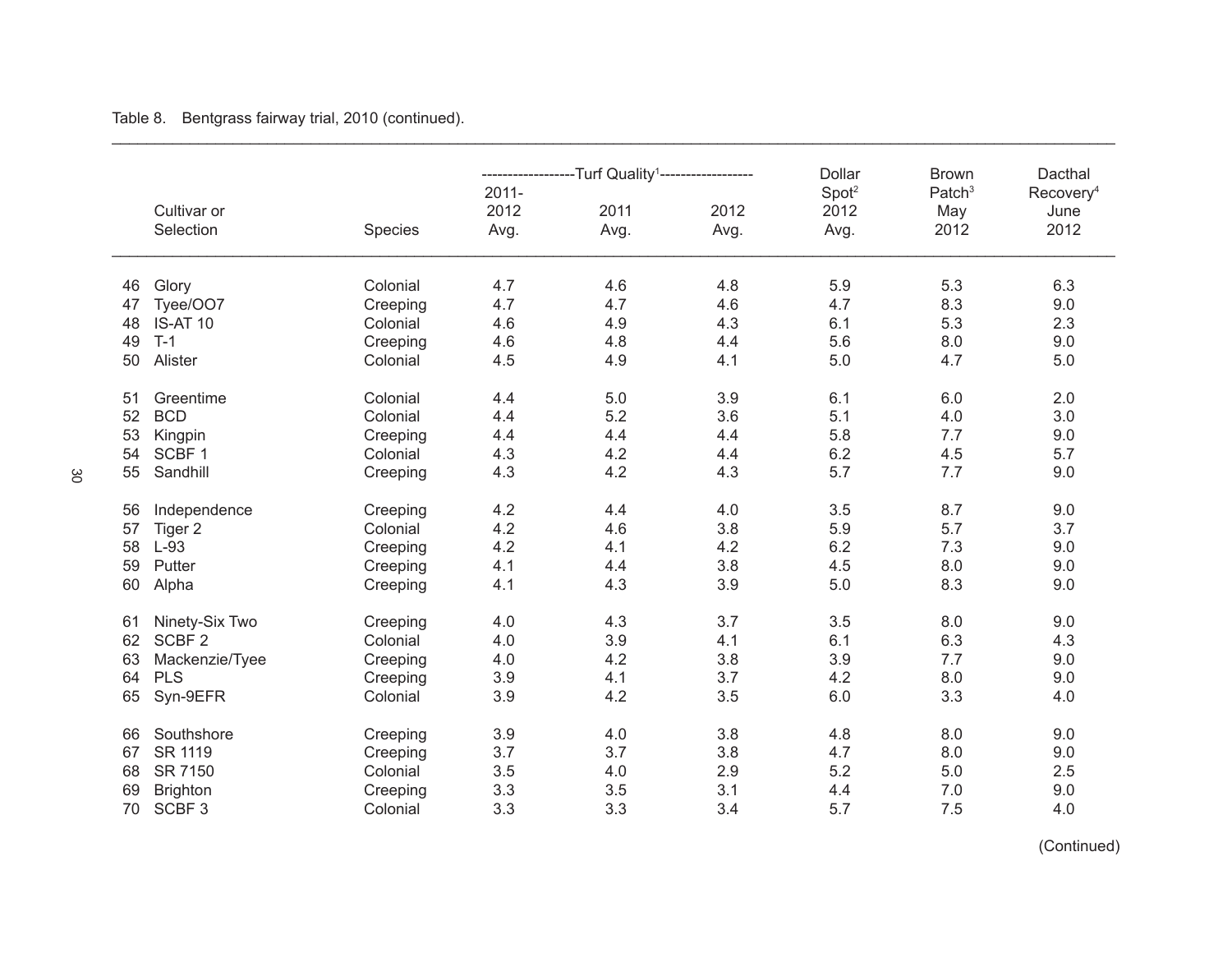Table 8. Bentgrass fairway trial, 2010 (continued).

|    |                          |          | -----------<br>$2011 -$ | ---Turf Quality <sup>1</sup> ------------------ |              | Dollar<br>Spot <sup>2</sup> | <b>Brown</b><br>Patch <sup>3</sup> | Dacthal<br>Recovery <sup>4</sup> |
|----|--------------------------|----------|-------------------------|-------------------------------------------------|--------------|-----------------------------|------------------------------------|----------------------------------|
|    | Cultivar or<br>Selection | Species  | 2012<br>Avg.            | 2011<br>Avg.                                    | 2012<br>Avg. | 2012<br>Avg.                | May<br>2012                        | June<br>2012                     |
| 71 | SR 7100                  | Colonial | 3.1                     | 3.1                                             | 3.1          | 5.6                         | 5.0                                | 4.3                              |
| 72 | Penncross                | Creeping | 2.8                     | 3.3                                             | 2.3          | 4.4                         | 7.3                                | 9.0                              |
| 73 | Tyee                     | Creeping | 2.8                     | 3.0                                             | 2.6          | 4.0                         | 7.0                                | 9.0                              |
| 74 | Providence               | Creeping | 2.5                     | 2.3                                             | 2.7          | 6.0                         | 7.7                                | 9.0                              |
|    | LSD at $5\% =$           |          | 0.6                     | 0.8                                             | 0.8          | 1.0                         | 1.3                                | 1.6                              |

\_\_\_\_\_\_\_\_\_\_\_\_\_\_\_\_\_\_\_\_\_\_\_\_\_\_\_\_\_\_\_\_\_\_\_\_\_\_\_\_\_\_\_\_\_\_\_\_\_\_\_\_\_\_\_\_\_\_\_\_\_\_\_\_\_\_\_\_\_\_\_\_\_\_\_\_\_\_\_\_\_\_\_\_\_\_\_\_\_\_\_\_\_\_\_\_\_\_\_\_\_\_\_\_\_\_\_\_\_\_\_\_\_\_\_\_

1 Turf quality rated on a 1 to 9 scale, where 9 = best turf quality

 $\overline{3}$  Dollar spot rated on a 1 to 9 scale, where 9 = best disease resistance. Data is an average of three rating dates. Brown patch rated on a 1 to 9 scale, where 9 = best disease resistance Recovery from Dacthal injury rated on a 1 to 9 scale, where 9 = best recovery from herbicide damage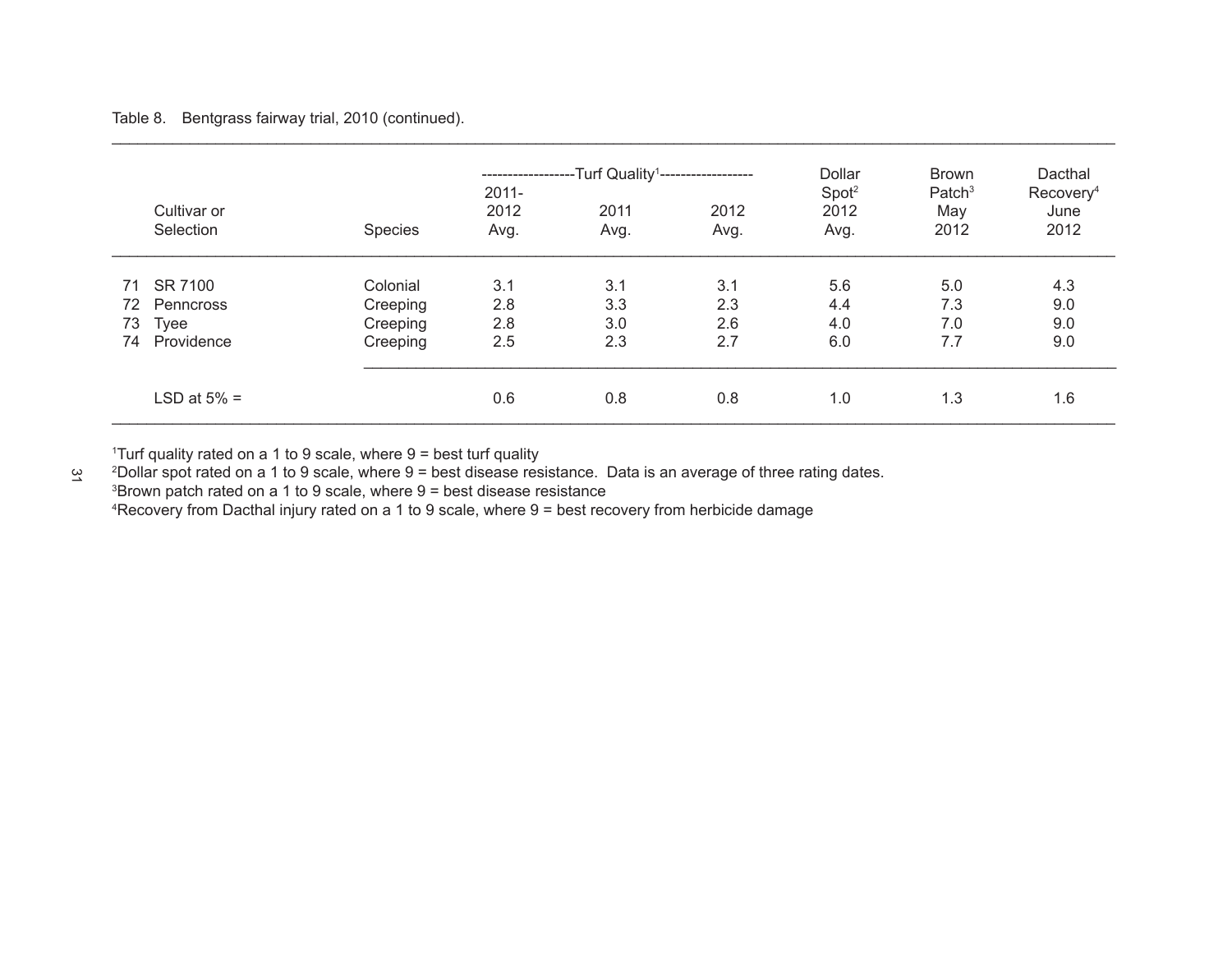| Cultivar or<br>Selection | <b>Species</b> | Turf<br>Quality <sup>1</sup><br>2012<br>Avg. | Dollar<br>Spot <sup>2</sup><br>2012<br>Avg. | Turf<br>Establishment <sup>3</sup><br>Oct.<br>2011 | Root<br>Pythium <sup>4</sup><br>Oct.<br>2011 | Spring<br>Green-up <sup>5</sup><br>April<br>2012 | <b>Brown</b><br>Patch <sup>6</sup><br>Aug.<br>2012 |
|--------------------------|----------------|----------------------------------------------|---------------------------------------------|----------------------------------------------------|----------------------------------------------|--------------------------------------------------|----------------------------------------------------|
| PSG 7PC2                 | Velvet         | 6.6                                          | 8.8                                         | 3.3                                                | 6.7                                          | 4.7                                              | 8.7                                                |
| ESV Comp<br>2            | Velvet         | 6.3                                          | 8.9                                         | 2.3                                                | 7.7                                          | 3.7                                              | 9.0                                                |
| Legendary<br>3           | Velvet         | 6.3                                          | 8.6                                         | 4.0                                                | 5.7                                          | 5.0                                              | 8.7                                                |
| PST-Syn-VH9<br>4         | Velvet         | 5.9                                          | 8.8                                         | 3.0                                                | 6.7                                          | 5.0                                              | 8.0                                                |
| Villa<br>5               | Velvet         | 5.9                                          | 9.0                                         | 4.7                                                | 4.3                                          | 6.0                                              | 7.3                                                |
| CDS Comp<br>6            | Velvet         | 5.6                                          | 8.9                                         | 3.0                                                | 8.3                                          | 3.7                                              | 8.0                                                |
| <b>SR 7200</b>           | Velvet         | 5.2                                          | 9.0                                         | 3.7                                                | 3.0                                          | 4.7                                              | 6.0                                                |
| Greenwich<br>8           | Velvet         | 4.9                                          | 8.3                                         | 3.0                                                | 5.3                                          | 5.0                                              | 7.7                                                |
| LSD at $5\%$ =           |                | 0.8                                          | 1.5                                         | 1.5                                                | 2.1                                          | 1.5                                              | 2.0                                                |

Table 9. Performance of velvet bentgrass cultivars and selections in a putting green trial seeded in September 2011 at North Brunswick, NJ.

1 Turf quality rated on a 1 to 9 scale, where 9 = best turf quality

2 Dollar spot rated on a 1 to 9 scale, where 9 = best disease resistance. Data is an average of three ratings.

3 Turf establishment rated on a 1 to 9 scale, where 9 = quickest establishment of turf canopy

4 Root Pythium disease rated on a 1 to 9 scale, where 9 = best disease resistance

5 Spring green-up rated on a 1 to 9 scale, where 9 = earliest spring green-up

6 Brown patch rated on a 1 to 9 scale, where 9 = best disease resistance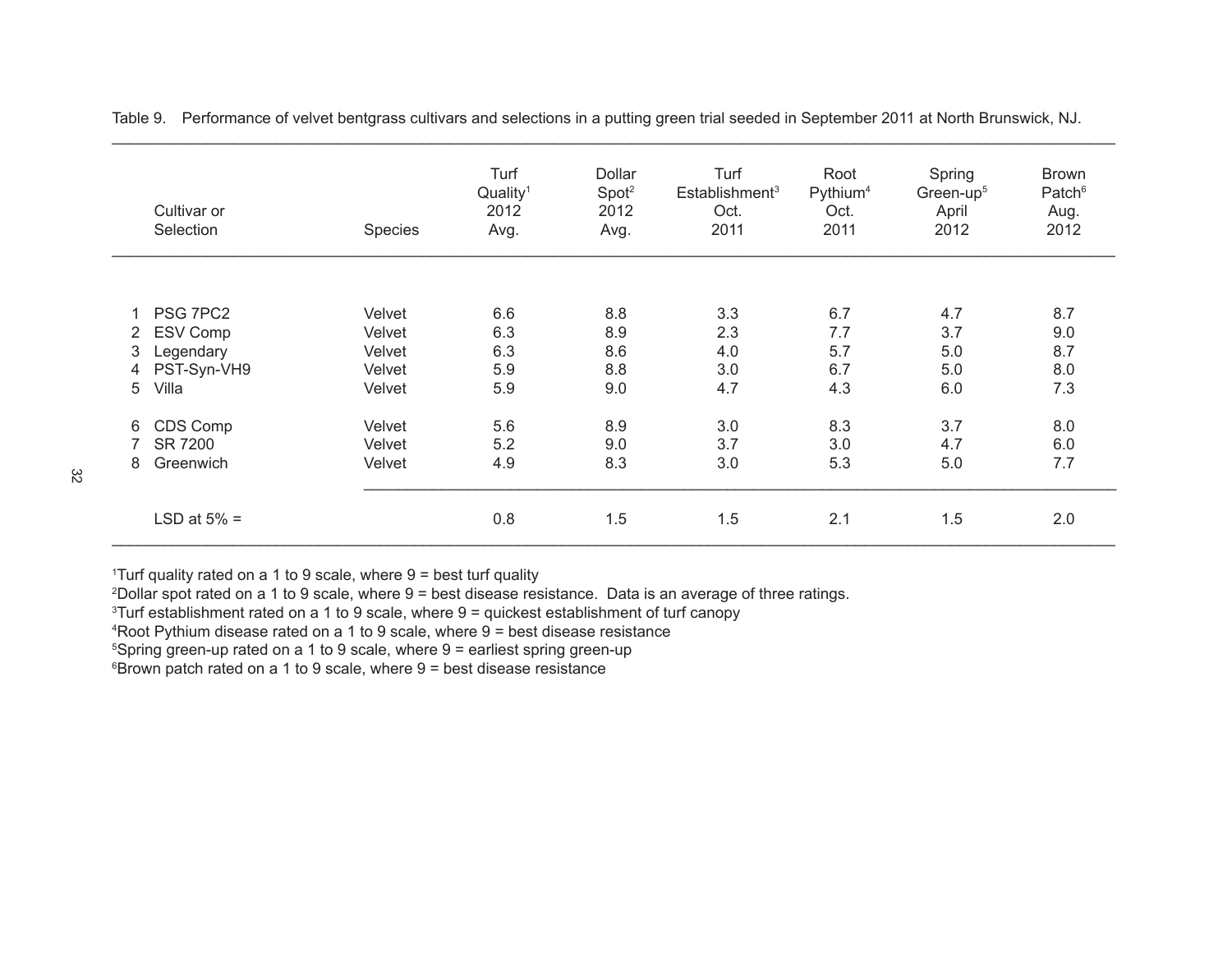|    | Cultivar or<br>Selection | Species  | Turf<br>Quality <sup>1</sup><br>2012<br>Avg. | Dollar<br>Spot <sup>2</sup><br>2012<br>Avg. | Turf<br>Establishment <sup>3</sup><br>Oct.<br>2011 | Root<br>Pythium <sup>4</sup><br>Oct.<br>2011 | Spring<br>Green-up <sup>5</sup><br>April<br>2012 | <b>Brown</b><br>Patch <sup>6</sup><br>Aug.<br>2012 |
|----|--------------------------|----------|----------------------------------------------|---------------------------------------------|----------------------------------------------------|----------------------------------------------|--------------------------------------------------|----------------------------------------------------|
|    |                          |          |                                              |                                             |                                                    |                                              |                                                  |                                                    |
| 1  | <b>PST-ORPA Bulk</b>     | Creeping | 6.6                                          | 5.0                                         | 5.7                                                | 4.7                                          | 7.0                                              | 7.7                                                |
| 2  | <b>PPG-AP 102</b>        | Creeping | 6.5                                          | 7.1                                         | 6.0                                                | 5.7                                          | 6.7                                              | 6.3                                                |
| 3  | <b>CMC Comp</b>          | Creeping | 6.5                                          | 6.7                                         | 3.7                                                | 7.0                                          | 6.3                                              | 6.7                                                |
| 4  | <b>Shark</b>             | Creeping | 6.4                                          | 6.3                                         | 6.3                                                | 6.0                                          | 6.0                                              | 5.3                                                |
| 5  | <b>Pure Select</b>       | Creeping | 6.4                                          | 6.0                                         | 5.7                                                | 4.7                                          | 6.3                                              | 6.3                                                |
| 6  | EBC Comp                 | Creeping | 6.3                                          | 6.3                                         | 4.0                                                | 8.0                                          | 7.3                                              | 6.3                                                |
| 7  | <b>LUC Comp</b>          | Creeping | 6.3                                          | 6.1                                         | 4.0                                                | 7.7                                          | 7.3                                              | 7.3                                                |
| 8  | AP-18                    | Creeping | 6.3                                          | 6.7                                         | 6.3                                                | 5.0                                          | 7.3                                              | 5.7                                                |
| 9  | PCM Comp                 | Creeping | 6.2                                          | 6.3                                         | 4.7                                                | 7.3                                          | 6.0                                              | 6.3                                                |
| 10 | PSG 1VAH10               | Creeping | 6.1                                          | 5.3                                         | 5.3                                                | 5.0                                          | 6.7                                              | 7.7                                                |
|    |                          |          |                                              |                                             |                                                    |                                              |                                                  |                                                    |
| 11 | Luminary                 | Creeping | 6.1                                          | 5.8                                         | 5.3                                                | 6.0                                          | 7.3                                              | 8.3                                                |
| 12 | PSG RHN37                | Creeping | 6.0                                          | 4.2                                         | 5.7                                                | 6.3                                          | 5.0                                              | 4.3                                                |
| 13 | PSG RHN42                | Creeping | 6.0                                          | 5.5                                         | 5.7                                                | 5.7                                          | 5.3                                              | 5.0                                                |
| 14 | PSG RHN48                | Creeping | 6.0                                          | 4.2                                         | 5.3                                                | 4.3                                          | 6.3                                              | 7.3                                                |
| 15 | PSG 1RJM                 | Creeping | 5.9                                          | 4.2                                         | 5.3                                                | 5.7                                          | 5.0                                              | 7.0                                                |
|    |                          |          |                                              |                                             |                                                    |                                              |                                                  |                                                    |
| 16 | FDC Comp                 | Colonial | 5.9                                          | 8.7                                         | 4.3                                                | 6.3                                          | 5.3                                              | 6.0                                                |
| 17 | HDG-10 Comp              | Creeping | 5.9                                          | 6.6                                         | 4.3                                                | 7.3                                          | 5.7                                              | 5.7                                                |
| 18 | <b>Pure Distinction</b>  | Creeping | 5.9                                          | 5.8                                         | 4.7                                                | 4.7                                          | 7.0                                              | 6.0                                                |
| 19 | RH931SLT                 | Creeping | 5.9                                          | 5.4                                         | 5.3                                                | 4.3                                          | 4.3                                              | 6.0                                                |
| 20 | PSG 1RHTAV3              | Creeping | 5.8                                          | 4.1                                         | 5.3                                                | 6.3                                          | 4.7                                              | 6.3                                                |

Table 10. Performance of creeping and colonial bentgrass cultivars and selections in a putting green trial seeded in September 2011 at North Brunswick, NJ.

\_\_\_\_\_\_\_\_\_\_\_\_\_\_\_\_\_\_\_\_\_\_\_\_\_\_\_\_\_\_\_\_\_\_\_\_\_\_\_\_\_\_\_\_\_\_\_\_\_\_\_\_\_\_\_\_\_\_\_\_\_\_\_\_\_\_\_\_\_\_\_\_\_\_\_\_\_\_\_\_\_\_\_\_\_\_\_\_\_\_\_\_\_\_\_\_\_\_\_\_\_\_\_\_\_\_\_\_\_\_\_\_\_\_\_\_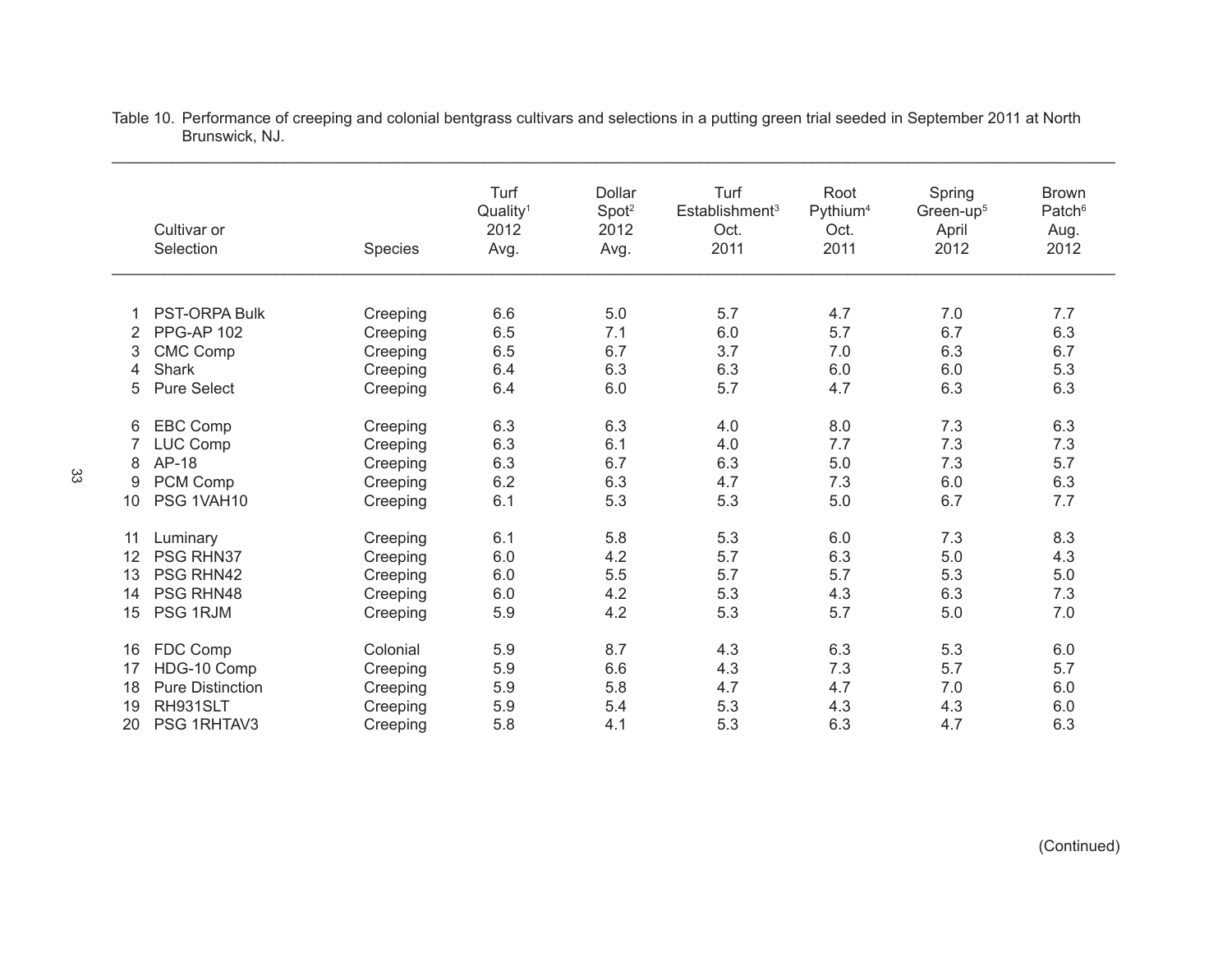|    | Cultivar or<br>Selection | Species  | Turf<br>Quality <sup>1</sup><br>2012<br>Avg. | Dollar<br>Spot <sup>2</sup><br>2012<br>Avg. | Turf<br>Establishment <sup>3</sup><br>Oct.<br>2011 | Root<br>Pythium <sup>4</sup><br>Oct.<br>2011 | Spring<br>Green-up <sup>5</sup><br>April<br>2012 | <b>Brown</b><br>Patch <sup>6</sup><br>Aug.<br>2012 |
|----|--------------------------|----------|----------------------------------------------|---------------------------------------------|----------------------------------------------------|----------------------------------------------|--------------------------------------------------|----------------------------------------------------|
| 21 | OO7                      | Creeping | 5.8                                          | 5.9                                         | 6.7                                                | 5.3                                          | 5.3                                              | 4.7                                                |
| 22 | PSG RH128M               | Creeping | 5.7                                          | 4.3                                         | 6.0                                                | 6.0                                          | 4.3                                              | 6.0                                                |
| 23 | <b>CEM Comp</b>          | Colonial | 5.7                                          | 8.6                                         | 3.7                                                | 7.0                                          | 7.3                                              | 6.0                                                |
| 24 | $V-8$                    | Creeping | 5.6                                          | 6.2                                         | 6.7                                                | 5.7                                          | 6.0                                              | 4.0                                                |
| 25 | Barracuda                | Creeping | 5.6                                          | 5.6                                         | 6.0                                                | 4.3                                          | 6.3                                              | 5.7                                                |
| 26 | CED Comp                 | Colonial | 5.6                                          | 8.6                                         | 4.7                                                | 8.0                                          | 7.3                                              | 5.3                                                |
| 27 | SRP 1RH93                | Creeping | 5.6                                          | 6.3                                         | 4.3                                                | 5.3                                          | 6.0                                              | 5.0                                                |
| 28 | PSG 1RHTV                | Creeping | 5.5                                          | 3.8                                         | 5.0                                                | 4.3                                          | 4.7                                              | 6.0                                                |
| 29 | PSG RHN411               | Creeping | 5.5                                          | 5.3                                         | 5.3                                                | 5.3                                          | 4.7                                              | 4.0                                                |
| 30 | Authority                | Creeping | 5.5                                          | 6.8                                         | 6.3                                                | 5.0                                          | 6.3                                              | 4.7                                                |
| 31 | PSG RHN316               | Creeping | 5.5                                          | 5.1                                         | 5.3                                                | 5.7                                          | 5.0                                              | 5.7                                                |
| 32 | PSG 1RIL                 | Creeping | 5.5                                          | 4.8                                         | 7.3                                                | 5.3                                          | 5.3                                              | 4.0                                                |
| 33 | Proclamation             | Creeping | 5.4                                          | 6.9                                         | 5.7                                                | 5.0                                          | 6.3                                              | 4.3                                                |
| 34 | SRP 1WM                  | Creeping | 5.4                                          | 6.9                                         | 4.0                                                | 5.3                                          | 6.0                                              | 4.7                                                |
| 35 | <b>CMD Comp</b>          | Creeping | 5.4                                          | 8.6                                         | 3.7                                                | 8.0                                          | 5.7                                              | 5.3                                                |
| 36 | PSG RHN12                | Creeping | 5.4                                          | 5.5                                         | 5.0                                                | 5.3                                          | 5.3                                              | 3.7                                                |
| 37 | PSG 1VAH1                | Creeping | 5.3                                          | 3.5                                         | 6.0                                                | 4.3                                          | 6.3                                              | 7.3                                                |
| 38 | PSG 10SLT                | Creeping | 5.3                                          | 6.3                                         | 5.3                                                | 4.3                                          | 4.7                                              | 4.3                                                |
| 39 | Independence             | Creeping | 5.2                                          | 4.6                                         | 6.3                                                | 4.3                                          | 5.7                                              | 5.3                                                |
| 40 | PSG 1RHT33               | Creeping | 5.2                                          | 4.5                                         | 5.7                                                | 6.0                                          | 5.0                                              | 5.0                                                |
| 41 | FMM Comp                 | Creeping | 5.2                                          | 4.4                                         | 3.7                                                | 7.3                                          | 7.0                                              | 5.3                                                |
| 42 | PinUp                    | Creeping | 5.1                                          | 4.8                                         | 4.7                                                | 5.3                                          | 5.7                                              | 4.0                                                |
| 43 | <b>SR 1119+Tyee</b>      | Creeping | 5.1                                          | 5.0                                         | 6.3                                                | 7.0                                          | 5.7                                              | 3.3                                                |
| 44 | Cobra 2                  | Creeping | 5.1                                          | 7.1                                         | 5.3                                                | 6.3                                          | 4.0                                              | 3.0                                                |
| 45 | PSG SLTZM2               | Creeping | 5.1                                          | 4.8                                         | 4.3                                                | 5.3                                          | 4.0                                              | 2.7                                                |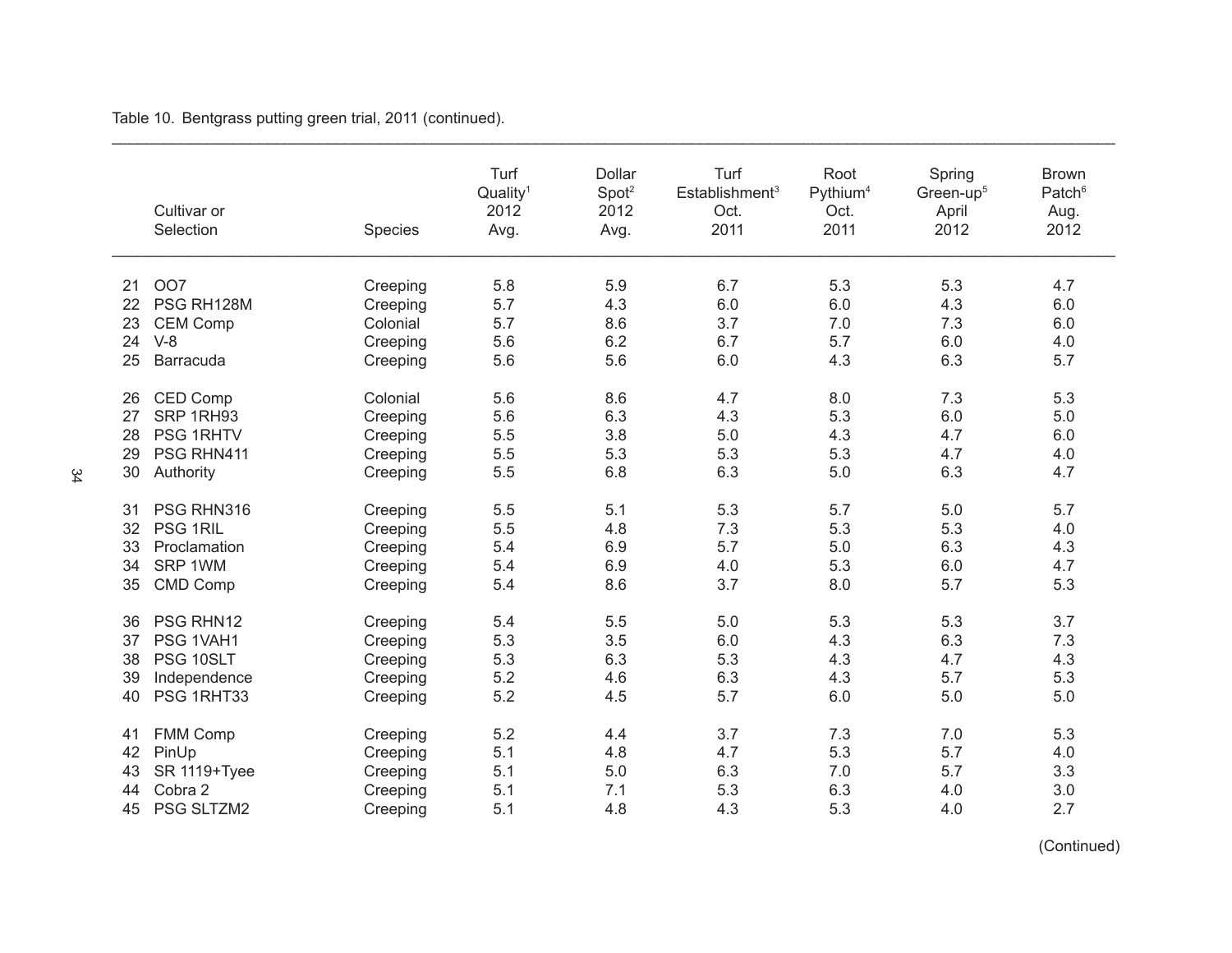|    | Cultivar or<br>Selection | Species  | Turf<br>Quality <sup>1</sup><br>2012<br>Avg. | Dollar<br>Spot <sup>2</sup><br>2012<br>Avg. | Turf<br>Establishment <sup>3</sup><br>Oct.<br>2011 | Root<br>Pythium <sup>4</sup><br>Oct.<br>2011 | Spring<br>Green-up <sup>5</sup><br>April<br>2012 | <b>Brown</b><br>Patch <sup>6</sup><br>Aug.<br>2012 |
|----|--------------------------|----------|----------------------------------------------|---------------------------------------------|----------------------------------------------------|----------------------------------------------|--------------------------------------------------|----------------------------------------------------|
| 46 | SRP 1WM+007              | Creeping | 5.1                                          | 6.8                                         | 6.3                                                | 7.0                                          | 5.7                                              | 3.0                                                |
| 47 | A1/A4                    | Creeping | 5.0                                          | 5.9                                         | 6.0                                                | 5.3                                          | 5.0                                              | 3.3                                                |
| 48 | Declaration              | Creeping | 4.9                                          | 7.5                                         | 6.0                                                | 5.7                                          | 6.3                                              | 2.7                                                |
| 49 | SR 1150+007              | Creeping | 4.9                                          | 5.6                                         | 5.7                                                | 5.3                                          | 3.7                                              | 4.0                                                |
| 50 | Penn A-4                 | Creeping | 4.9                                          | 5.4                                         | 6.7                                                | 5.7                                          | 4.3                                              | 3.7                                                |
|    |                          |          |                                              |                                             |                                                    |                                              |                                                  |                                                    |
| 51 | Mackenzie+Tyee+OO7       | Creeping | 4.9                                          | 5.6                                         | 6.7                                                | 5.3                                          | 5.7                                              | 4.3                                                |
| 52 | <b>Benchmark DSR</b>     | Creeping | 4.9                                          | 6.0                                         | 5.0                                                | 5.0                                          | 4.3                                              | 3.3                                                |
| 53 | PSG SLTZM1               | Creeping | 4.8                                          | 3.4                                         | 5.7                                                | 5.7                                          | 5.0                                              | 3.0                                                |
| 54 | Penn A-1                 | Creeping | 4.8                                          | 6.4                                         | 5.7                                                | 5.3                                          | 5.3                                              | 3.0                                                |
| 55 | <b>GMCSLT</b>            | Creeping | 4.8                                          | 6.8                                         | 5.3                                                | 4.7                                          | 5.7                                              | 3.3                                                |
|    |                          |          |                                              |                                             |                                                    |                                              |                                                  |                                                    |
| 56 | 13M                      | Creeping | 4.8                                          | 6.8                                         | 5.7                                                | 4.3                                          | 5.7                                              | 4.0                                                |
| 57 | Penneagle II             | Creeping | 4.8                                          | 5.6                                         | 6.0                                                | 4.0                                          | 6.7                                              | 3.7                                                |
| 58 | Mackenzie+SR 1150+OO7    | Creeping | 4.7                                          | 5.8                                         | 6.7                                                | 3.7                                          | 5.0                                              | 3.3                                                |
| 59 | Tyee                     | Creeping | 4.7                                          | 5.3                                         | 6.0                                                | 5.7                                          | 4.3                                              | 4.0                                                |
| 60 | PSG SLTZM3               | Creeping | 4.7                                          | 4.2                                         | 4.3                                                | 5.0                                          | 4.3                                              | 4.3                                                |
| 61 | <b>PSG 1B158</b>         | Creeping | 4.7                                          | 6.1                                         | 5.3                                                | 5.3                                          | 5.0                                              | 5.3                                                |
| 62 | $T-1$                    | Creeping | 4.6                                          | 6.0                                         | 5.3                                                | 4.3                                          | 3.7                                              | 4.0                                                |
| 63 | SRP 1WM+Mackenzie        | Creeping | 4.6                                          | 5.9                                         | 5.7                                                | 5.3                                          | 5.3                                              | 4.3                                                |
| 64 | SRP 1WM+Tyee             | Creeping | 4.5                                          | 5.1                                         | 5.7                                                | 5.0                                          | 5.7                                              | 4.0                                                |
| 65 | Ninety-Six Two           | Creeping | 4.5                                          | 4.1                                         | 5.7                                                | 4.7                                          | 5.7                                              | 3.3                                                |
|    |                          |          |                                              |                                             |                                                    |                                              |                                                  |                                                    |
| 66 | SR 1150                  | Creeping | 4.4                                          | 5.6                                         | 5.3                                                | 5.7                                          | 4.3                                              | 3.3                                                |
| 67 | A08-FT12                 | Colonial | 4.3                                          | 8.2                                         | 5.0                                                | 7.0                                          | 6.0                                              | 4.3                                                |
| 68 | PSG 1RIE                 | Creeping | 4.3                                          | 5.6                                         | 5.3                                                | 6.3                                          | 4.7                                              | 3.3                                                |
| 69 | <b>Crystal BlueLinks</b> | Creeping | 4.2                                          | 5.6                                         | 7.0                                                | 4.7                                          | 4.3                                              | 3.3                                                |
| 70 | Mackenzie                | Creeping | 4.1                                          | 5.2                                         | 4.7                                                | 5.0                                          | 3.7                                              | 4.3                                                |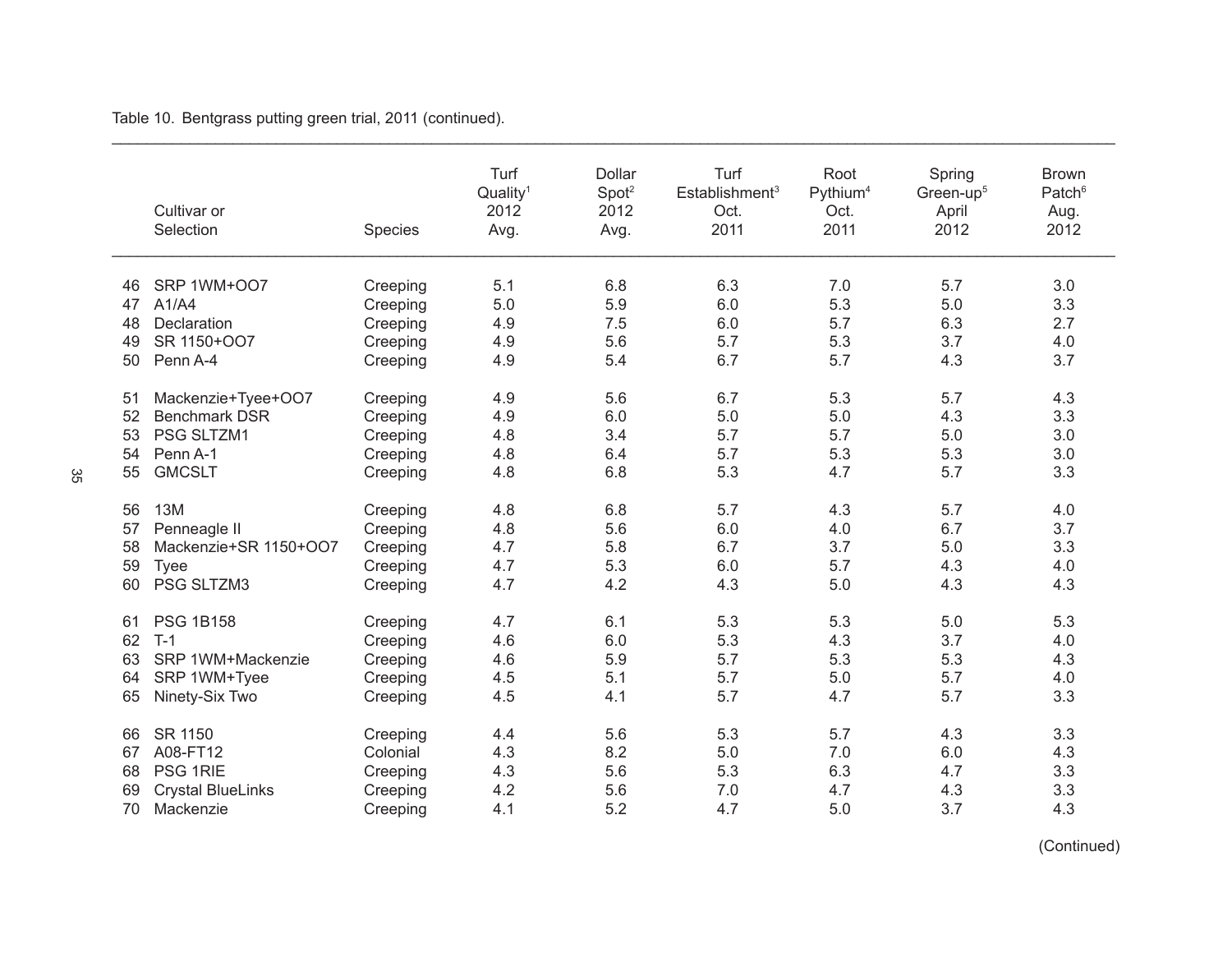|    | Cultivar or<br>Selection | Species  | Turf<br>Quality <sup>1</sup><br>2012<br>Avg. | Dollar<br>Spot <sup>2</sup><br>2012<br>Avg. | Turf<br>Establishment <sup>3</sup><br>Oct.<br>2011 | Root<br>Pythium <sup>4</sup><br>Oct.<br>2011 | Spring<br>Green-up <sup>5</sup><br>April<br>2012 | <b>Brown</b><br>Patch <sup>6</sup><br>Aug.<br>2012 |
|----|--------------------------|----------|----------------------------------------------|---------------------------------------------|----------------------------------------------------|----------------------------------------------|--------------------------------------------------|----------------------------------------------------|
| 71 | Mackenzie+SR 1150        | Creeping | 4.0                                          | 5.5                                         | 5.7                                                | 4.3                                          | 4.7                                              | 3.0                                                |
| 72 | Kingpin                  | Creeping | 4.0                                          | 6.1                                         | 5.3                                                | 5.7                                          | 5.7                                              | 4.0                                                |
| 73 | MacSLT                   | Creeping | 4.0                                          | 5.6                                         | 5.3                                                | 4.7                                          | 4.3                                              | 3.3                                                |
| 74 | Putter                   | Creeping | 3.9                                          | 5.9                                         | 6.0                                                | 5.0                                          | 3.3                                              | 2.7                                                |
| 75 | PSG 7CL3                 | Creeping | 3.9                                          | 7.9                                         | 4.0                                                | 5.3                                          | 7.0                                              | 6.7                                                |
| 76 | PSG 7CL33                | Creeping | 3.9                                          | 8.1                                         | 4.7                                                | 5.3                                          | 7.7                                              | 3.7                                                |
| 77 | Alpha                    | Creeping | 3.9                                          | 6.0                                         | 6.3                                                | 4.0                                          | 4.0                                              | 2.3                                                |
| 78 | PSG 7CL6                 | Creeping | 3.8                                          | 8.3                                         | 3.5                                                | 5.0                                          | 6.5                                              | 4.0                                                |
| 79 | Crenshaw                 | Creeping | 3.8                                          | 4.1                                         | 4.7                                                | 5.0                                          | 4.3                                              | 2.0                                                |
| 80 | Memorial                 | Creeping | 3.7                                          | 7.7                                         | 5.0                                                | 4.3                                          | 4.0                                              | 3.0                                                |
| 81 | $L-93$                   | Creeping | 3.7                                          | 5.4                                         | 6.0                                                | 5.0                                          | 3.3                                              | 2.3                                                |
| 82 | Imperial                 | Creeping | 3.6                                          | 4.0                                         | 5.3                                                | 3.7                                          | 5.3                                              | 3.3                                                |
| 83 | <b>EBM</b>               | Colonial | 3.6                                          | 8.2                                         | 5.7                                                | 5.7                                          | 5.3                                              | 4.7                                                |
| 84 | SR 1119                  | Creeping | 3.6                                          | 5.3                                         | 5.7                                                | 4.0                                          | 4.3                                              | 2.3                                                |
| 85 | Southshore               | Creeping | 3.5                                          | 5.3                                         | 6.0                                                | 3.3                                          | 4.0                                              | 2.7                                                |
| 86 | Capri                    | Colonial | 3.5                                          | 8.2                                         | 5.0                                                | 3.7                                          | 6.7                                              | 5.3                                                |
| 87 | Pennlinks II             | Creeping | 3.5                                          | 6.7                                         | 5.7                                                | 4.3                                          | 4.3                                              | 3.0                                                |
| 88 | Penn G-2                 | Creeping | 3.5                                          | 4.8                                         | 1.0                                                | 9.0                                          | 3.7                                              | 4.7                                                |
| 89 | Penncross                | Creeping | 3.4                                          | 5.9                                         | 7.3                                                | 5.3                                          | 5.7                                              | 3.7                                                |
| 90 | SandSLT                  | Creeping | 3.4                                          | 5.7                                         | 6.0                                                | 5.3                                          | 5.0                                              | 2.3                                                |
| 91 | ProvSLT                  | Creeping | 3.2                                          | 4.8                                         | 5.7                                                | 6.0                                          | 4.3                                              | 2.3                                                |
| 92 | <b>Brighton</b>          | Creeping | 3.1                                          | 5.8                                         | 5.7                                                | 4.3                                          | 4.0                                              | 3.3                                                |
| 93 | <b>BCD</b>               | Colonial | 3.0                                          | 8.0                                         | 4.0                                                | 6.3                                          | 6.0                                              | 5.0                                                |
| 94 | Sandhill                 | Creeping | 2.9                                          | 5.9                                         | 1.0                                                | 9.0                                          | 3.3                                              | 5.0                                                |
| 95 | Century                  | Creeping | 2.9                                          | 4.2                                         | 1.0                                                | 9.0                                          | 3.0                                              | 3.7                                                |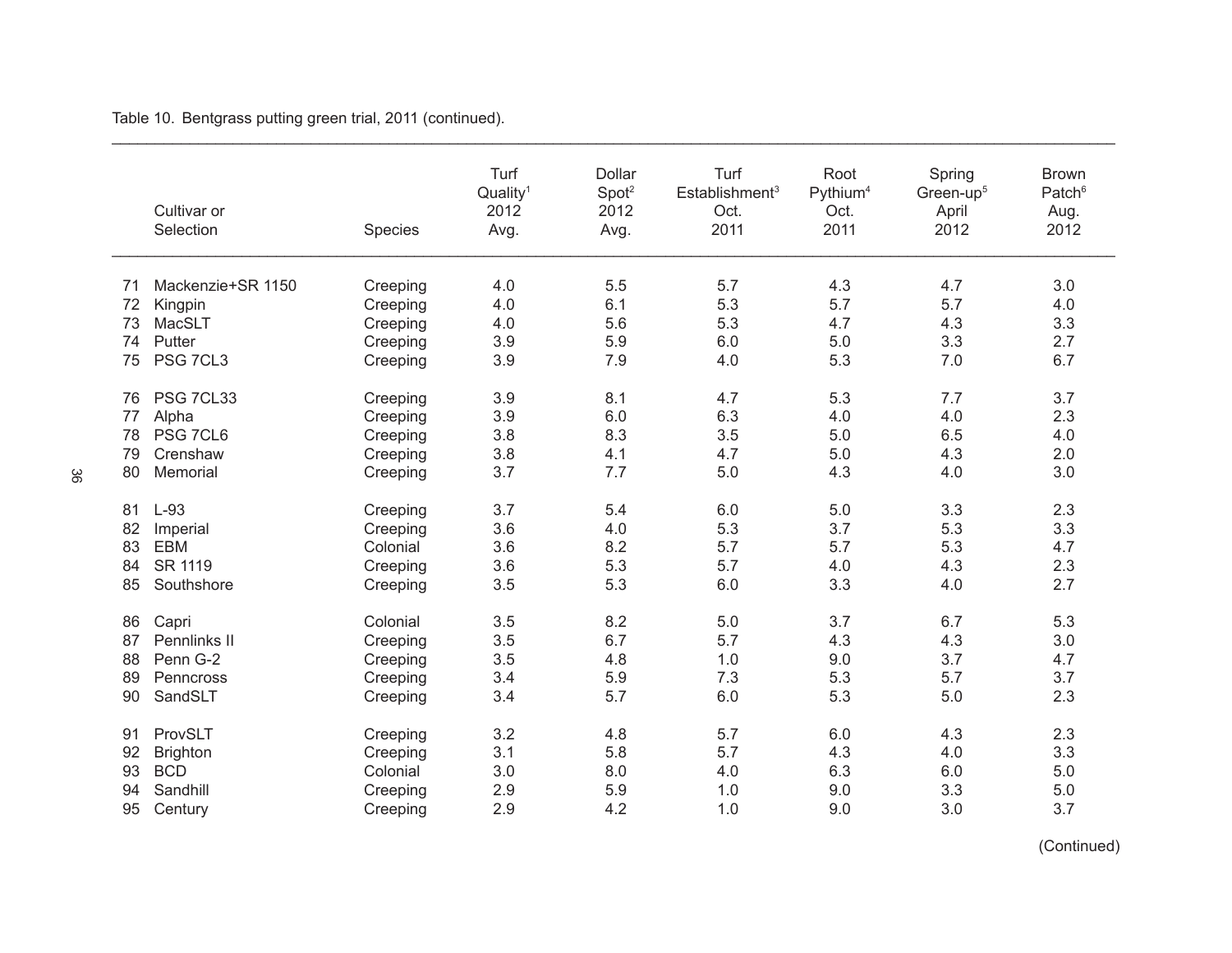|                | Cultivar or<br>Selection         | Species                          | Turf<br>Quality <sup>1</sup><br>2012<br>Avg. | Dollar<br>Spot <sup>2</sup><br>2012<br>Avg. | Turf<br>Establishment <sup>3</sup><br>Oct.<br>2011 | Root<br>Pythium <sup>4</sup><br>Oct.<br>2011 | Spring<br>Green-up <sup>5</sup><br>April<br>2012 | <b>Brown</b><br>Patch <sup>6</sup><br>Aug.<br>2012 |
|----------------|----------------------------------|----------------------------------|----------------------------------------------|---------------------------------------------|----------------------------------------------------|----------------------------------------------|--------------------------------------------------|----------------------------------------------------|
| 96<br>97<br>98 | Tiger 2<br>Alister<br>Providence | Colonial<br>Colonial<br>Creeping | 2.8<br>2.6<br>2.4                            | 8.0<br>7.6<br>6.6                           | 5.7<br>3.7<br>1.0                                  | 5.0<br>7.7<br>9.0                            | 4.7<br>5.0<br>2.7                                | 4.3<br>4.0<br>3.7                                  |
|                | LSD at $5\%$ =                   |                                  | 0.8                                          | 1.5                                         | 1.5                                                | 2.1                                          | 1.5                                              | 2.0                                                |

\_\_\_\_\_\_\_\_\_\_\_\_\_\_\_\_\_\_\_\_\_\_\_\_\_\_\_\_\_\_\_\_\_\_\_\_\_\_\_\_\_\_\_\_\_\_\_\_\_\_\_\_\_\_\_\_\_\_\_\_\_\_\_\_\_\_\_\_\_\_\_\_\_\_\_\_\_\_\_\_\_\_\_\_\_\_\_\_\_\_\_\_\_\_\_\_\_\_\_\_\_\_\_\_\_\_\_\_\_\_\_\_\_\_\_\_

1 Turf quality rated on a 1 to 9 scale, where 9 = best turf quality

2 Dollar spot rated on a 1 to 9 scale, where 9 = best disease resistance. Data is an average of three ratings.

3 Turf establishment rated on a 1 to 9 scale, where 9 = quickest establishment of turf canopy

4 Root Pythium disease rated on a 1 to 9 scale, where 9 = best disease resistance

5 Spring green-up rated on a 1 to 9 scale, where 9 = earliest spring green-up

6 Brown patch rated on a 1 to 9 scale, where 9 = best disease resistance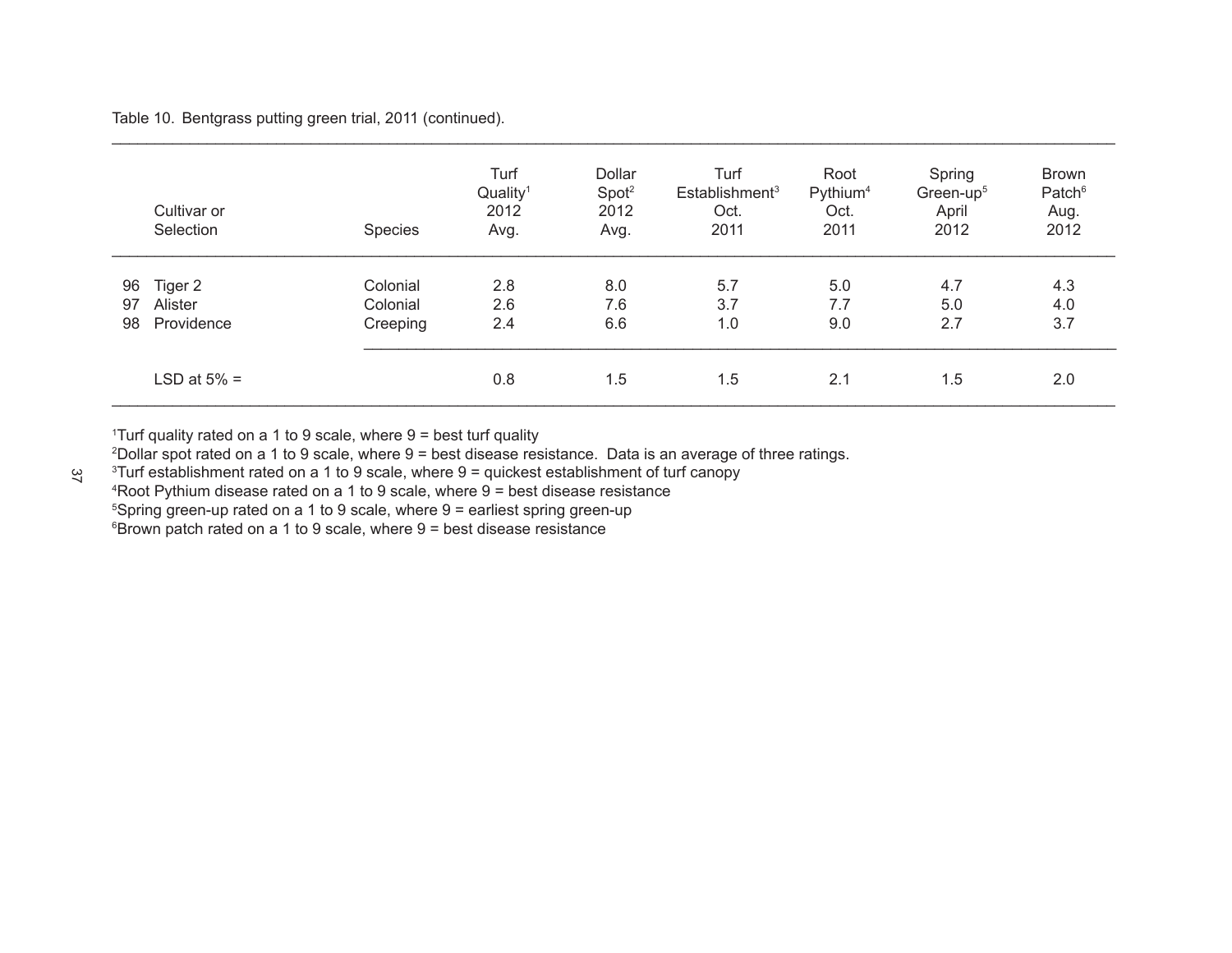|        | Cultivar or<br>Selection    | <b>Species</b> | Turf<br>Quality <sup>1</sup><br>2012<br>Avg. | Turf<br>Establishment <sup>2</sup><br>Oct.<br>2011 | Spring<br>Green-up <sup>3</sup><br>April<br>2012 | Dacthal<br>Damage <sup>4</sup><br>2012<br>Avg. | Dacthal<br>Recovery <sup>5</sup><br>June<br>2012 | <b>Dollar</b><br>Spot <sup>6</sup><br>Oct.<br>2012 |
|--------|-----------------------------|----------------|----------------------------------------------|----------------------------------------------------|--------------------------------------------------|------------------------------------------------|--------------------------------------------------|----------------------------------------------------|
|        |                             |                |                                              |                                                    |                                                  |                                                |                                                  |                                                    |
| 1      | LUC Comp                    | Creeping       | 7.6                                          | 4.3                                                | 7.0                                              | 8.8                                            | 9.0                                              | 6.7                                                |
| 2      | <b>EBC Comp</b>             | Creeping       | 7.6                                          | 4.7                                                | 8.0                                              | 7.5                                            | 9.0                                              | 8.7                                                |
| 3      | <b>CMC Comp</b><br>PCM Comp | Creeping       | 7.6                                          | 4.7                                                | 7.0<br>8.7                                       | 8.5                                            | 9.0                                              | 8.7<br>6.7                                         |
| 4<br>5 | <b>PPG-AP 102</b>           | Creeping       | 7.5<br>7.1                                   | 5.0<br>6.3                                         | 7.7                                              | 8.5<br>8.0                                     | 9.0<br>9.0                                       | 6.3                                                |
|        |                             | Creeping       |                                              |                                                    |                                                  |                                                |                                                  |                                                    |
| 6      | FDC Comp                    | Colonial       | 6.9                                          | 4.0                                                | 7.0                                              | 7.8                                            | 8.0                                              | 9.0                                                |
| 7      | AP-18                       | Creeping       | 6.9                                          | 6.3                                                | 8.0                                              | 8.0                                            | 9.0                                              | 7.0                                                |
| 8      | Luminary                    | Creeping       | 6.9                                          | 6.3                                                | 7.0                                              | 8.3                                            | 9.0                                              | 7.0                                                |
| 9      | Proclamation                | Creeping       | 6.8                                          | 6.7                                                | 6.0                                              | 7.2                                            | 9.0                                              | 7.7                                                |
| 10     | PinUp                       | Creeping       | 6.5                                          | 7.7                                                | 5.7                                              | 6.7                                            | 9.0                                              | 6.7                                                |
|        |                             |                |                                              |                                                    |                                                  |                                                |                                                  |                                                    |
| 11     | Barracuda                   | Creeping       | 6.5                                          | 6.0                                                | 6.7                                              | 6.8                                            | 9.0                                              | 7.3                                                |
| 12     | <b>CED Comp</b>             | Colonial       | 6.4                                          | 4.7                                                | 5.7                                              | 6.8                                            | 6.3                                              | 8.0                                                |
| 13     | <b>Shark</b>                | Creeping       | 6.3                                          | 6.7                                                | 6.3                                              | 7.0                                            | 9.0                                              | 5.7                                                |
| 14     | <b>GMCSLT</b>               | Creeping       | 6.3                                          | 7.0                                                | 7.3                                              | 6.3                                            | 9.0                                              | 6.7                                                |
| 15     | Authority                   | Creeping       | 6.2                                          | 6.3                                                | 5.7                                              | 5.8                                            | 9.0                                              | 7.0                                                |
|        |                             |                |                                              |                                                    |                                                  |                                                |                                                  |                                                    |
| 16     | HDG-10 Comp                 | Creeping       | 6.1                                          | 4.3                                                | 6.3                                              | 6.2                                            | 9.0                                              | 5.7                                                |
| 17     | SRP 1WM                     | Creeping       | 6.0                                          | 5.7                                                | 7.0                                              | 5.3                                            | 9.0                                              | 8.0                                                |
| 18     | PSG 1RHTAV3                 | Creeping       | 5.9                                          | 6.0                                                | 5.3                                              | 6.7                                            | 9.0                                              | 3.7                                                |
| 19     | PSG 1RJM1                   | Creeping       | 5.7                                          | 6.0                                                | 4.3                                              | 6.8                                            | 9.0                                              | 4.0                                                |
| 20     | CMD Comp                    | Colonial       | 5.7                                          | 4.0                                                | 5.0                                              | 6.0                                            | 5.3                                              | 8.3                                                |

Table 11. Performance of creeping and colonial bentgrass cultivars and selections in a fairway trial seeded in September 2011 at North Brunswick, NJ.

\_\_\_\_\_\_\_\_\_\_\_\_\_\_\_\_\_\_\_\_\_\_\_\_\_\_\_\_\_\_\_\_\_\_\_\_\_\_\_\_\_\_\_\_\_\_\_\_\_\_\_\_\_\_\_\_\_\_\_\_\_\_\_\_\_\_\_\_\_\_\_\_\_\_\_\_\_\_\_\_\_\_\_\_\_\_\_\_\_\_\_\_\_\_\_\_\_\_\_\_\_\_\_\_\_\_\_\_\_\_\_\_\_\_\_\_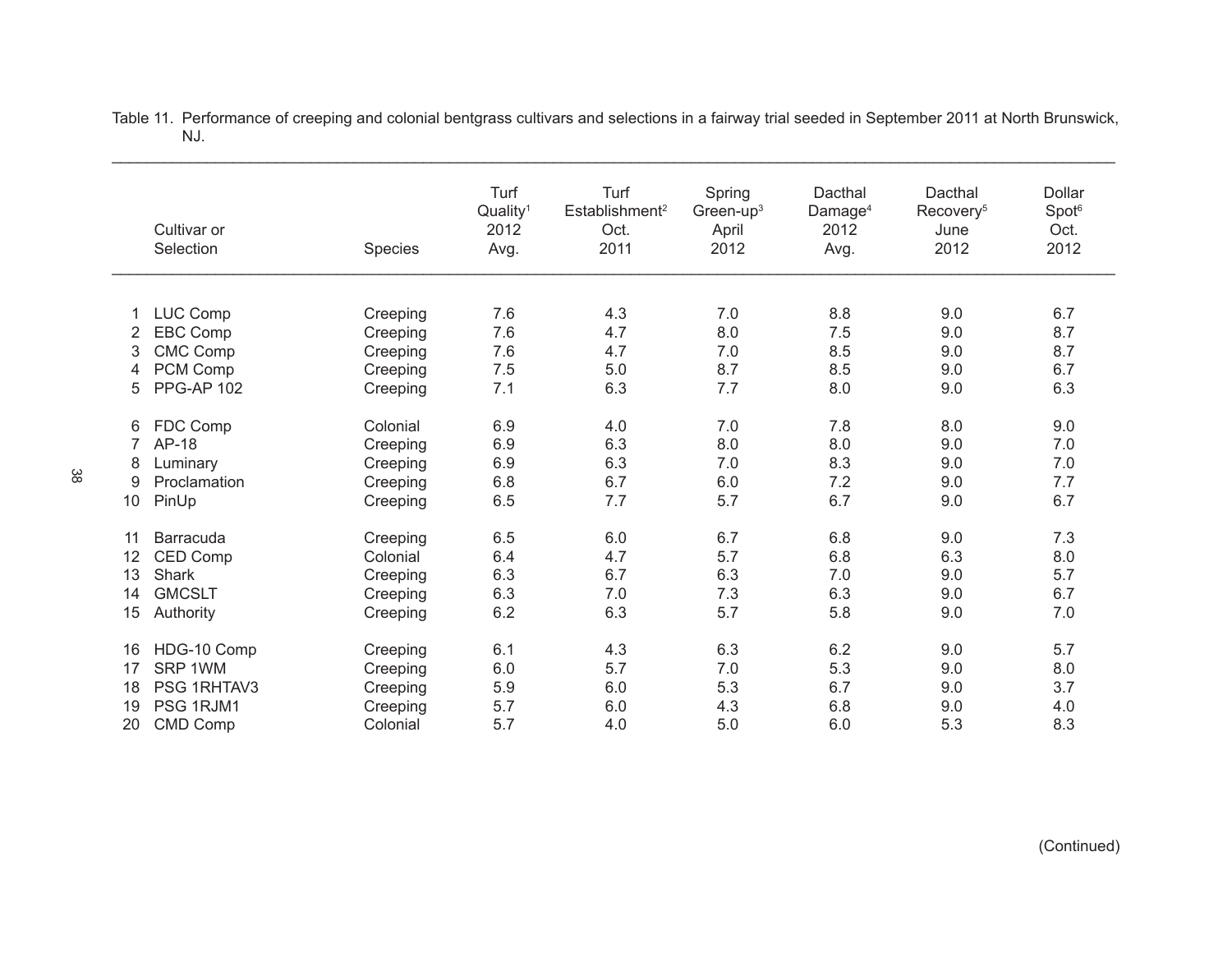Table 11. Bentgrass fairway trial, 2011 (continued).

|          | Cultivar or<br>Selection | Species              | Turf<br>Quality <sup>1</sup><br>2012<br>Avg. | Turf<br>Establishment <sup>2</sup><br>Oct.<br>2011 | Spring<br>Green-up $3$<br>April<br>2012 | Dacthal<br>Damage <sup>4</sup><br>2012<br>Avg. | Dacthal<br>Recovery <sup>5</sup><br>June<br>2012 | Dollar<br>Spot <sup>6</sup><br>Oct.<br>2012 |
|----------|--------------------------|----------------------|----------------------------------------------|----------------------------------------------------|-----------------------------------------|------------------------------------------------|--------------------------------------------------|---------------------------------------------|
| 21<br>22 | Declaration<br>PSG 1RHTV | Creeping<br>Creeping | 5.6<br>5.6                                   | 7.3<br>6.0                                         | 6.3<br>4.3                              | 6.7<br>6.7                                     | 9.0<br>9.0                                       | 7.7<br>2.7                                  |
| 23       | PSG 1RHT33               | Creeping             | 5.5                                          | 5.7                                                | 5.7                                     | 6.7                                            | 9.0                                              | 3.3                                         |
| 24       | OO7                      | Creeping             | 5.5                                          | 6.0                                                | 5.7                                     | 5.5                                            | 9.0                                              | 6.3                                         |
| 25       | PSG SLTZM1               | Creeping             | 5.4                                          | 5.3                                                | 5.0                                     | 6.5                                            | 9.0                                              | 3.7                                         |
| 26       | SRP 1RH93                | Creeping             | 5.4                                          | 5.3                                                | 4.7                                     | 4.8                                            | 9.0                                              | 6.0                                         |
| 27       | Independence             | Creeping             | 5.4                                          | 7.0                                                | 5.3                                     | 6.8                                            | 9.0                                              | 5.3                                         |
| 28       | A08-FT12                 | Colonial             | 5.3                                          | 6.0                                                | 6.3                                     | 6.0                                            | 6.0                                              | 8.7                                         |
| 29       | PSG RH128M               | Creeping             | 5.3                                          | 6.3                                                | 5.7                                     | 4.5                                            | 9.0                                              | 4.7                                         |
| 30       | $V-8$                    | Creeping             | 5.3                                          | 6.3                                                | 5.7                                     | 5.5                                            | 9.0                                              | 6.3                                         |
| 31       | RH93SLT                  | Creeping             | 5.3                                          | 5.7                                                | 4.0                                     | 5.2                                            | 9.0                                              | 6.3                                         |
| 32       | <b>CEM Comp</b>          | Colonial             | 5.2                                          | 5.3                                                | 6.3                                     | 6.0                                            | 4.7                                              | 8.3                                         |
| 33       | <b>Benchmark DSR</b>     | Creeping             | 5.2                                          | 6.7                                                | 5.3                                     | 6.0                                            | 9.0                                              | 7.0                                         |
| 34       | PSG SLTZM3               | Creeping             | 5.2                                          | 6.0                                                | 5.0                                     | 6.2                                            | 9.0                                              | 6.0                                         |
| 35       | PSG 1RILE                | Creeping             | 5.2                                          | 7.3                                                | 5.7                                     | 7.0                                            | 9.0                                              | 5.0                                         |
| 36       | <b>FMM Comp</b>          | Creeping             | 5.2                                          | 3.7                                                | 5.3                                     | 6.3                                            | 9.0                                              | 6.7                                         |
| 37       | Cobra 2                  | Creeping             | 5.2                                          | 6.3                                                | 5.3                                     | 5.2                                            | 9.0                                              | 6.3                                         |
| 38       | PSG 107SLT               | Creeping             | 5.1                                          | 6.7                                                | 6.3                                     | 5.3                                            | 9.0                                              | 5.7                                         |
| 39       | SRP 1WM+Mackenzie        | Creeping             | 5.1                                          | 5.7                                                | 6.7                                     | 4.7                                            | 9.0                                              | 7.3                                         |
| 40       | PSG 1RIL                 | Creeping             | 5.1                                          | 7.0                                                | 5.0                                     | 7.3                                            | 9.0                                              | 3.0                                         |
| 41       | Mackenzie+SR 1150+OO7    | Creeping             | 5.0                                          | 6.7                                                | 5.7                                     | 4.3                                            | 9.0                                              | 6.7                                         |
| 42       | SR 1150+007              | Creeping             | 4.8                                          | 6.3                                                | 5.7                                     | 4.7                                            | 9.0                                              | 6.7                                         |
| 43       | <b>SRP 1WM+007</b>       | Creeping             | 4.8                                          | 5.7                                                | 5.0                                     | 4.0                                            | 9.0                                              | 6.7                                         |
| 44       | SRP 1WM+Tyee             | Creeping             | 4.6                                          | 5.7                                                | 5.0                                     | 4.7                                            | 9.0                                              | 6.7                                         |
| 45       | <b>13M</b>               | Creeping             | 4.4                                          | 7.3                                                | 6.0                                     | 5.0                                            | 9.0                                              | 8.0                                         |

\_\_\_\_\_\_\_\_\_\_\_\_\_\_\_\_\_\_\_\_\_\_\_\_\_\_\_\_\_\_\_\_\_\_\_\_\_\_\_\_\_\_\_\_\_\_\_\_\_\_\_\_\_\_\_\_\_\_\_\_\_\_\_\_\_\_\_\_\_\_\_\_\_\_\_\_\_\_\_\_\_\_\_\_\_\_\_\_\_\_\_\_\_\_\_\_\_\_\_\_\_\_\_\_\_\_\_\_\_\_\_\_\_\_\_\_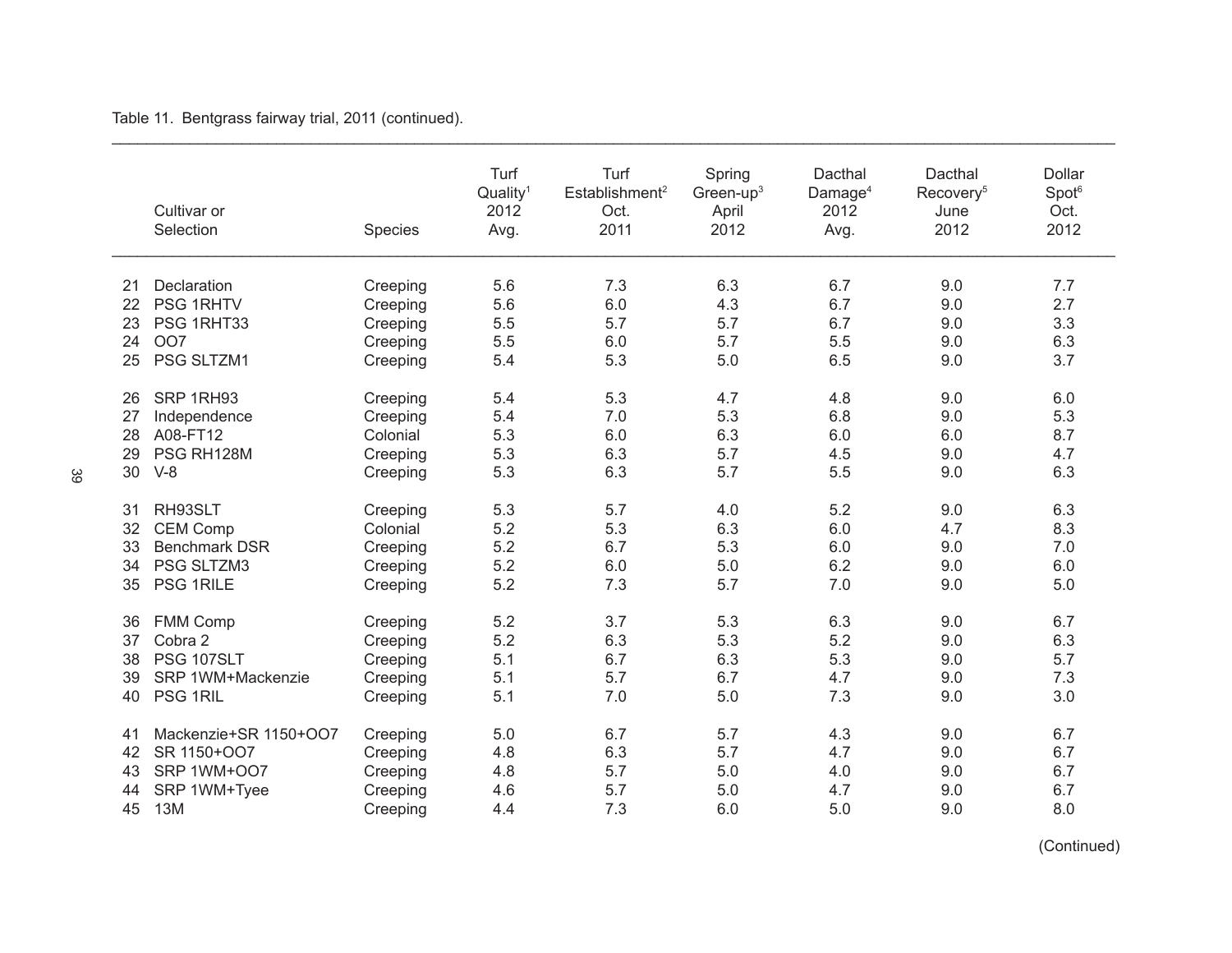Table 11. Bentgrass fairway trial, 2011 (continued).

|          | Cultivar or<br>Selection            | Species              | Turf<br>Quality <sup>1</sup><br>2012<br>Avg. | Turf<br>Establishment <sup>2</sup><br>Oct.<br>2011 | Spring<br>Green-up <sup>3</sup><br>April<br>2012 | Dacthal<br>Damage <sup>4</sup><br>2012<br>Avg. | Dacthal<br>Recovery <sup>5</sup><br>June<br>2012 | Dollar<br>Spot <sup>6</sup><br>Oct.<br>2012 |
|----------|-------------------------------------|----------------------|----------------------------------------------|----------------------------------------------------|--------------------------------------------------|------------------------------------------------|--------------------------------------------------|---------------------------------------------|
| 46       | Imperial                            | Creeping             | 4.3                                          | 6.0                                                | 3.7                                              | 5.0                                            | 9.0                                              | 5.3                                         |
| 47       | PSG SLTZM2                          | Creeping             | 4.3                                          | 6.0                                                | 3.7                                              | 5.5                                            | 9.0                                              | 6.3                                         |
| 48       | SR 1119+Tyee+OO7                    | Creeping             | 4.3                                          | 6.7                                                | 4.7                                              | 4.2                                            | 9.0                                              | 7.3                                         |
| 49       | <b>EBM</b>                          | Colonial             | 4.3                                          | 6.3                                                | 5.3                                              | 4.2                                            | 3.0                                              | 8.3                                         |
| 50       | $L-93$                              | Creeping             | 4.3                                          | 6.0                                                | 5.3                                              | 4.5                                            | 9.0                                              | 8.0                                         |
|          |                                     |                      |                                              |                                                    |                                                  |                                                |                                                  |                                             |
| 51       | $T-1$                               | Creeping             | 4.3                                          | 6.3<br>6.0                                         | 4.7                                              | 5.0                                            | 9.0                                              | 6.0                                         |
| 52       | Mackenzie+Tyee+OO7<br>PST-0HFN Bulk | Creeping             | 4.2<br>4.2                                   | 3.0                                                | 4.0                                              | 4.3<br>4.8                                     | 9.0                                              | 6.3<br>8.0                                  |
| 53<br>54 |                                     | Colonial             | 4.1                                          | 5.7                                                | 3.0<br>4.3                                       | 5.0                                            | 7.5<br>9.0                                       | 5.3                                         |
| 55       | <b>Tyee</b><br><b>PSG 1B158</b>     | Creeping<br>Creeping | 4.1                                          | 6.0                                                | 5.7                                              | 4.2                                            | 9.0                                              | 4.7                                         |
|          |                                     |                      |                                              |                                                    |                                                  |                                                |                                                  |                                             |
| 56       | PST-0HME Bulk                       | Colonial             | 4.1                                          | 2.3                                                | 3.3                                              | 5.8                                            | 9.0                                              | 7.3                                         |
| 57       | Mackenzie+SR 1150                   | Creeping             | 4.0                                          | 5.3                                                | 5.7                                              | 4.0                                            | 9.0                                              | 6.7                                         |
| 58       | MacSLT                              | Creeping             | 3.9                                          | 6.3                                                | 4.0                                              | 3.7                                            | 9.0                                              | 6.7                                         |
| 59       | Putter                              | Creeping             | 3.9                                          | 6.0                                                | 4.0                                              | 5.3                                            | 9.0                                              | 5.7                                         |
| 60       | Ninety-Six Two                      | Creeping             | 3.9                                          | 6.3                                                | 4.3                                              | 4.0                                            | 9.0                                              | 4.7                                         |
| 61       | Kingpin                             | Creeping             | 3.8                                          | 6.7                                                | 3.7                                              | 4.7                                            | 9.0                                              | 6.3                                         |
| 62       | <b>PSG NBC</b>                      | Colonial             | 3.8                                          | 5.7                                                | 5.7                                              | 2.7                                            | 1.3                                              | 8.3                                         |
| 63       | Southshore                          | Creeping             | 3.8                                          | 6.0                                                | 3.7                                              | 4.8                                            | 9.0                                              | 4.3                                         |
| 64       | SR 1150                             | Creeping             | 3.8                                          | 5.7                                                | 6.0                                              | 3.8                                            | 9.0                                              | 5.3                                         |
| 65       | Crenshaw                            | Creeping             | 3.6                                          | 6.7                                                | 4.3                                              | 3.8                                            | 9.0                                              | 5.0                                         |
| 66       | Mackenzie                           | Creeping             | 3.6                                          | 4.7                                                | 5.3                                              | 4.8                                            | 9.0                                              | 6.0                                         |
| 67       | <b>SR 1119</b>                      | Creeping             | 3.5                                          | 5.7                                                | 5.0                                              | 3.5                                            | 9.0                                              | 6.7                                         |
| 68       | Capri                               | Colonial             | 3.4                                          | 6.7                                                | 5.0                                              | 3.0                                            | 2.0                                              | 8.7                                         |
| 69       | Alpha                               | Creeping             | 3.4                                          | 6.3                                                | 4.0                                              | 4.8                                            | 9.0                                              | 6.0                                         |
| 70       | Memorial                            | Creeping             | 3.3                                          | 7.3                                                | 4.7                                              | 3.7                                            | 9.0                                              | 7.7                                         |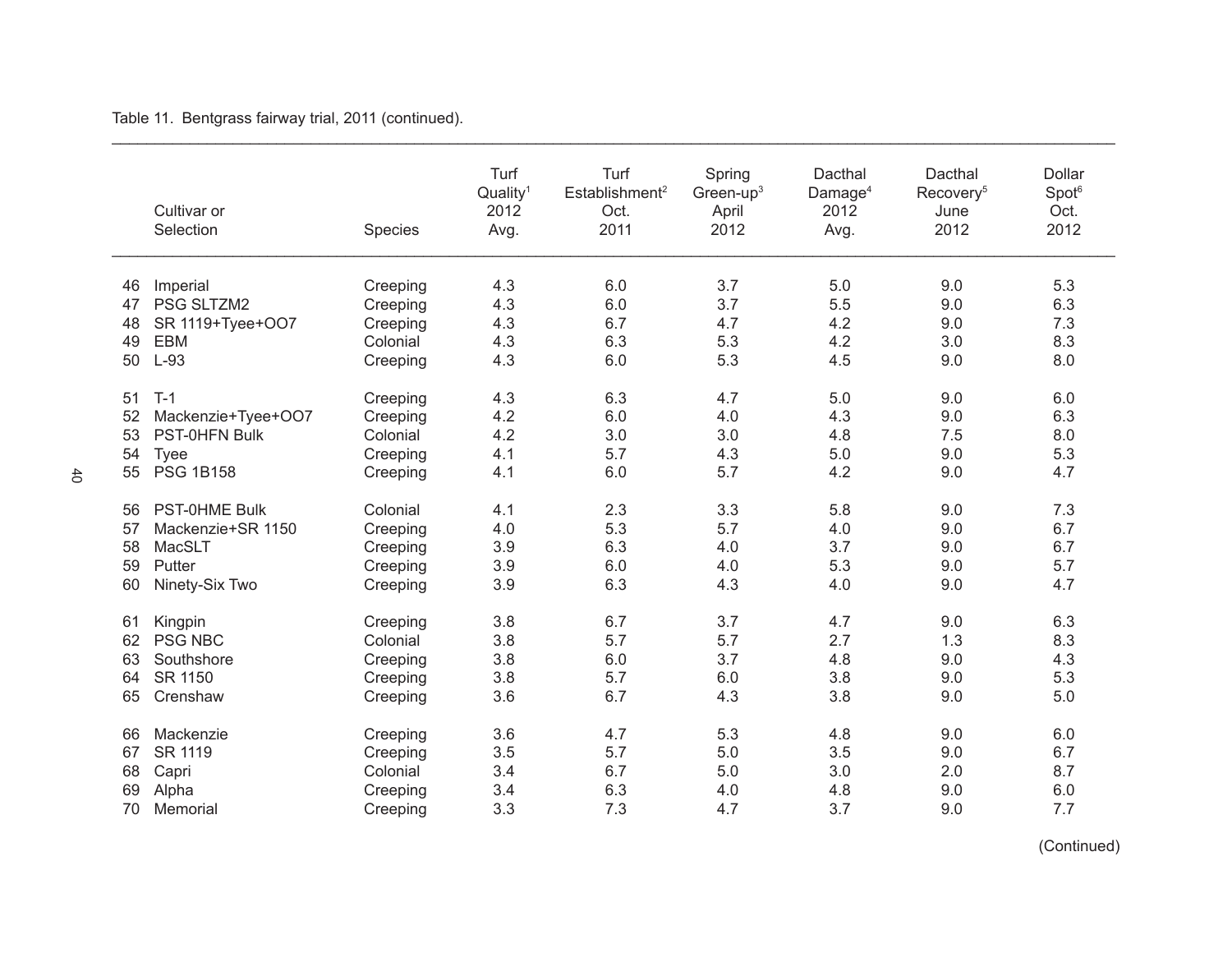Table 11. Bentgrass fairway trial, 2011 (continued).

|    | Cultivar or<br>Selection | Species  | Turf<br>Quality <sup>1</sup><br>2012<br>Avg. | Turf<br>Establishment <sup>2</sup><br>Oct.<br>2011 | Spring<br>Green-up $3$<br>April<br>2012 | Dacthal<br>Damage <sup>4</sup><br>2012<br>Avg. | Dacthal<br>Recovery <sup>5</sup><br>June<br>2012 | <b>Dollar</b><br>Spot <sup>6</sup><br>Oct.<br>2012 |
|----|--------------------------|----------|----------------------------------------------|----------------------------------------------------|-----------------------------------------|------------------------------------------------|--------------------------------------------------|----------------------------------------------------|
| 71 | <b>PPG-AT 101</b>        | Colonial | 3.2                                          | 6.3                                                | 4.7                                     | 2.3                                            | 1.3                                              | 8.3                                                |
| 72 | <b>Brighton</b>          | Creeping | 3.0                                          | 6.3                                                | 4.7                                     | 3.8                                            | 9.0                                              | 7.3                                                |
| 73 | <b>BCD</b>               | Colonial | 2.9                                          | 4.7                                                | 5.0                                     | 2.7                                            | 1.0                                              | 8.3                                                |
| 74 | Penn G-2                 | Creeping | 2.9                                          | 1.0                                                | 3.3                                     | 5.8                                            | 9.0                                              | 7.0                                                |
| 75 | SandSLT                  | Creeping | 2.7                                          | 6.3                                                | 4.7                                     | 4.2                                            | 9.0                                              | 8.3                                                |
| 76 | ProvSLT                  | Creeping | 2.7                                          | 7.0                                                | 3.3                                     | 2.8                                            | 9.0                                              | 6.7                                                |
| 77 | SR 7100                  | Colonial | 2.7                                          | 2.0                                                | 4.0                                     | 3.2                                            | 3.0                                              | 8.3                                                |
| 78 | Century                  | Creeping | 2.7                                          | 1.0                                                | 3.0                                     | 5.8                                            | 9.0                                              | 6.3                                                |
| 79 | Alister                  | Colonial | 2.5                                          | 5.0                                                | 3.3                                     | 1.8                                            | 1.0                                              | 8.0                                                |
| 80 | SR 7150                  | Colonial | 2.5                                          | 3.3                                                | 4.3                                     | 1.2                                            | 1.7                                              | 8.7                                                |
| 81 | Tiger 2                  | Colonial | 2.4                                          | 6.7                                                | 4.0                                     | 1.3                                            | 1.7                                              | 8.3                                                |
| 82 | Providence               | Creeping | 2.1                                          | 1.0                                                | 3.0                                     | 4.7                                            | 9.0                                              | 6.7                                                |
| 83 | <b>PSG 7DB</b>           | Dryland  | 2.0                                          | 6.7                                                | 2.3                                     | 1.0                                            | 1.0                                              | 8.0                                                |
| 84 | Sandhill                 | Creeping | 1.8                                          | 1.0                                                | 3.0                                     | 4.7                                            | 9.0                                              | 6.0                                                |
|    | LSD at $5\%$ =           |          | 0.8                                          | 1.2                                                | 1.6                                     | 1.3                                            | 0.5                                              | 1.6                                                |

1 Turf quality rated on a 1 to 9 scale, where 9 = best turf quality

2 Turf establishment rated on a 1 to 9 scale, where 9 = quickest establishment of turf canopy

<sup>3</sup>Spring green-up rated on a 1 to 9 scale, where 9 = earliest spring green-up

4 Injury due to Dacthal rated on a 1 to 9 scale, where 9 = best resistance to herbicide damage. Data is an average of two ratings.

5 Recovery from Dacthal injury rated on a 1 to 9 scale, where 9 = best recovery from herbicide damage

6 Dollar spot rated on a 1 to 9 scale, where 9 = best disease resistance. Data is an average of three ratings.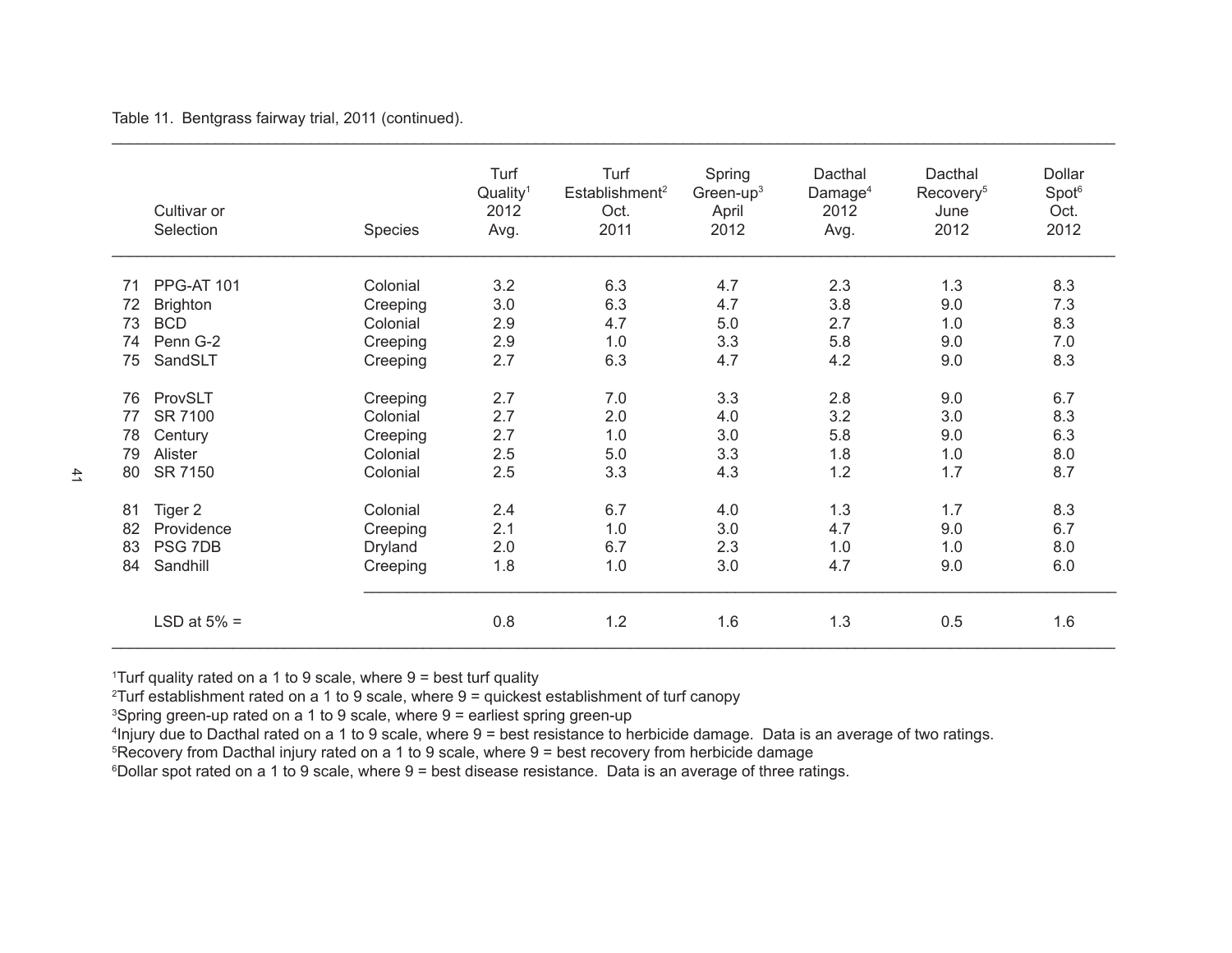| Table | <b>Test</b>                       | Fertility <sup>1</sup>                                                                                                  | Mowing<br>Height<br>(inches) | Cultivation/Top<br><b>Dress</b>                                                    | Fungicides                                                                                                                                                                                                                                                                               | Insecticides              | Herbicides                                             |
|-------|-----------------------------------|-------------------------------------------------------------------------------------------------------------------------|------------------------------|------------------------------------------------------------------------------------|------------------------------------------------------------------------------------------------------------------------------------------------------------------------------------------------------------------------------------------------------------------------------------------|---------------------------|--------------------------------------------------------|
| 1     | 2008<br>Greens,<br><b>NTEP</b>    | 1.85 (N); 28<br>fl oz Micro-<br>green; 0.283<br>lb $P_2O_5$ ; 0.117<br>lb $\bar{K}_{2}O$ ; 3.99<br>oz FeSO <sub>4</sub> | 0.110                        | April-Aug./Oct./<br>Nov.-top dressed<br>July/Aug.-Tricure<br>AD (wetting<br>agent) | April-Emerald<br>$May-$<br>Daconil Ultrex<br>June-Daconil Ultrex/Signature;<br>Heritage TL;<br>Emerald<br>July-Daconil Ultrex/Endorse; Sig-<br>nature/Daconil Ultrex                                                                                                                     | June-Acelepryn<br>(grubs) | June/July-Acclaim<br>Extra (post-emer-<br>gence weeds) |
|       | 2 2008<br>Fairway,<br><b>NTEP</b> | 2.05(N)                                                                                                                 | 0.375                        | May-Oct.-Tricure<br>AD (wetting<br>agent)<br>Oct.-aerated<br>(solid)               | April-Emerald<br>$May-$<br><b>Daconil Ultrex</b><br>June-Daconil Ultrex/Signature;<br>Curalan EG; Heritage TL;<br>Emerald<br>July-Daconil Ultrex/Signature;<br>Segway<br>Aug.-Daconil Ultrex/Affirm WDG;<br><b>Daconil Ultrex</b><br>Sept.-Daconil Ultrex/Chipco<br>26GT; Daconil Ultrex | none                      | April-Dacthal Flo<br>(pre-emergence<br>weeds)          |

Table 12. Maintenance practices performed in 2012 on bentgrass trials at North Brunswick, NJ.

 $\frac{4}{2}$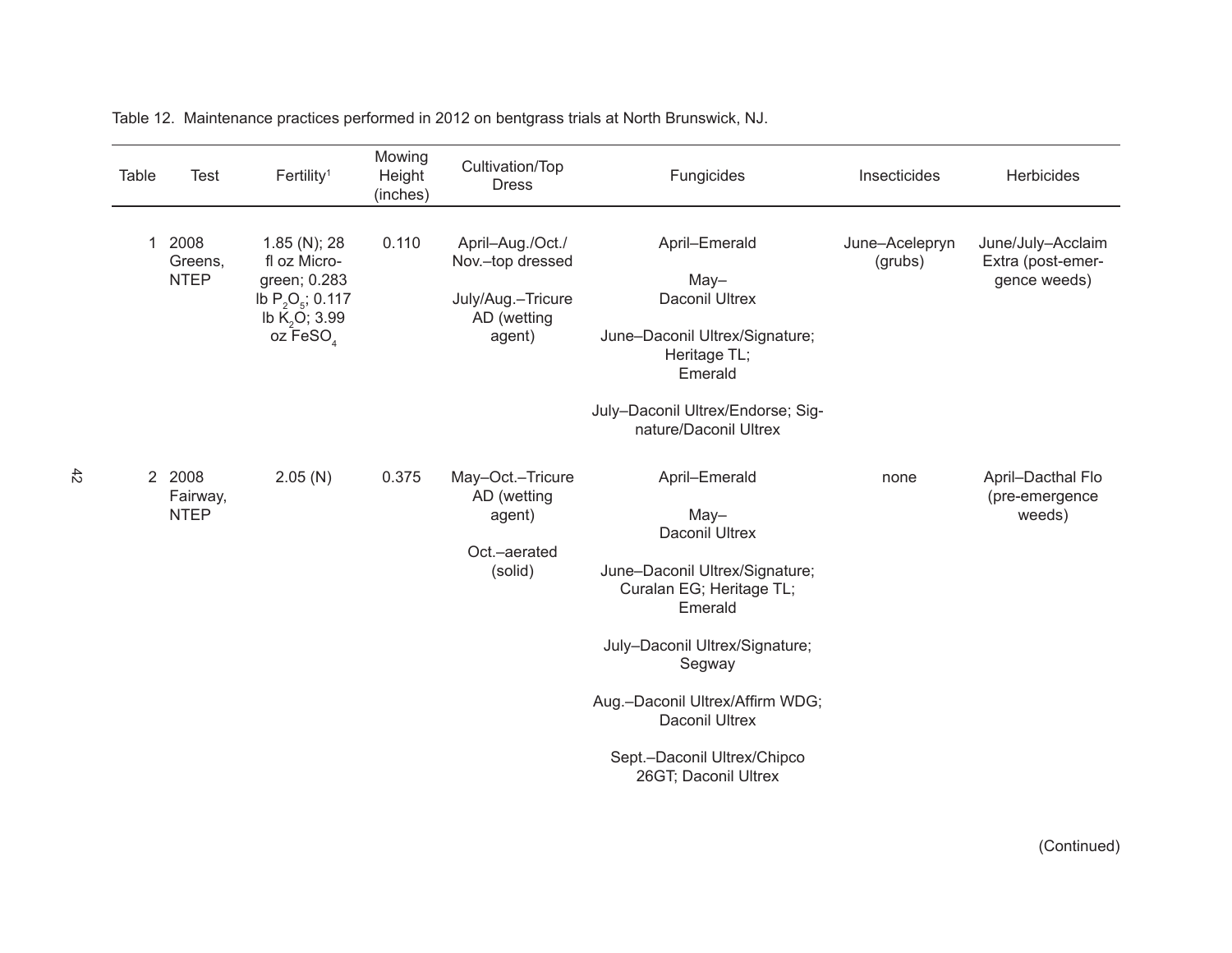| Table          | <b>Test</b>     | Fertility <sup>1</sup>                                                                                                    | Mowing<br>Height<br>(inches) | Cultivation/Top<br><b>Dress</b>            | Fungicides                                        | Insecticides              | <b>Herbicides</b>                               |
|----------------|-----------------|---------------------------------------------------------------------------------------------------------------------------|------------------------------|--------------------------------------------|---------------------------------------------------|---------------------------|-------------------------------------------------|
| 3              | 2008<br>Fairway | 1.95(N)                                                                                                                   | 0.375                        | May-Aug.-Tricure<br>AD (wetting<br>agent)  | April-Emerald<br>May-<br>Daconil Ultrex           | none                      | April-Dacthal Flo<br>(pre-emergence<br>weeds)   |
|                |                 |                                                                                                                           |                              |                                            | June-Curalan EG; Heritage TL;<br>Emerald; Prostar |                           |                                                 |
|                |                 |                                                                                                                           |                              |                                            | July-Segway; Heritage TL;<br>Curalan EG           |                           |                                                 |
| $\overline{4}$ | 2009<br>Greens  | $2.55$ (N); 24<br>fl oz Micro-<br>green; 0.208<br>lb $P_2O_5$ ; 0.217<br>lb $\bar{K}_{2}O$ ; 5.32<br>oz FeSO <sub>4</sub> | 0.110                        | April-May/Aug./<br>Oct.-Nov.-top-          | April-Bayleton Flo                                | June-Acelepryn<br>(grubs) | June-Acclaim Extra<br>(post-emergence<br>weeds) |
|                |                 |                                                                                                                           |                              | dressed                                    | Sept.-Prostar; Daconil Ultrex;<br>Emerald         |                           |                                                 |
|                |                 |                                                                                                                           |                              | June-Oct.-Tricure<br>AD (wetting<br>agent) | Oct.-Daconil Ultrex                               |                           |                                                 |

Table 12. Bentgrass maintenance practices, 2012 (continued).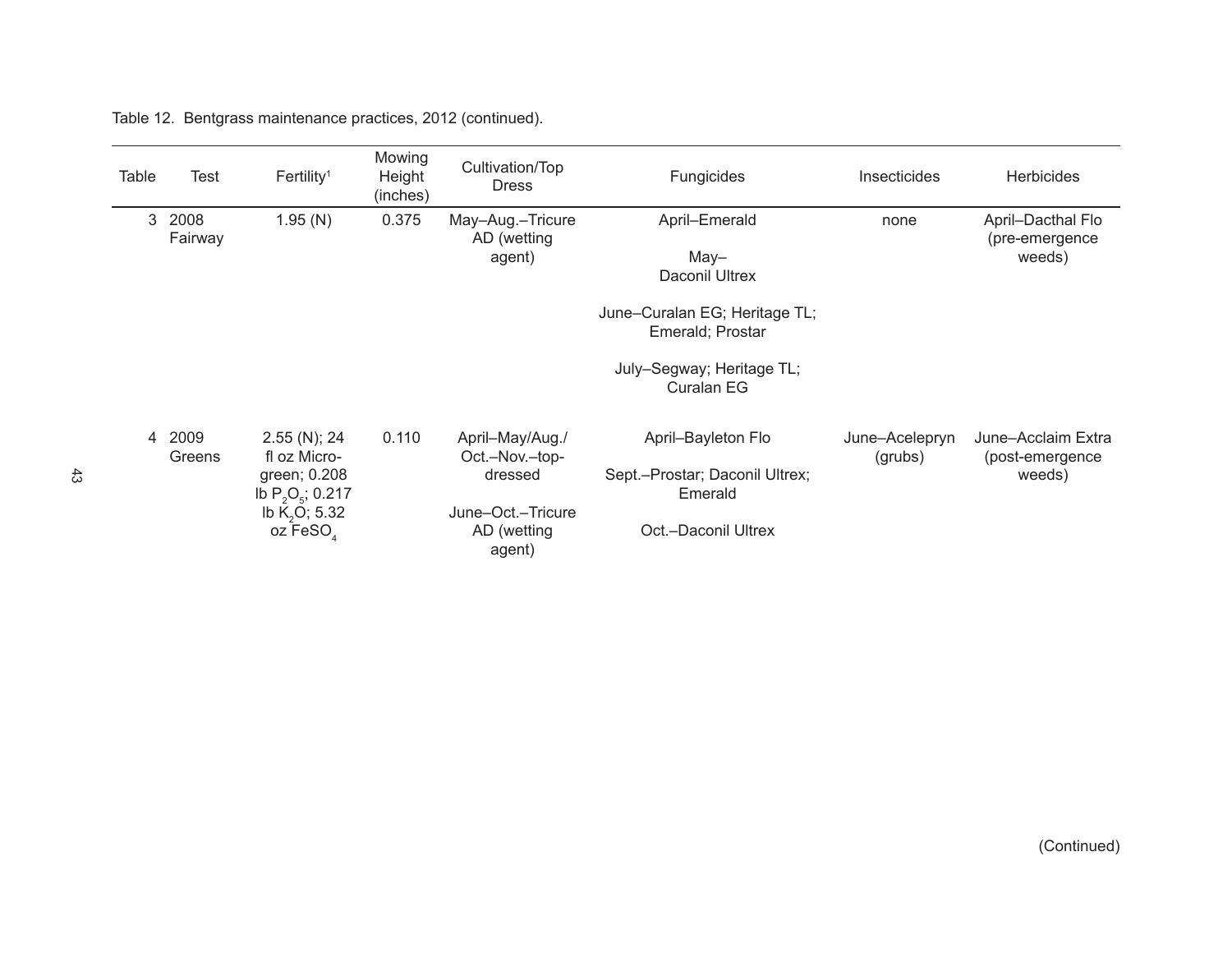Table 12. Bentgrass maintenance practices, 2012 (continued).

| <b>Table</b>   | <b>Test</b>                                    | Fertility <sup>1</sup>                                                                       | Mowing<br>Height<br>(inches) | Cultivation/Top<br><b>Dress</b>                                                    | Fungicides                                                                                                                                                                                          | Insecticides              | Herbicides                                      |
|----------------|------------------------------------------------|----------------------------------------------------------------------------------------------|------------------------------|------------------------------------------------------------------------------------|-----------------------------------------------------------------------------------------------------------------------------------------------------------------------------------------------------|---------------------------|-------------------------------------------------|
| 5              | 2009<br>Fairway                                | 1.76(N)                                                                                      | 0.375                        | May-July-Tricure<br>AD (wetting<br>agent)                                          | April-Emerald<br>$May-$<br><b>Daconil Ultrex</b><br>June-Curalan EG; Emerald; Heri-<br>tage TL;<br>Prostar<br>July-Segway; Curalan EG;<br>Heritage TL; Emerald; Signature/<br><b>Daconil Ultrex</b> | none                      | April-Dacthal Flo<br>(pre-emergence<br>weeds)   |
| 6              | 2010<br>Greens,<br>Velvet                      | $1.88$ (N); 28<br>fl oz Micro-<br>green; 0.233<br>Ib $P_2O_5$ ; 3.99<br>oz FeSO <sub>4</sub> | 0.110                        | April-Aug./Oct.-<br>Nov.-top dressed<br>July-Aug.-Tricure<br>AD (wetting<br>agent) | June-Emerald<br>July-Curalan EG; Emerald                                                                                                                                                            | July-Acelepryn<br>(grubs) | July-Acclaim Extra<br>(post-emergence<br>weeds) |
| $\overline{7}$ | 2010<br>Greens,<br>Creeping<br>and<br>Colonial | 1.88 (N); 28<br>fl oz Micro-<br>green; 0.233<br>lb $P_2O_5$ ; 3.99<br>oz FeSO <sub>4</sub>   | 0.110                        | April-Aug./Oct.-<br>Nov.-top dressed<br>July-Aug.-Tricure<br>AD (wetting<br>agent) | June-Emerald<br>July-Curalan EG; Emerald                                                                                                                                                            | July-Acelepryn<br>(grubs) | July-Acclaim Extra<br>(post-emergence<br>weeds) |